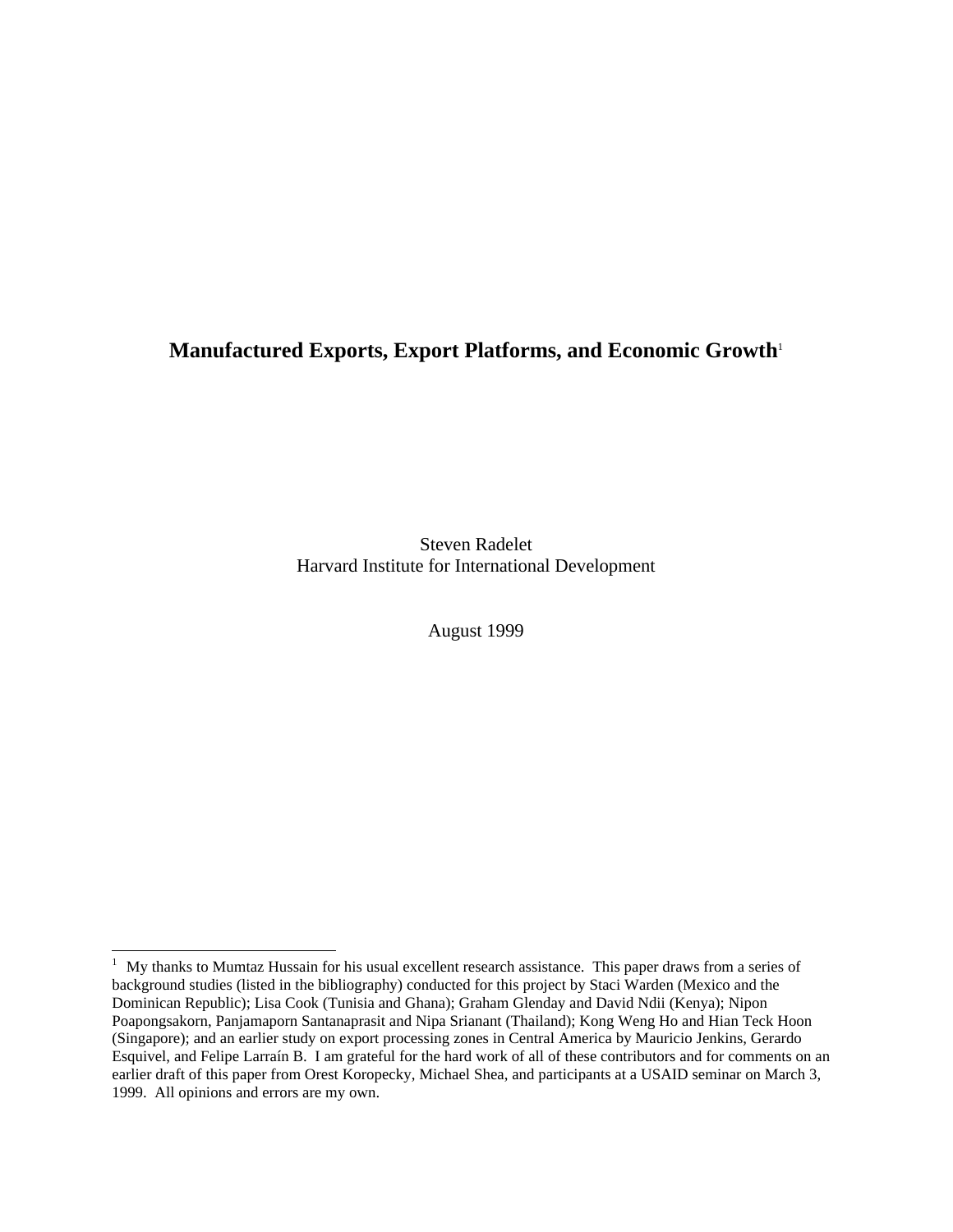## **Manufactured Exports, Export Platforms, and Economic Growth**

## 1. Introduction

During the last thirty years, success in manufactured exports has been nearly synonymous with rapid economic development. With only a few exceptions, the countries that have achieved the most rapid gains in income per capita have also recorded the fastest growth in manufactured exports. The best known examples are the East Asian countries in which incomes grew by between four-fold (in Southeast Asia) and seven-fold (in the four tigers) on the back of laborintensive manufactured exports. Outside of East Asia, Mauritius, Ireland, and Tunisia have all achieved both rapid manufactured export growth and rapid economic growth over sustained periods.

A great deal has been written about the advantages of export-led growth, and the possible connections between exports and growth. There is widespread consensus that manufactured exports accelerate economic growth and technological progress by fostering closer connections with international firms using leading-edge technologies, encouraging economic specialization, promoting high rates of investment into profitable economic activities, and providing foreign exchange to finance imports of capital goods which cannot be produced locally. There is also widespread agreement on at least some of the basic policies and preconditions needed to encourage growth in manufactured exports, including prudent macroeconomic policies (e.g., small budget deficits, appropriate exchange rates, and low inflation), access to duty-free imports of capital goods and raw materials, political stability, and a basic level of reliable infrastructure.

However, there has been far less analysis of the institutions that have been at the heart of export-led growth in developing countries. An important but little-recognized fact is that all of the successful developing country manufactured exporters during the last thirty years established and relied heavily on some form of export platform institution to facilitate growth in manufactured exports. These institutions included bonded warehouses, export processing zones,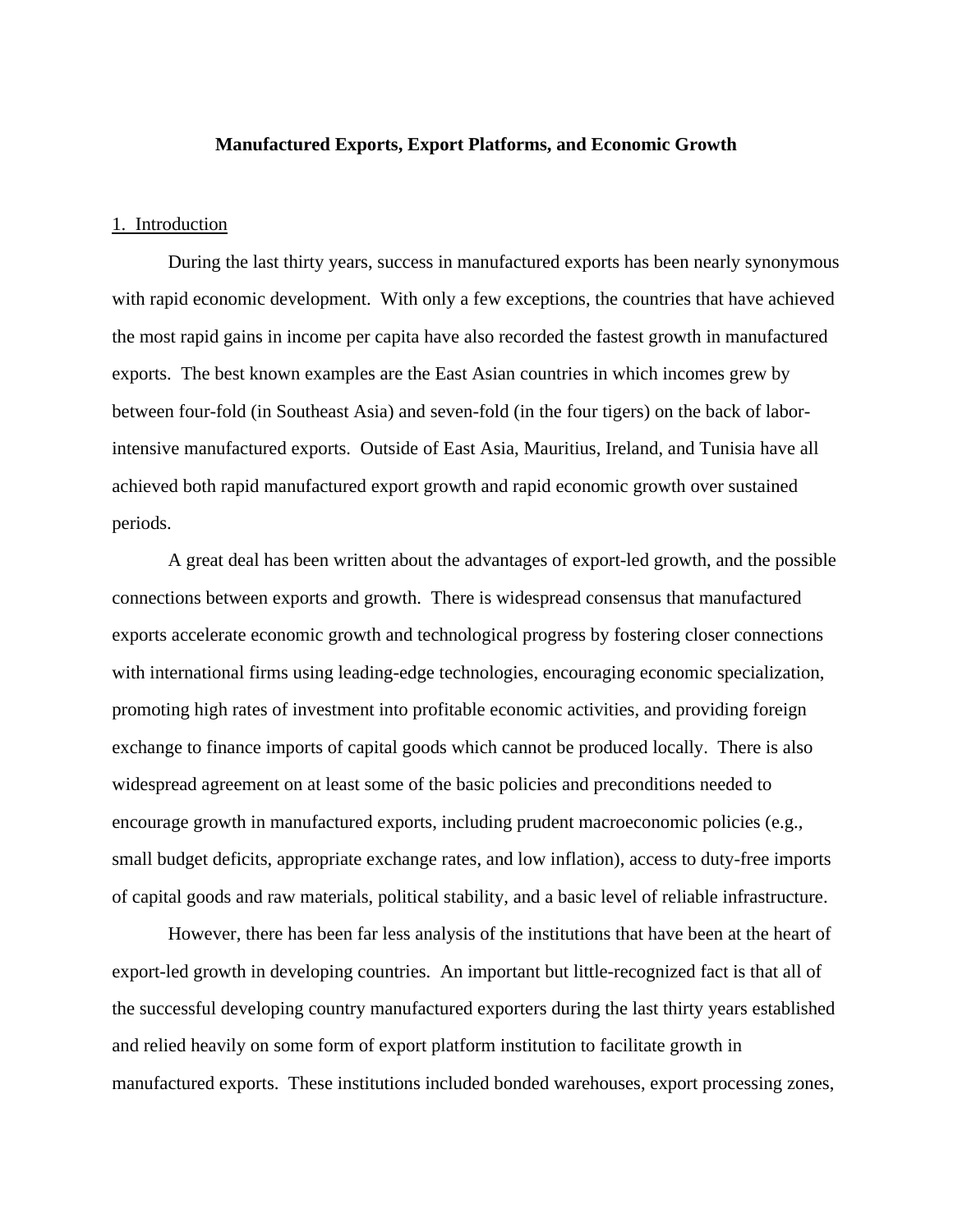special economic zones, and duty exemption or drawback systems. The vast majority of East Asia's manufactured exports were produced using one or a combination of these facilities. The same is true in Tunisia, Mauritius, and other successful manufactured exporters.

The basic idea behind an export platform is to create an enclave in which the problems of poor trade policies, weak infrastructure, and inconsistent rule of law that plague the rest of the economy are at least partially eliminated so that firms can become more competitive and more fully integrated into the global economy. These facilities typically attract producers of labor intensive manufactured products with a high import content. They give exporters access to dutyfree imports of capital and intermediate goods, and usually provide special administrative procedures, especially to expedite customs clearance. In some countries, tax holidays are also offered to producers that use these facilities. Many countries, including Korea, Taiwan, Malaysia, Thailand, and Indonesia have introduced more than one facility so that exporters can choose the facility best suited to their needs. For some firms, low duties (through duty drawback systems) and predictable customs administration are sufficient; others prefer an EPZ with more reliable infrastructure.

The fact that export platforms have been used extensively by all the successful manufactured exporters does not mean that platforms have always been successful wherever they have been tried. In fact, their performance record is far from perfect. Export platform facilities in Egypt, Columbia, Kenya, Senegal, and several other countries have achieved relatively little success. The Dominican Republic has had export processing zones in place for years, but only recently has the country recorded rapid export and economic growth. Even in some countries where platforms have been relatively successful, there are few direct linkages between domestic suppliers and manufactured exporters. Some early theoretical work concluded that export processing zones could reduce, rather than increase, a country's welfare; more recent studies have reached the opposite conclusion. This range of experiences and theory suggests a need to better understand the rationale for export platforms, the extent of possible benefits, their inherent limitations, and the reasons why they have been effective in some settings.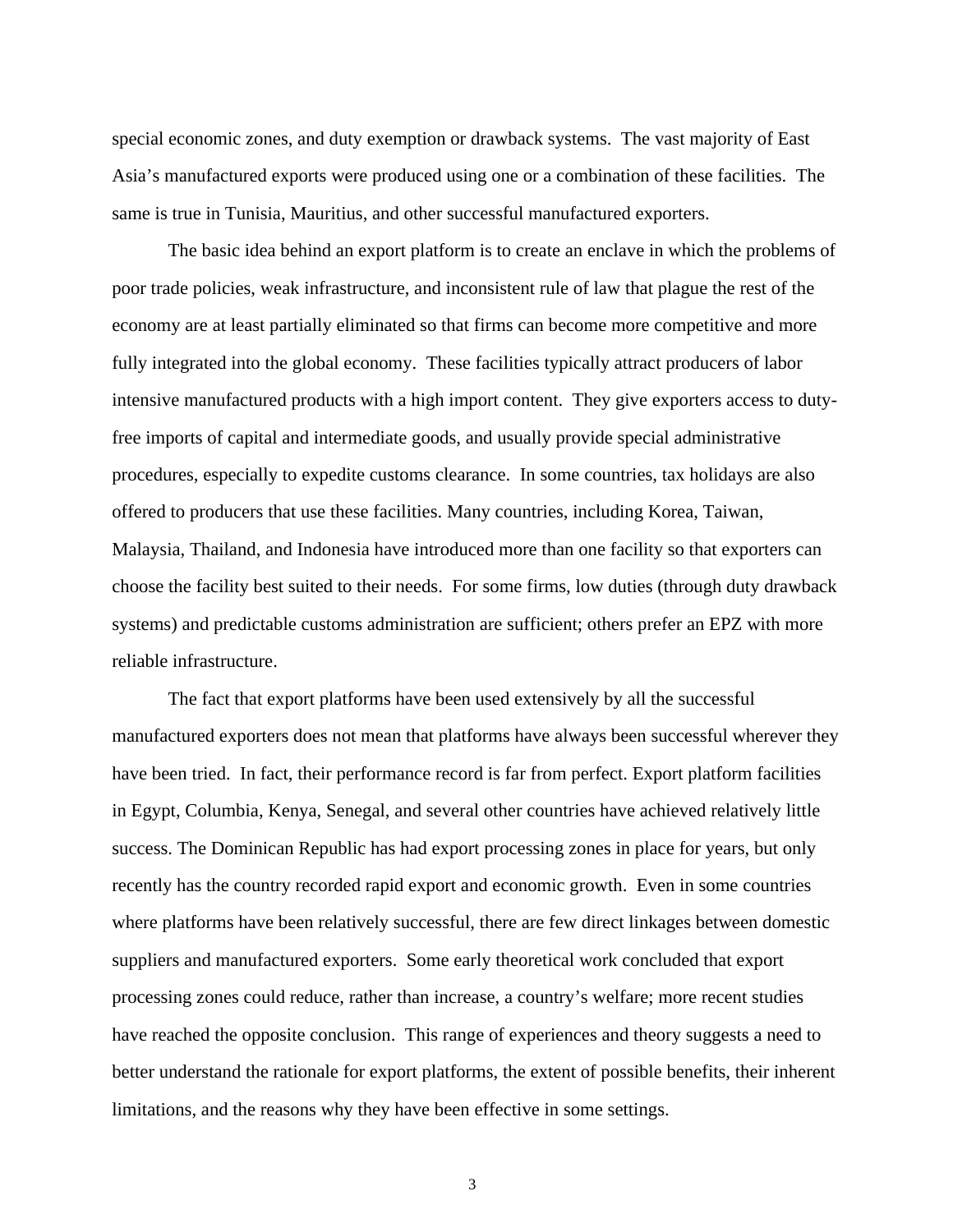This paper examines the experiences of export platforms in several developing countries that produce manufactured exports. It explores cases of both successful and unsuccessful export platforms in an attempt to decipher some of the characteristics that distinguish the most effective strategies to support manufactured exports. The next section of the paper explores some of the channels through which manufactured exports support sustained growth. Section three briefly reviews some of the basic policies that are understood to be preconditions for rapid export growth, including macroeconomic stability, initial trade liberalization, and the development of basic infrastructure. Section four describes various export platforms that have been used in developing countries, and the reasons why these institutions are a necessary complement to other reform policies, at least during a transition phase. The following section describes what seem to be the key characteristics that distinguish export platforms in the more successful exporting countries. Section six examines some of the most common criticisms made about export platforms, including the dearth of backward linkages in some countries and the idea that countries that follow this strategy will become stuck in low wage, low skill jobs. The final section offers some conclusions.

The paper is based primarily on a series of in-depth country case carried out in late 1998 and early 1999 in Mexico, the Dominican Republic, Tunisia, Kenya, Ghana, Thailand, and Singapore. These studies are complemented by previous studies on several Central American countries, Malaysia, Mauritius, the Philippines, and several other countries. In the previous literature, most early studies focussed exclusively on one type of export platform (usually export processing zones).<sup>1</sup> This study attempts to take a wider look at the different kinds of export platforms used in different countries.

Asia's extraordinary record of rapid economic growth and development, including its outward orientation and trade strategy, has been called into question by the Asian financial crisis. At a minimum, the crisis should make us pause and reflect on the process of globalization, and perhaps reassess both the potential gains and the possible hazards of integrating with global

 $\overline{a}$ 

 $1$  Hill (1994) and Falvey and Gemmel (1990) are exceptions in that they take a broader view of export facilities.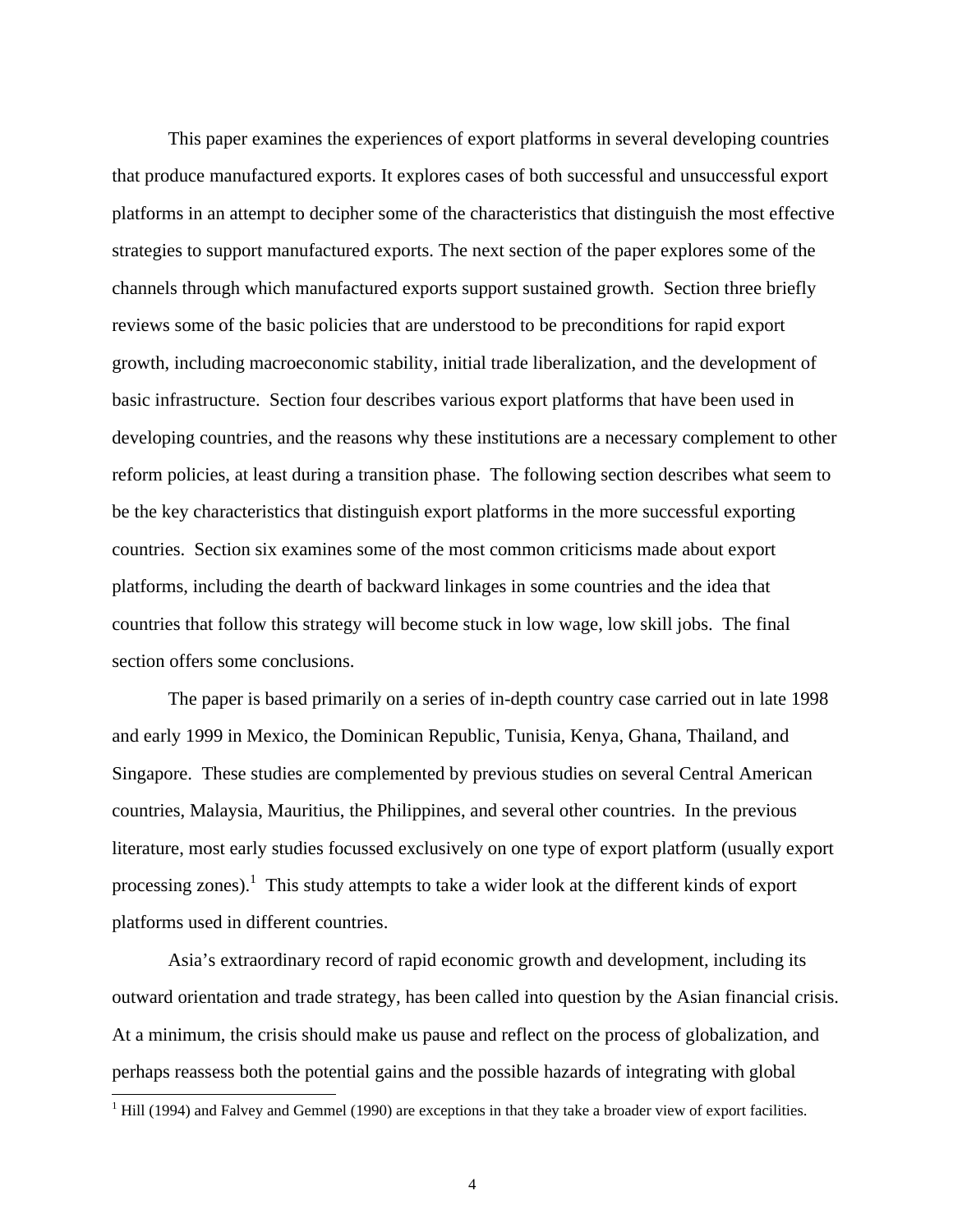markets. To what extent was the crisis the result of Asia's development strategy, in particular the focus on openness to trade and the development of manufactured exports? It is hard to make a strong direct link between openness to *trade* and the crisis. Several Asian economies with a long history of success in manufactured exports were *not* victims of the crisis, including Singapore, Taiwan, Hong Kong, and China. Openness to trade was not the key characteristic separating the crisis and non-crisis countries (Radelet and Sachs, 1998a). Instead, the evidence suggests that the crisis countries (in Asia and elsewhere) were characterized by recently liberalized and weak financial systems, large amounts of short-term foreign debt, and a rapid expansion of bank credit to the private sector. At a broader level, much of the debate on the relationships between globalization and recent financial crises in emerging markets has been far too general, treating globalization as a singular process rather than a multi-faceted phenomena. There are many aspects to globalization, involving flows of trade, investment, finance, information, and technology. The recent financial crises in emerging markets are surely cautionary tales in the process of liberalization and globalization of *financial* markets, suggesting the need for a slower liberalization and opening process that allows the necessary supporting institutions to develop. Although trade and finance cannot be completely separated, these crises do *not* seem to undermine the basic case for manufactured exports. As Jagdish Bhagwati has pointed out, trade in widgets and trade in dollars are not the same (Bhagwati, 1998). With this caution in mind, we proceed to examine the relationships between manufactured exports, export platforms, and economic growth.

## 2. Manufactured Exports and Economic Growth

For at least a decade, there has been growing recognition of the links between success in manufactured exports and rapid economic growth. At the most basic level, this recognition comes from the fact that almost all developing countries that have recorded rapid growth in manufactured exports have also experienced rapid economic growth, and *vice-versa*. For example, Table 1 shows the 15 low and middle income countries (i.e., with per capita income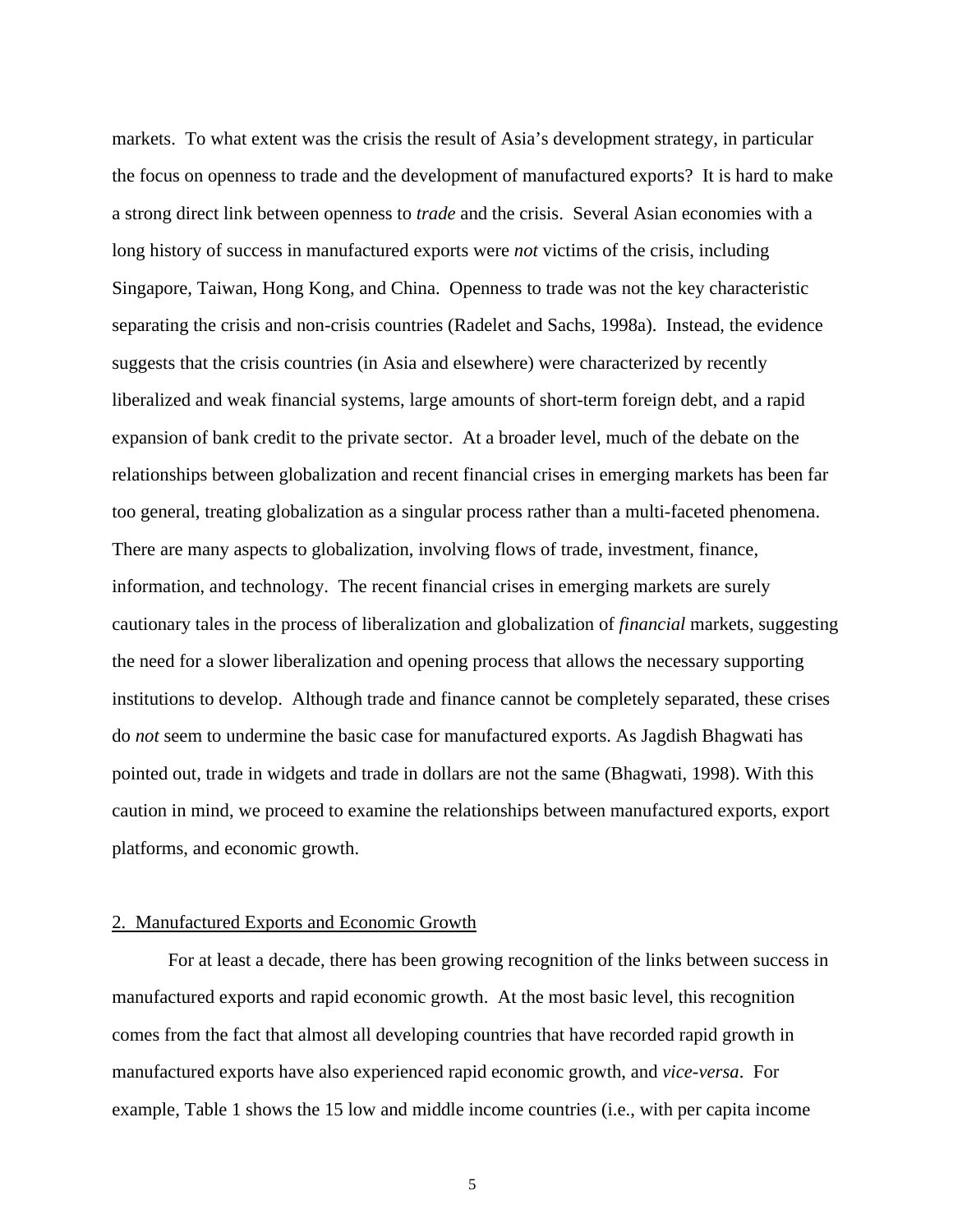measured in purchasing power parity terms of \$7,000 or less in 1970) with the strongest performance in manufactured exports from 1970 to 1996. The table shows the growth rate of non-primary based manufactured exports (i.e., excluding manufactured products like diamonds and plywood that are dependent mainly on natural resource endowments) in terms of its contribution to GDP. $^2$  The top twelve performers (with the exception of Hungary, which was exporting primarily to other East block countries prior to the dissolution of the Soviet Union) all recorded growth rates in per capita income of 3.3% or more over the 26-year period. All 15 countries recorded per capita growth averaging 2.1% per year or more.

At a more sophisticated level, a large and growing body of empirical research has consistently found strong positive linkages between more open trade policies, manufactured exports, and economic growth (Frankel and Roemer, 1999; Sachs and Warner, 1995; Radelet, Sachs, and Lee, 1997; World Bank, 1993, Dollar, 1992). The main points of debate are the magnitude of the relationships, the measurement of trade openness policies, the precise channels through which the relationship operates, and the direction of causality between exports and growth, rather than whether the basic relationship between exports and growth is positive or negative.<sup>3</sup> Most economists have concluded that openness to international trade and strong export growth have been significant contributors to rapid economic growth. It is probably true that the causality to some extent runs both ways in a virtuous circle: rapid export growth facilitates the acquisition of capital goods and technology transfer that drives economic growth, and rapid growth provides the means to finance investment in physical and human capital that supports more rapid export growth.

What are the channels through which manufactured export growth contributes to sustained economic growth?<sup>4</sup> One obvious answer is that exports provide the foreign exchange

<sup>&</sup>lt;sup>2</sup> By taking the growth rate weighted by the share of non-primary exports in GDP in the previous year, we avoid the statistical problem that countries with small amounts of manufactured exports can record very high growth rates, and those with larger manufactured exports tend to record smaller growth rates.

<sup>3</sup> For a skeptical view on the trade/growth literature, see Rodriguez and Rodrik (1999) and Harrison and Hanson (1999).

<sup>&</sup>lt;sup>4</sup> This section draws from Radelet, Sachs, and Lee (1997).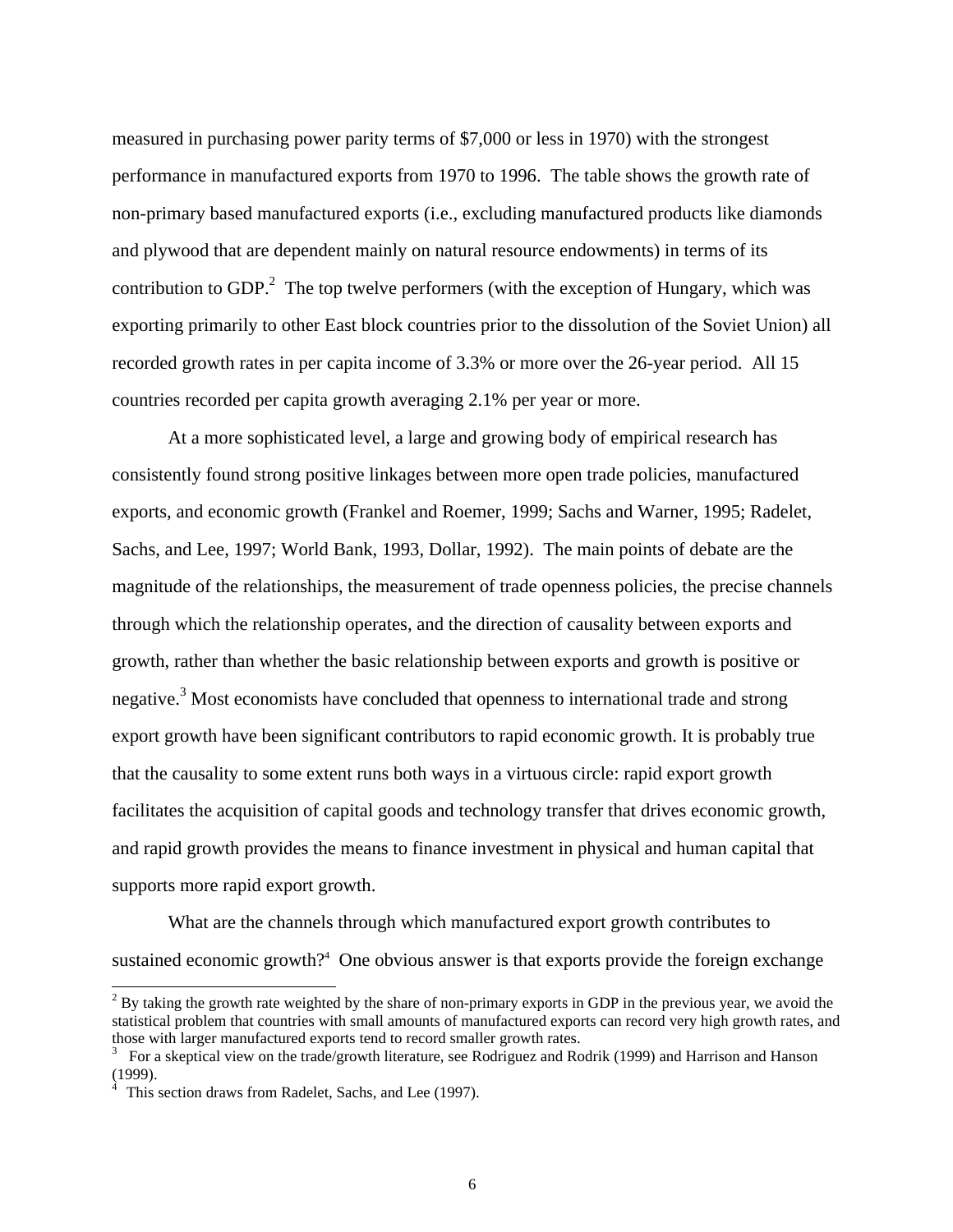necessary to pay for imported raw materials and investment capital goods. One of the great ironies of import substitution is that even though the strategy is designed to save on imports, the vast majority of countries that followed this strategy eventually ran into balance of payments problems because they could not generate the foreign exchange earnings necessary to pay for the raw materials and capital goods they so desperately needed. By contrast, exporters are better able to pay for a range of imported goods, including capital goods.

Second, exporters of manufactured products can specialize their production to a far greater degree than is possible under import substitution. Developing country exporters can join in global production and distribution systems, even for very sophisticated products, based on their comparative advantage in labor-intensive operations. Malaysia provides a good example. Malaysia was able to build and develop its electronics sector starting in the early 1970s, even though it had no particular skill in electronic production at the outset. U.S. manufacturers moved the most labor-intensive parts of their production process there. Even though Malaysia could not design or produce computer chips, it was able to assemble and, later, test them, both laborintensive operations. When Intel invested in Malaysia in 1972, the country was quickly brought into a world-class production system that drew on its comparative advantage.

Third, manufactured exports allow firms to sell to a much larger market than under import substitution, were market size is limited to the size of the domestic economy. A typical pattern under import substitution is that an initial period of rapid growth is followed by much slower expansion. One reason for this pattern is the simple limits of the domestic market. This is a particular concern for smaller emerging markets.

Fourth, a strategy of manufactured exports fosters technological progress. Rapid growth in manufacturing exports requires close links with multinational firms that provide intermediate inputs, technology, capital goods, and export markets. These linkages provide a powerful means through which firms can "learn by doing." There is no realistic chance of this occurring if a country is cut off from world markets through severe restrictions on trade and capital flows. No country can generate all the sophisticated capital goods and technology needed for high-quality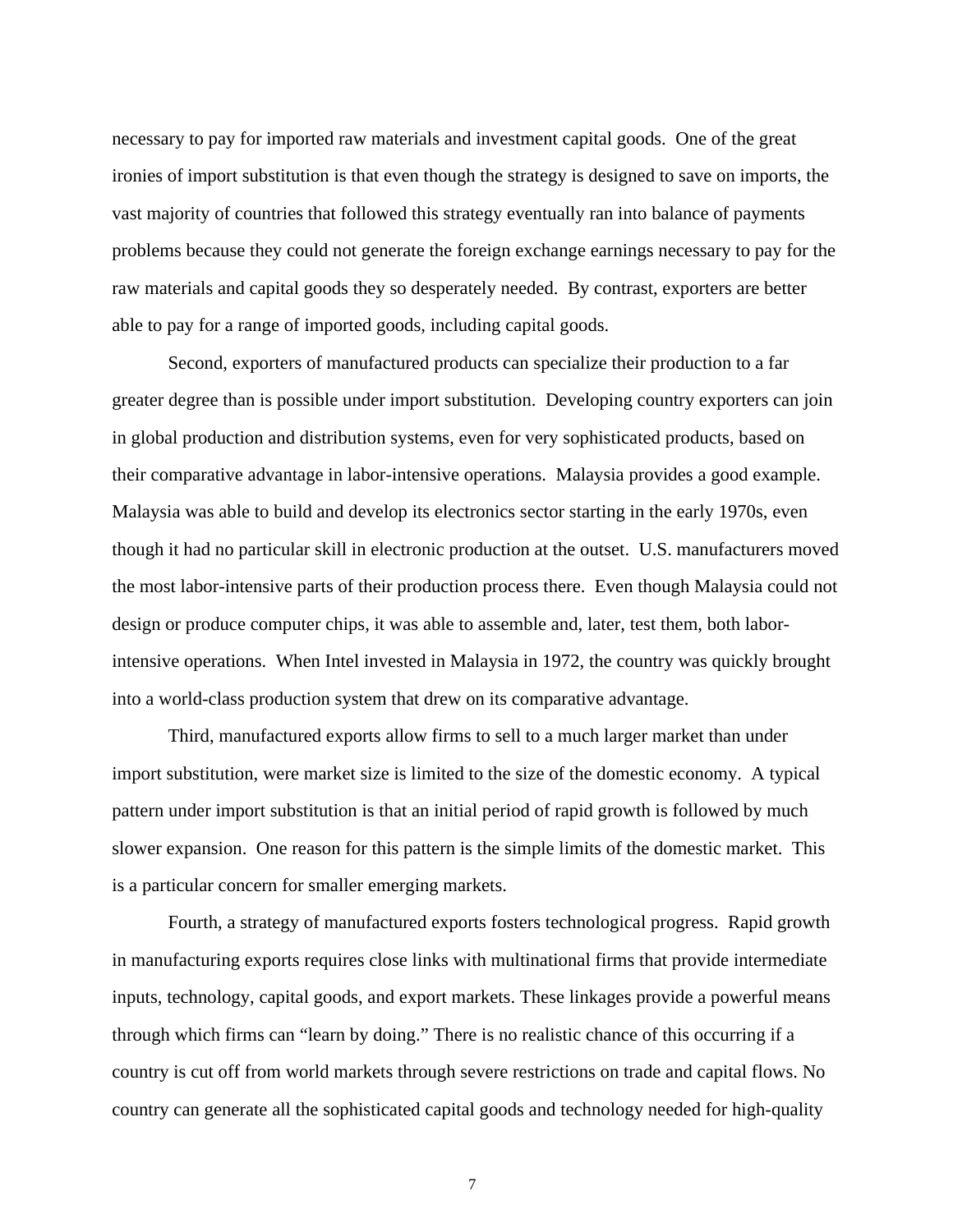investment projects by itself. Again, consider Malaysia. It now produces much more sophisticated electronics products than it did in the early 1970s, because Malaysian workers and managers have become more skilled at various aspects of the production chain and because Malaysian firms have access to the latest technology available on world markets. As a result, wages for workers in the manufacturing sector have grown rapidly over several decades.

From an early stage, East and Southeast Asian firms gained access to new technology by importing most of their machinery and equipment abroad. For example, in 1970, capital goods imports accounted for about 50 percent of total investment in East and South East Asia, compared to 17 percent in South Asia, and about 35 percent in Latin America and sub-Saharan Africa. These imports of capital goods were an important conduit for bringing new technologies into the region.

The key to facilitating imported capital goods and the accompanying technology was to ensure that they could be imported quickly and easily without the extra costs incurred by tariff and quota protection. *Although several East Asian countries went through a moderate phase of import substitution for consumer goods, they did not attempt to provide protection for domestic producers of capital goods.* Tariff and quota protection on imported capital goods was essentially zero in Korea, Taiwan, and Hong Kong in the early 1960s, and in Singapore by the late 1960s. The same is true for the non-Asian countries that have been successful manufactured exporters, such as Mauritius and Tunisia -- there are few restrictions on imported capital goods for exporters. These policies play at least two important roles: they reduce production costs, and they facilitate the acquisition of new technologies. Even today in Korea - which produces more capital-intensive exports than any other Asian country except Japan - these exports are chemicals, ships, and automobiles, not machinery. For example, between 1991 and 1994, imported capital goods accounted for 73 percent of all equipment investment in Korea (IMF, 1994). This indicates the country's continued heavy reliance on imported foreign technology in the production process. The key feature of "openness" for these and other successful exporters, then, has not been universally low tariffs or quotas on all imports, or even low variability of tariff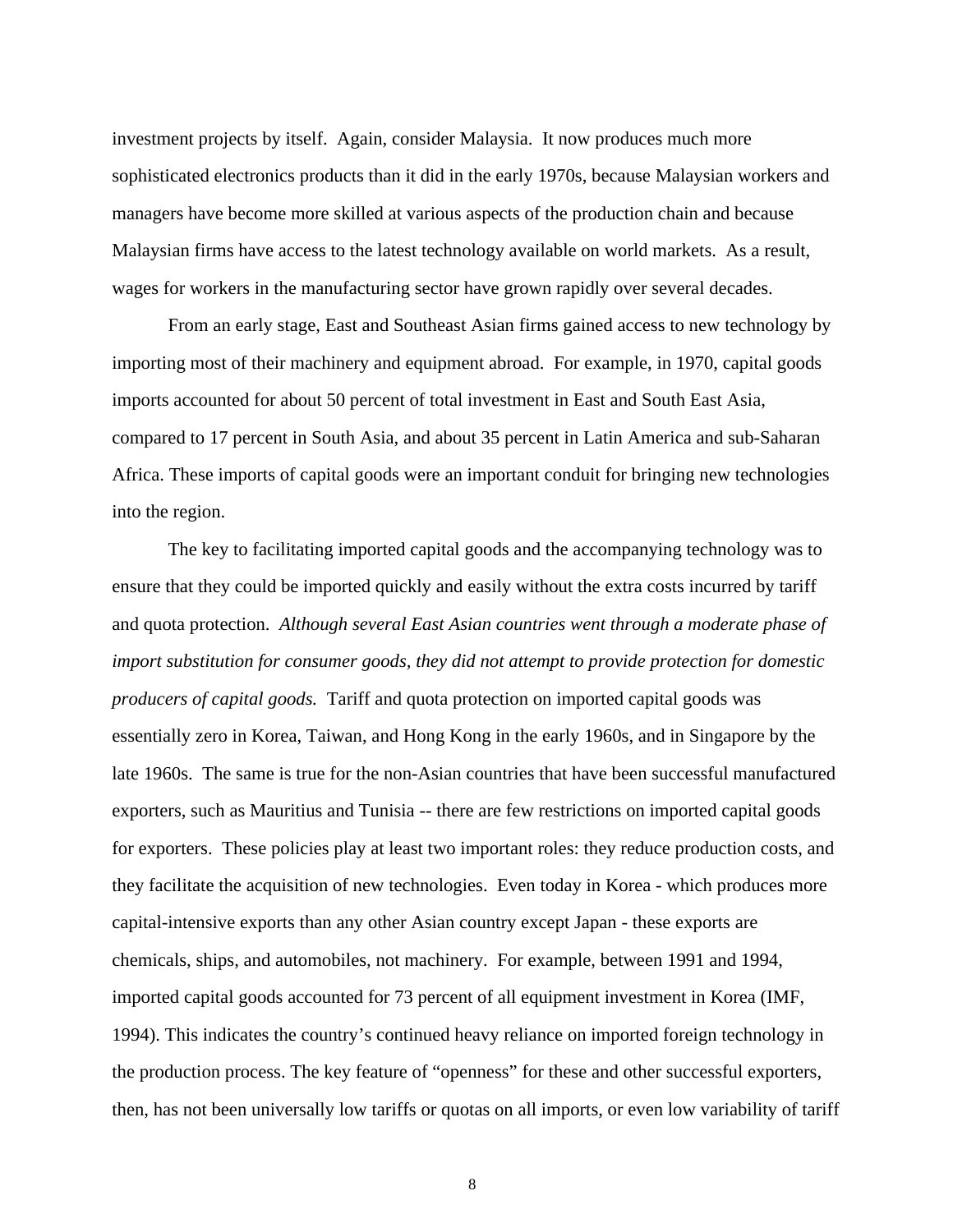rates. Rather, the key has been low (usually zero) tariff and quota protection on *capital goods and raw materials used for exports* (Radelet, Sachs, and Lee, 1997). Some of these countries also lowered tariff barriers for consumer goods, and although this is important for consumer welfare, it is far less relevant to success in manufactured exports.

Manufacturing export growth confers a range of other benefits on an economy. In particular, success in exporting has important spillover and demonstration effects on other sectors of the economy. Exporters compete with other firms for resources, especially labor. Indeed, wages and labor practices in internationally competitive export firms often serve as a model for others to follow. Exporters are also more likely to demand high standards of service from their suppliers and to exert pressure for improved infrastructure provision, maintenance, and management. In addition, export markets allow labor and capital to move rapidly from lowto high-productivity sectors without encountering diminishing returns (Pack, 1989).

The critical element in manufactured exports is the linkages between domestic firms, their foreign affiliates, and global markets. In the successful manufacturing exporters, these linkages take different forms. Foreign direct investment (FDI) is the most obvious kind of link, and was the primary connection for Hong Kong, Singapore, and several other successful exporters. However, FDI initially played a limited role in Korea and Taiwan. In fact, both countries actively discouraged and even prohibited some types of foreign investments until the 1980s. Southeast Asian countries, especially Indonesia and Thailand, also limited foreign investment in manufacturing (although they were more welcoming in minerals) until the 1980s or even the 1990s.

For many firms, the link to foreign firms comes through licensing agreements or as part of original equipment manufacturing (OEM) arrangements. Many finished consumer goods exports are produced to precise specifications from overseas buyers' orders. In many cases, the buyers are either importer-wholesalers, or overseas manufacturers subcontracting to local firms. In order to establish relationships with reliable, stable suppliers, these overseas buyers often provide instruction and advice to exporting firms on virtually all aspects of business (Kessing,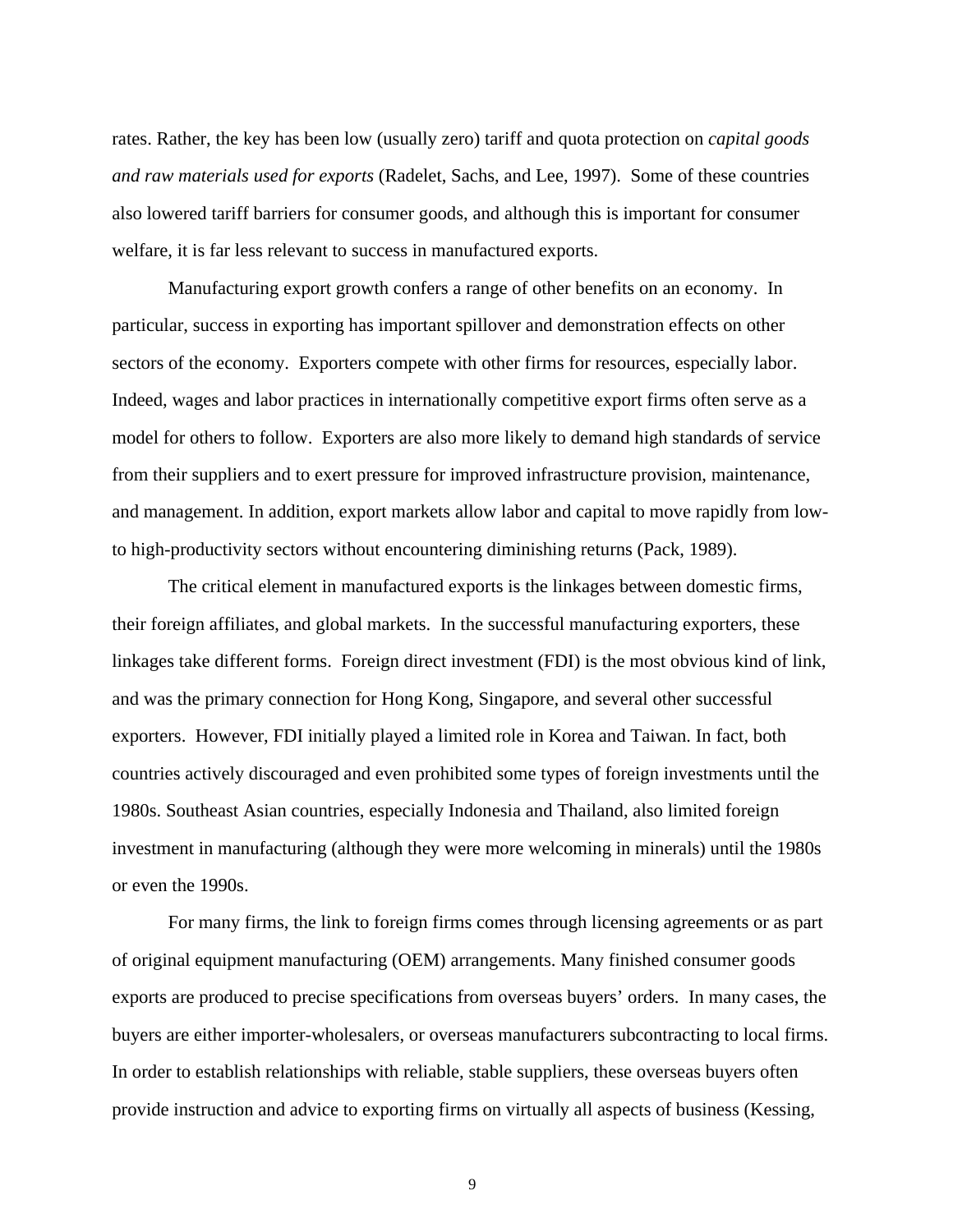1983). The successful firms learn quickly, and develop the flexibility and acumen to manufacture a variety of constantly changing designs. Some firms gain specialized knowledge of particular markets, others become skilled at quickly producing "knock-off" copies of samples, and still others specialize in producing higher-quality niche products. Successful exporting firms also often take the initiative to travel to major developed country markets and visit actual and potential buyers, thus enriching their knowledge of business practices in industrialized countries. In each of these ways, exporting firms enhance their skills, adapt new technologies, and expand their production.

## 3. Policies to Support Manufactured Exports

The basic set of macroeconomic and trade related policies that are needed to support manufactured exporters is well known.<sup>5</sup> What has generally been left out of these analyses is the institutional mechanisms that governments have used to support exporters, which we discuss in detail in the next section. Since many of the basic policies have been discussed in detail elsewhere, we only briefly summarize them here. They generally include the following:

- adjusting and managing the exchange rate to establish and then maintain the profitability of export industries;
- keeping domestic inflation (and therefore production costs) under control through prudent fiscal and monetary policies;
- reducing import tariffs and removing import quotas for exporters on capital and intermediate goods;
- building appropriate infrastructure to support exporters (and business more generally), especially ports, roads, power, and telecommunication facilities;
- strengthening bureaucratic systems, especially customs, in order to remove unnecessary regulations, reduce waiting times, and moderate corruption;

<sup>&</sup>lt;sup>5</sup> See, for example, World Bank (1993), or Roemer and Radelet (1991) for discussions.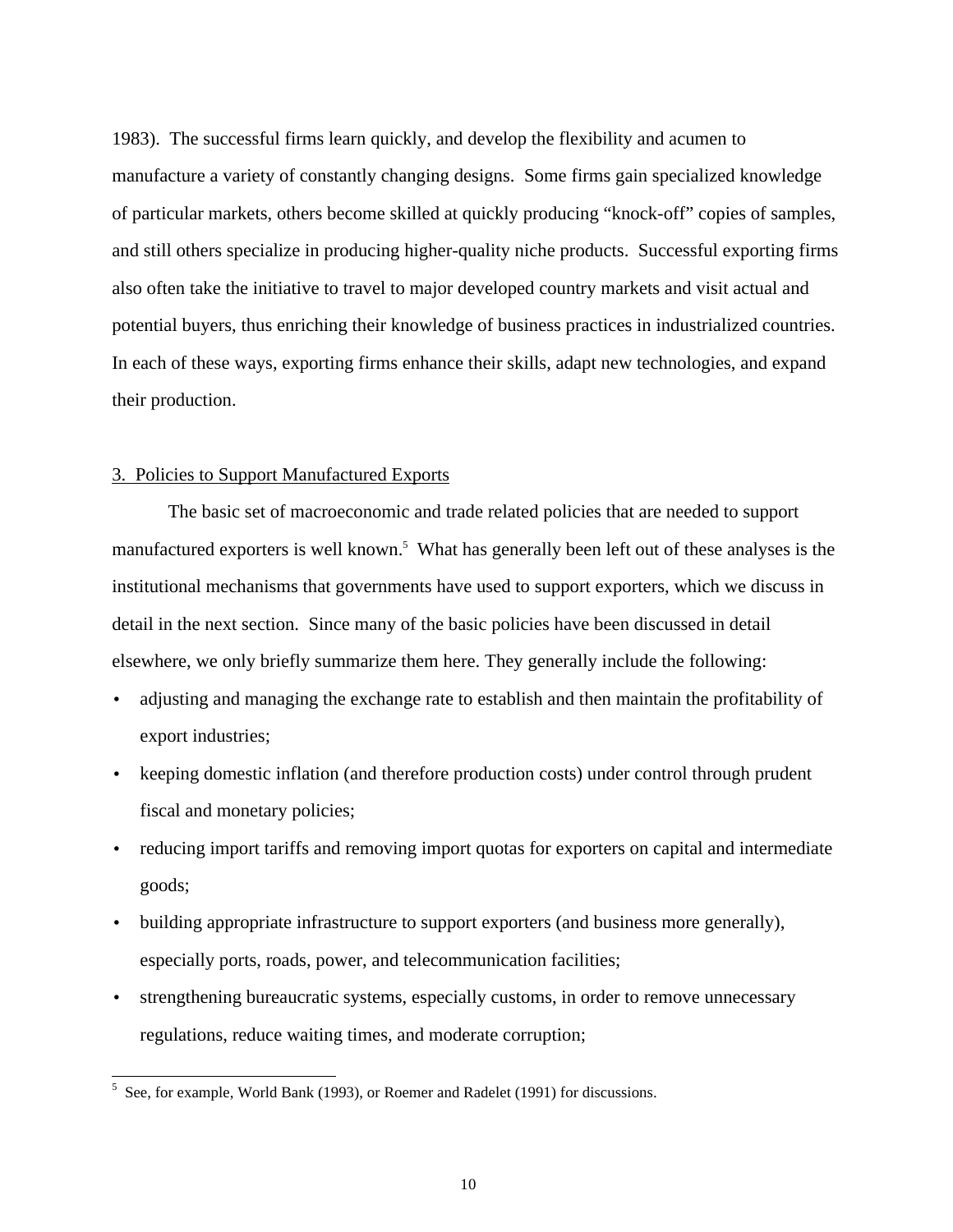• developing appropriate education and training institutions to provide the workforce with basic skills.

These basic policies are widely understood as being critical to export success, and are the workhorses of many World Bank structural adjustment programs. They are designed to move economies more towards market prices and to make markets work more efficiently. However, few developing countries (including the most successful exporters) have been able to fully introduce all of these policies. Even where a developing country government might wish to introduce these changes, full implementation of some of them (e.g., improved infrastructure, bureaucratic systems, and education) would take many years. Most of the successful manufactured exporters are far from being completely free and open economies. Tariffs and quotas remain high in many of these countries, at least for consumer goods and for imports used by non-exporting firms. Wages and interest rates are often distorted and administratively controlled, and bank credit is often channeled to favored sectors and enterprises. Infrastructure remains weak in many countries, and government bureaucracies can be a nightmare.

The basic challenge for developing countries is to somehow overcome these obstacles and create an environment that will foster links between domestic and foreign firms in order to gain access to new technologies and dynamic production processes. In purely theoretical terms, the ideal solution is to deal with these problems head-on: remove tariffs and quotas, streamline bureaucracies, reduce red tape, and try to eliminate corruption (Hill, 1994). For most countries, however, this is a daunting set of tasks. For a variety of reasons, most countries -- even the successful ones -- either cannot or will not easily remove all of these distortions directly. In some countries, this reluctance stems from apprehensions about an export-led strategy; in others, it is driven by the desire to protect vested economic and political interests.

## 4. Export Platforms

The successful manufactured exporters in Asia and elsewhere managed to connect to global markets and grow rapidly *despite* significant institutional weaknesses. The successful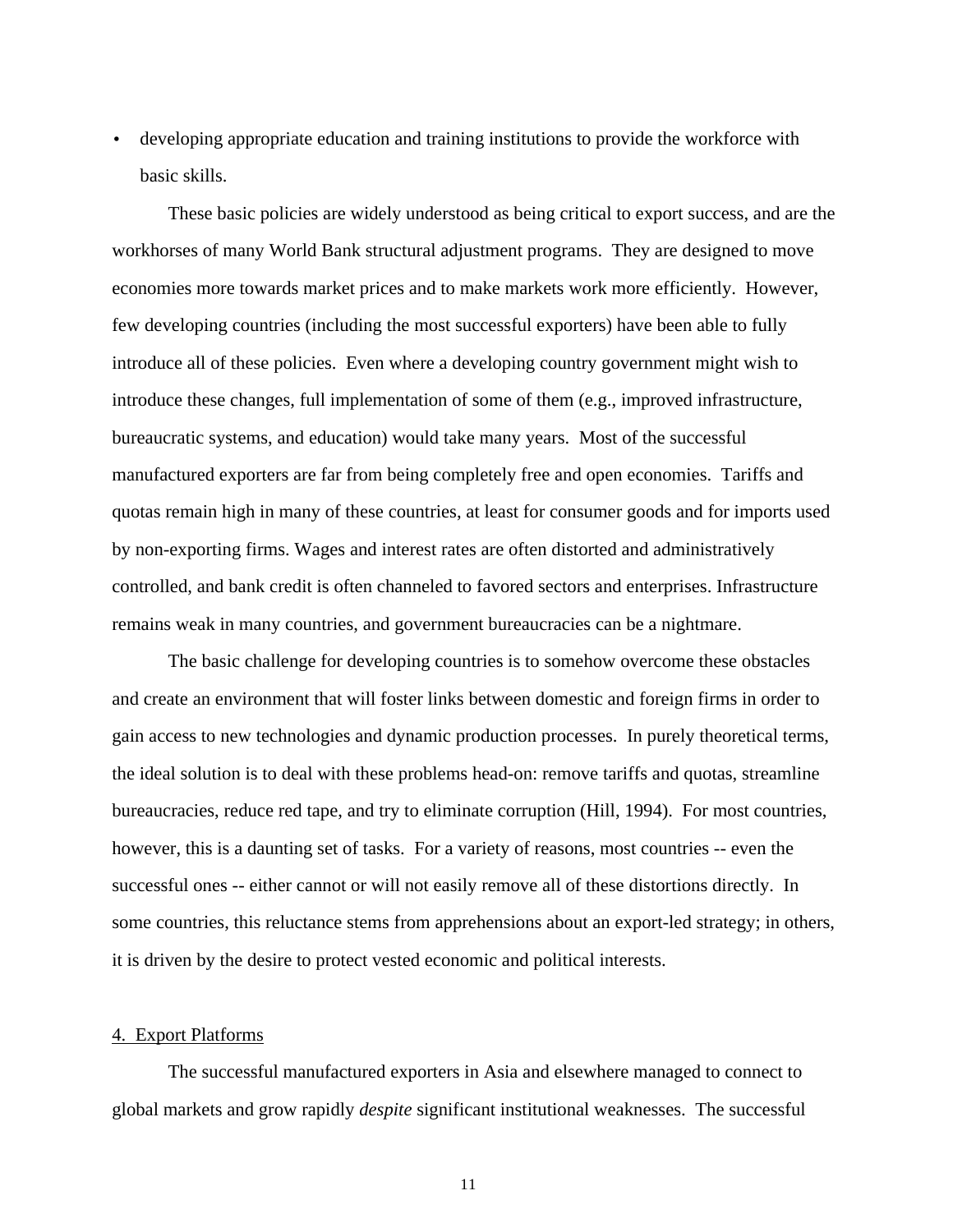exporting countries recognized that they could not realistically solve all of these problems at once, and so they created several innovative programs and institutions to support exporters. Although the precise details varied, each of these institutional mechanisms can be thought of as an export platform: an enclave integrated into the world economy and hospitable to foreign investors, but without the problems of inadequate infrastructure, poor security, overwhelming bureaucracy and inconsistent trade policy that plague the rest of the economy. Export platforms have taken different forms, including export processing zones (EPZs), bonded warehouses, duty exemption programs, industrial zones, and science and technology parks. *All of the successful manufactured exporting countries established at least one, and usually more than one kind of platform, and these platforms together accounted for a very large share of non-primary manufactured exports*. At the core of each of these platforms is a mechanism that allows exporters to import capital and intermediate goods without paying import duties. As is well known, exporters must be able to import these goods at world prices in order to compete on world markets. Because exports are sold at world prices, any extra cost on imported capital and intermediate goods detracts directly from value added and a firm's competitiveness on world markets. Capital goods take on additional importance, as discussed previously, because they facilitate the acquisition of new technologies.

It is important to emphasize that the main objective of export platforms is to integrate firms with the global economy, *not* to separate exporting firms from other firms in the domestic economy as is often supposed. The enclave nature of platforms is intended to separate exporters from the distortions that undermine their international competitiveness, such as high tariffs and unwieldy bureaucracies, so that firms can produce for world markets. A consequence (not an objective) is that many countries that use export platforms have only a mixed record of successfully integrating exporting firms with domestic suppliers (albeit one that tends to improve over time). As we emphasize later in the paper, however, this is generally a reflection of the remaining distortions in domestic markets and inefficiencies in domestic suppliers, rather than of the export platform strategy itself.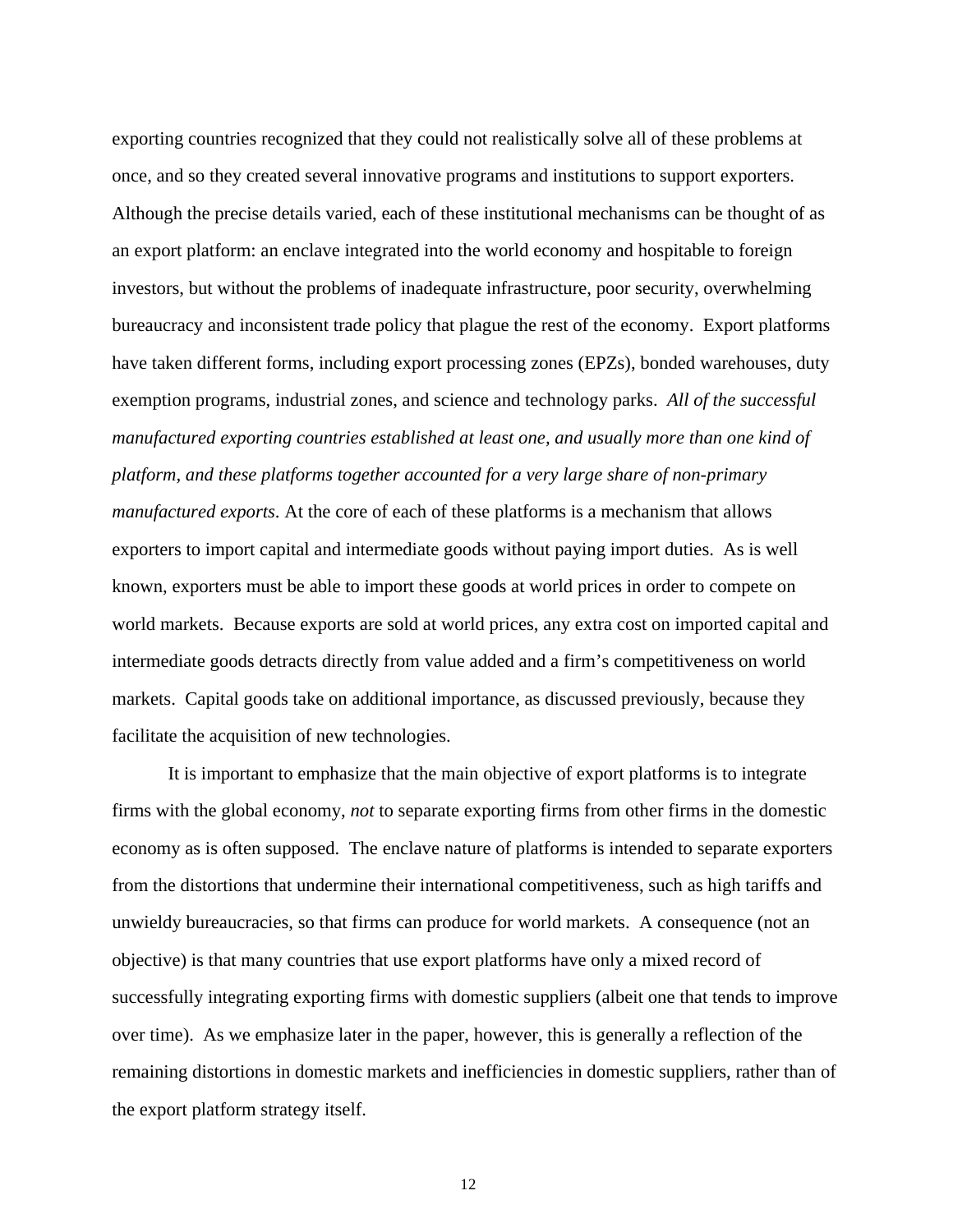Three facilities have been particularly important in supporting exporters: EPZs, bonded warehouses, and duty exemption programs.

**Export processing zones (EPZs)** are enclaves located physically or administratively outside of a country's custom's barrier. Typically zones are fenced-in areas located near a port. Firms within EPZs generally have access to duty free capital and intermediate imports. Importantly, firms are provided access to streamlined customs clearance procedures (for both imports and exports) in the zone, thus avoiding time-consuming, bureaucratic, and unpredictable customs procedures at the port. EPZs usually provide firms with relatively high-quality physical infrastructure such as roads, electricity, and telecommunications. Some countries offer additional incentives, such as tax relief on value-added or income taxes. Occasionally, such as in the Dominican Republic, zone administration will offer additional services to firms, such as recruitment of workers or accounting services. Some zones are publicly owned and managed, others are privately owned working in close cooperation with the government.

EPZs have advantages and disadvantages. Zones bring with them a large package of support facilities, allowing exporters to avoid problems with infrastructure, bureaucracy, and high tariffs. But they are generally available to only a subset of exporters -- those that are willing to locate in the zone itself. Established firms that are located close to an important supplier or source of raw materials cannot take advantage of a zone, nor (generally speaking) can firms that wish to continue to sell some of their production on domestic markets. Public sector zones can be costly to the government to build and maintain. However, this latter problem has been overcome to some degree in recent years with the growing use of privately owned EPZs. Some countries have unusual problems with EPZs. Kenya's EPZs, for example are considered to be outside the county's customs territory, and therefore are not considered to be of Kenyan origin under the rules of the Common market for Eastern and Southern Africa (COMESA). As a result, exports from the EPZs are ineligible for COMESA's normal duty preferences when shipped to other member states (Glenday and Ndii, 1999).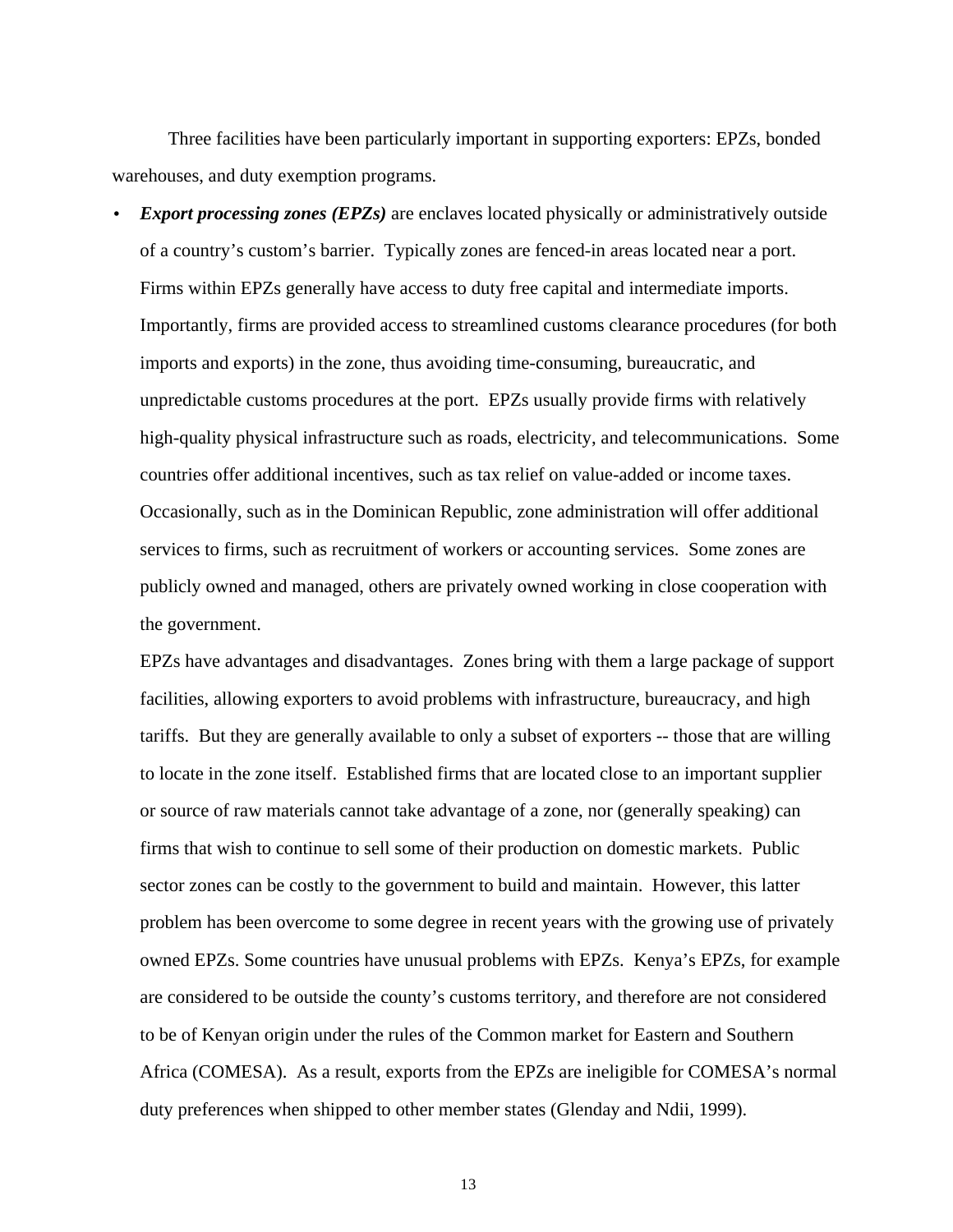- *Bonded warehouses* are essentially single-factory EPZs. Approved warehouses, usually with a customs officer stationed at the site, can receive duty free imports of capital and intermediate goods and bypass other customs procedures. Firms usually post a bond as a guarantee against any duties that might be applicable to imports that are diverted to the domestic market. With a customs agent posted at the factory, firms generally are provided with expedited customs clearance procedures. A major attraction of registering as a bonded warehouse is that a firm can locate anywhere, and does not have to be inside the zone. This provides the firm with more flexibility, helps encourage backward linkages to the rest of the economy, and saves the government the cost of establishing a zone. Freedom of location is particularly attractive to firms that need to be located near an important upstream supplier, or for long-established factories that want to shift to exports but are reluctant to move to EPZs. However, by locating outside of the zones bonded warehouses lose the advantage of the higher quality infrastructure found in most zones. From the government's perspective, bonded warehouses avoid the start-up costs associated with zones, and are generally easier to manage. Bonded warehouses have become increasingly popular in recent years. They are the dominant platform in Tunisia and Mexico (the maquiladoras), and have been used extensively in Indonesia, Malaysia and several other countries.
- *Duty exemption systems* allow qualified firms, wherever they are located, to be exempt from import duties. Closely related are duty drawback systems, in which exporters initially pay duties on imported inputs, and then are reimbursed upon export of the final product. These systems provide firms with a great deal of flexibility, both in their location and in their decisions about selling to the domestic market or for export. Several countries in Central America (Costa Rica, Honduras, and Guatemala) have developed temporary admissions systems that are essentially duty exemption facilities. Korea and Taiwan both relied heavily on duty exemption and drawback systems. Exemptions are the dominant manufactured export facility in Guatemala and Kenya (Jenkins, et al, 1998, Glenday and Ndii, 1999). The duty exemption system has also played a major role in Indonesia, Korea, and Taiwan.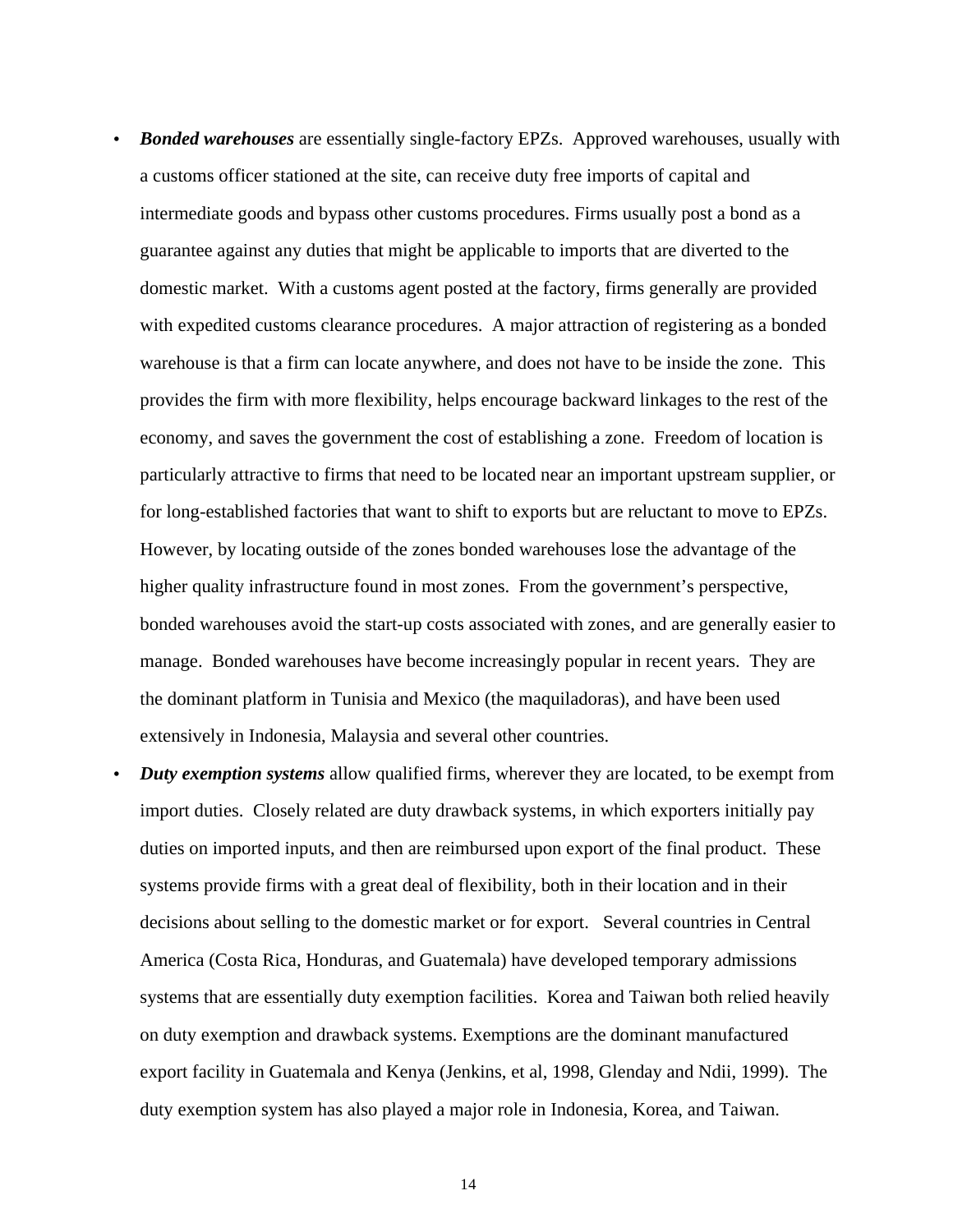However, exemption and drawback systems generally provide firms with little assistance in customs clearance, improved infrastructure, or other advantages. The paperwork and bureaucratic delays involved for a firms to gain approval for an exemption can be burdensome, and is generally even worse for drawbacks. In several countries, exemption and drawback systems have been unsuccessful because of high administrative costs.

Although export platforms start as an enclave, when they work well they tend to spread though the rest of the economy. Platforms can have an important "demonstration effect," showing entrepreneurs and policymakers alike that exporting can be profitable and dynamic. The success of the initial firms encourages other firms to export, and over time to create a political interest group that support exports and lobbies governments to change policies that undermine export competitiveness. There may be an even more direct link to lower tariffs: it is likely that some duty-free imports intended for use in EPZs and drawback systems inevitably leak to the domestic market, undermining the high tariff walls protecting inward-oriented industries. It is tempting to speculate that as the "effective" levels of tariffs are eroded, it eventually becomes easier for the government to lower the actual tariff rates. Some analysts have suggested that export platforms slow the process of trade liberalization by allowing policymakers to believe that the platform will solve the problem. But just the opposite seems to be true: in most countries, extensive liberalization and deregulation tends to follow the introduction of export platforms. It is probably not an accident that the earliest users of export platforms -- Ireland, Taiwan, Korea, Singapore -- now have much more open trading policies than they did forty years ago. Warden (1999b) reports that in Mexico, the maquiladoras are "both a catalyst for and beneficiary of ... liberalization." In Malaysia, Sivalingam (1994) finds that EPZs have had a favorable impact on the regulatory framework and business environment.

In addition, firms in the platforms have the potential to create demand for locally produced intermediate products. Although in many cases the empirical record for creating backward linkages has been mixed (as discussed in more detail below), in the successful cases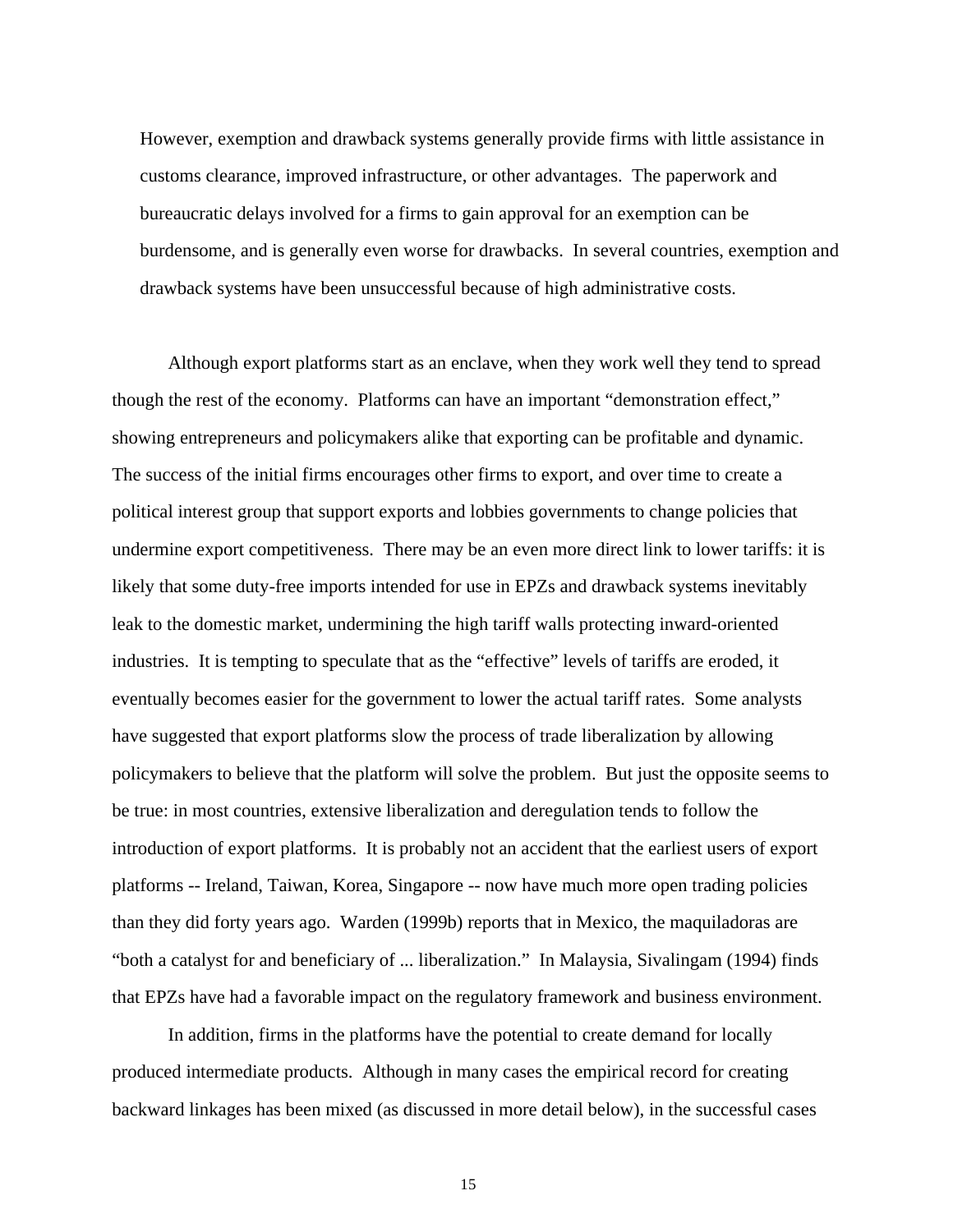local suppliers have demanded that government introduce reforms that allow them to compete more readily with offshore suppliers.

In the more successful countries, as institutions and infrastructure develop more widely over time, and as tariff and quota protection is reduced, export platforms become less necessary. In a sense, these facilities work themselves out of a job: when a country begins to be successful with manufactured exports, it tends to reduce tariffs and remove other impediments to trade, eliminating the need for export platform institutions. In Korea and Taiwan, for example, export platforms play a much less important role now than they did in the 1980s. These countries have developed better infrastructure and more reliable government institutions, and have substantially reduced tariff and quota protection, so exporting firms can compete on world markets without necessarily going though an export platform. Thus, export platforms are transitory, rather than permanent institutions that remain important until countries can successfully remove the most important obstacles to export development (World Bank, 1992; Rondinelli, 1987).

It is important to recognize that export platforms do not spring up as the result of free market forces. They are government interventions designed to overcome distortions and bring production closer to free market outcomes. In this way, the export platform strategy can be thought of as a form of industrial policy. This type of industrial policy is very different than the traditional notions of industrial policy sometimes associated with development in East Asia. As is well known, several of the East Asian countries carried out traditional industrial policies, including subsidized and directed credit, direct production subsidies, and import substitution to promote heavy industry. Korea, for example, supported a variety of industries with a complex system of export subsidies, cheap credit, and access to controlled imports. Taiwan used many similar systems. To the extent that these policies created net benefits -- and the debate continues as to whether or not they did -- their success was clearly limited to Japan, Korea, and Taiwan. Hong Kong did not rely on these policies, and Singapore, when it intervened, did so in fundamentally different ways. When the other Asian success stories tried these policies, they generally failed, as demonstrated by Malaysia's national car or Indonesia's jet aircraft. *Rather,*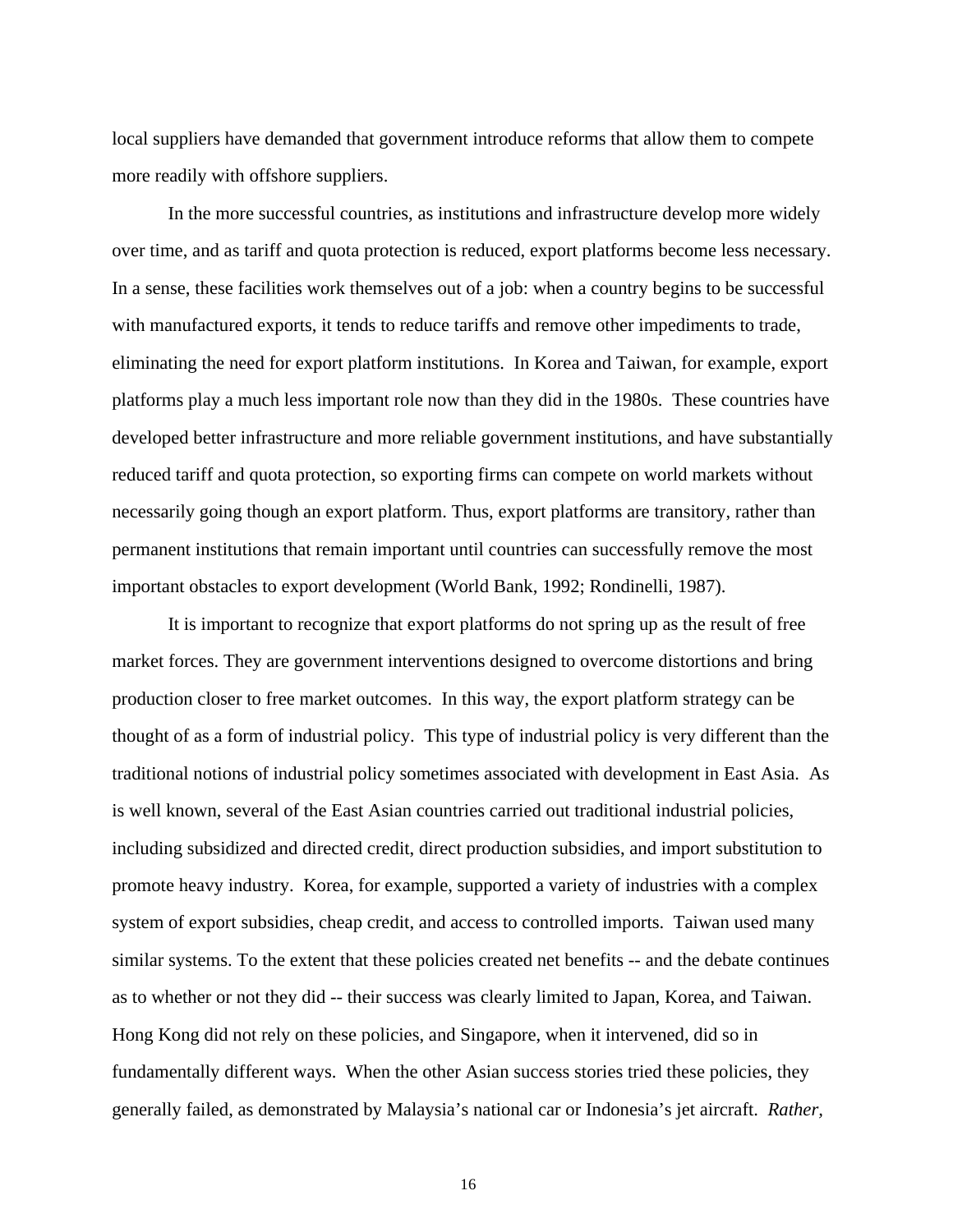*the common industrial policy across all of the successful manufactured exports in Asia and elsewhere was the establishment of export platforms.* Every single one of the successful manufactured exporters relied heavily on one or more export platform facility to support exporters.

The precise mechanism varied, and in many countries a combination of platforms has been used. Malaysia has relied heavily on EPZs, but also has an extensive network of bonded warehouses and a duty exemption system. Indonesia initially relied primarily on duty exemptions and drawbacks, and more recently has been successful with bonded warehouses. China has relied almost exclusively on its special economic zones, which in many respects closely resemble EPZs. Mexico's maquiladoras are essentially bonded warehouses, but many of them choose to locate in industrial parks that offer infrastructure and services similar to some EPZs. Thailand offers five different programs for exporters, which we explore in more depth later in the paper. Tunisia has relied almost exclusively on bonded warehouses, whereas Mauritius has relied on a variant of EPZs. Singapore and Hong Kong were essentially citywide EPZs.

Very early in its post-war development process, Korea established facilities for exporters that allowed duty free access of imported capital and intermediate goods. Hong Won-tack (1979) described the early genesis of these initiatives:

"The tariff law has allowed duty free imports of basic plant facilities and equipment for important industries since 1949. On the basis of this law, imports of machinery for export production received a tariff exemption from 1964 until 1974 when the tariff exemption system was changed into a deferred payment system on an installment basis. Capital goods imported for foreign investment projects were also exempted from tariffs after 1960. After 1961, raw materials directly used for export production were imported duty free."

Thus, as early as 1961, Korea was taking strong steps to ensure duty free imports of capital goods and raw materials imports for exporters. The government opened two large EPZs in the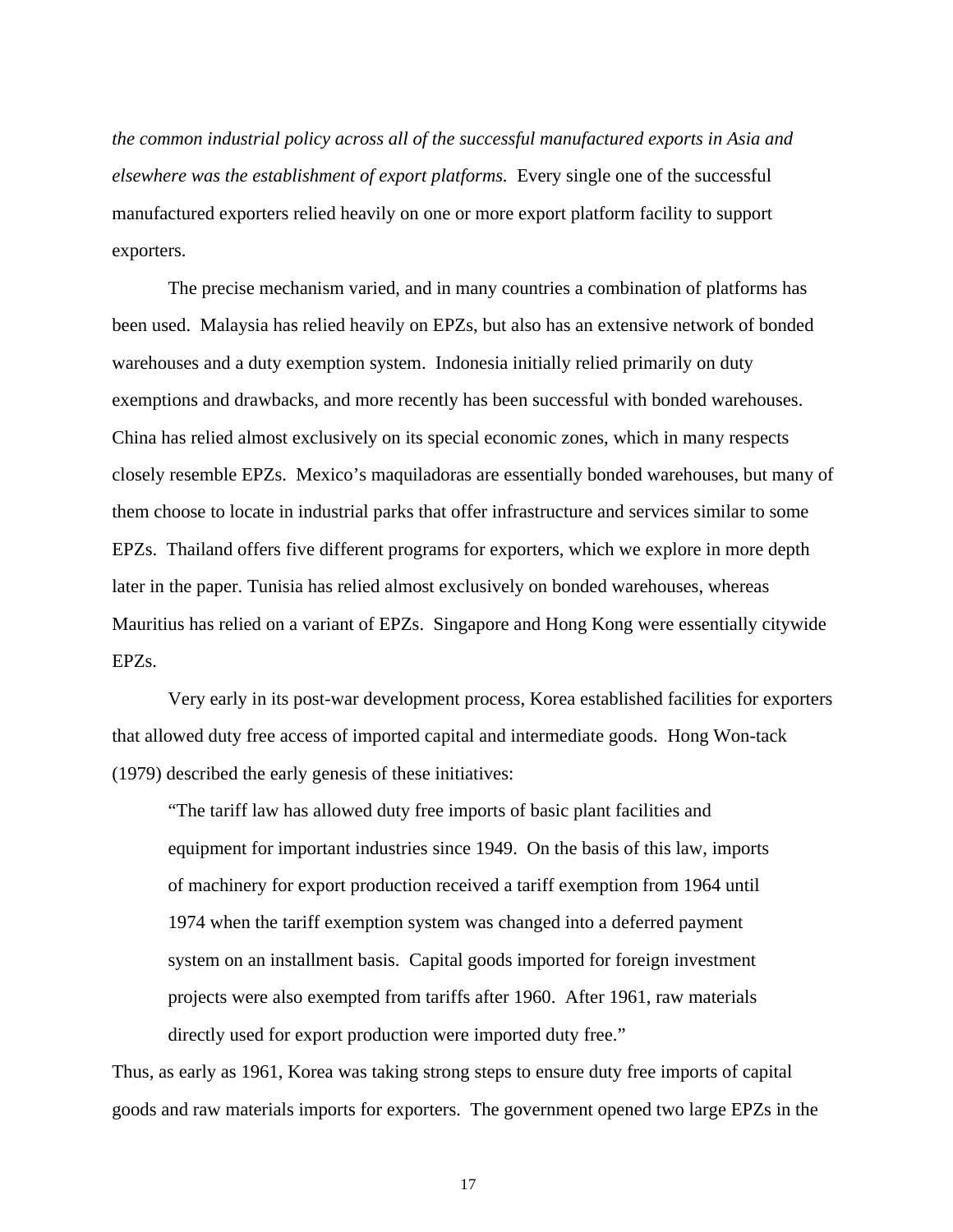early 1970s, and by the early 1980s over 200 bonded warehouses were in operation (Rhee, 1994). The vast majority of Korea's manufactured exports either used duty exemption and drawback facilities or were produced in bonded warehouses or zones.

In Taiwan, the government established the Kaoshing EPZ in 1966 and two other EPZs in the early 1970s. In addition, by 1981 there were well over 300 bonded manufacturing warehouses operating in Taiwan. Together, exports from the EPZs and warehouses accounted for about one-fourth of the country's manufactured exports in 1981, and almost all other manufactured exports used a well-functioning duty drawback/exemption system (Rhee, 1994).

Most studies on export platforms have tended to focus exclusively on EPZs, missing out on the import contributions of other platform facilities. Many early studies took a mixed or negative view of EPZs. Several early theoretical studies came to the conclusion that zones could actually decrease, rather than increase welfare (Hamada, 1974; Hamilton and Svensson, 1982; Wong 1986). Early empirical studies, such as those done by Warr (1984, 1987a, 1987b, 1989), concluded that although most EPZs generated net benefits for an economy, the benefits tended to be small. However, these studies suffered from several critical weaknesses. Many were based on assumptions (such as full employment, capital intensive activities in zones, constant returns to scale technology) that do not accurately reflect zone activities. Moreover, the early theoretical and empirical studies examined static gains from zones, and did not attempt to capture the potentially important effects from technology transfer, learning-by-doing, and demonstration effects. More recent theoretical work based on different assumptions has demonstrated the potential benefits from EPZs (Miyagiwa, 1986; Young and Miyagiwa, 1987; Woo, 1998), and empirical studies have supported these findings (Johansson and Nilsson, 1997).

Perhaps the most compelling piece of evidence in support of platforms is that the vast majority of manufactured exports in the successful economies utilized at least one of these facilities. *Simply put, manufactured exports did not expand rapidly in any country except through one of these facilities.* In Taiwan, and Korea, for example, essentially *all* manufactured exports were either produced in a zone or a bonded warehouse, or used duty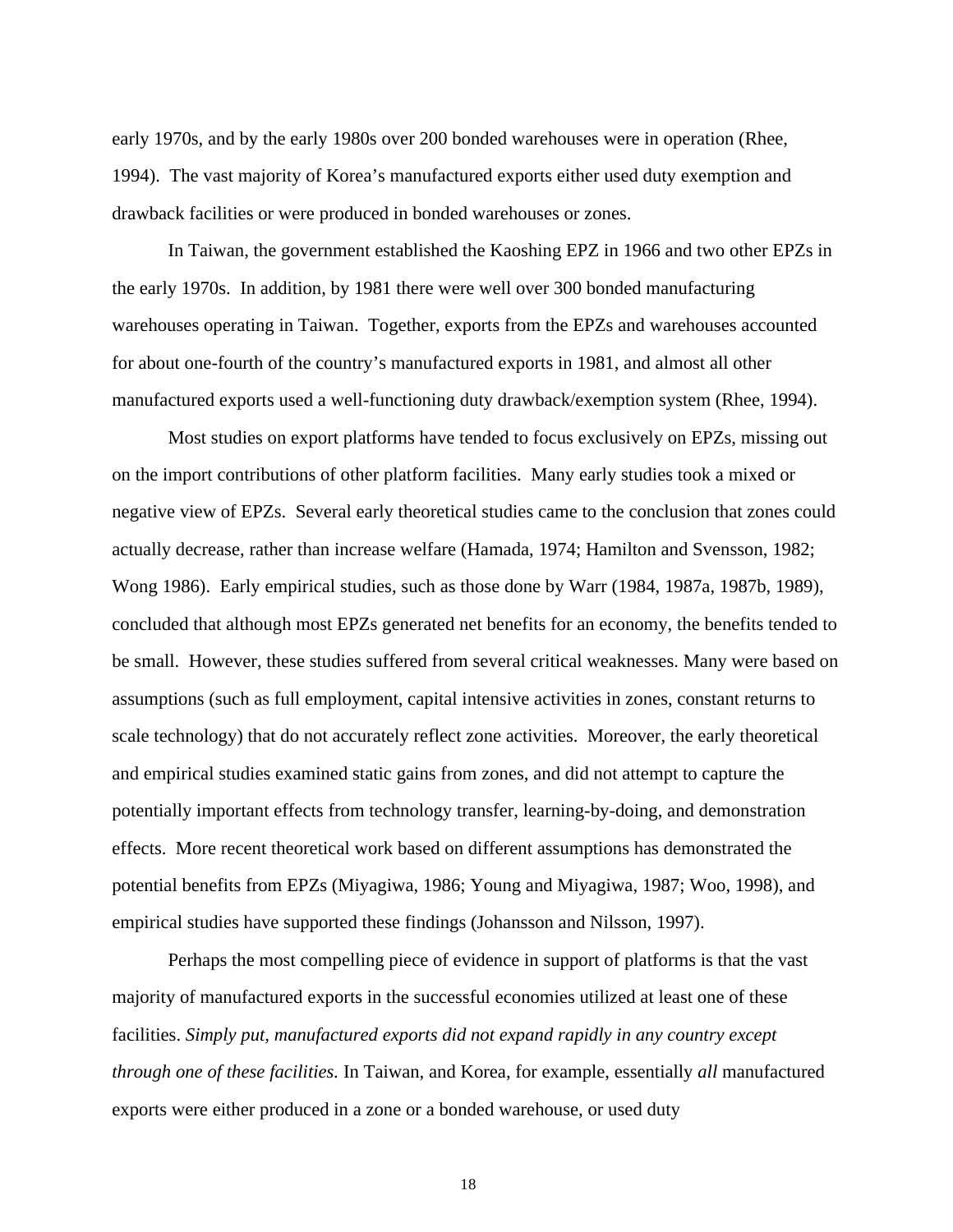exemption/drawback systems. The vast majority of China's manufactured exports come through the special economic zones. In Malaysia, as much as 75% (in 1979) of all manufactured exports were produced just in EPZs, (and the share still exceeds 55%); most other manufactured exports go through bonded warehouses or use duty exemptions (Sivalingam, 1994). Over 95% of Mauritius' manufactured exports are produced in EPZs. In Kenya, 75% of manufactured exports use at least one facility, with the vast majority depending on the duty exemption system. Exports from Mexico's maquiladoras account for over 50% of total manufactured exports, and a much larger share of manufactured export growth. In the Dominican Republic EPZ exports account for 80% of all exports, and almost all manufactured exports (Warden, 1999a and 1999b).

## 5. Characteristics of Successful Export Platforms

## *Macroeconomic Policies*

Export platforms are no panacea, however, and they will not work always and everywhere. Most importantly, although export platforms can help exporters overcome many distortions in the domestic economy, they cannot compensate for substantial macroeconomic imbalances and distortions, especially an overvalued exchange rate. An overvalued exchange rate fundamentally undermines the competitiveness of exporters in such a way that tariff exemptions, tax breaks, and improved infrastructure cannot fully compensate. Similarly, high and variable inflation rates undercut exporters because of rising and uncertain production costs. *Even with good export platform facilities in place, no country has succeeded with manufactured exports in a highly distorted macroeconomic environment.*

There are many examples. The Dominican Republic has had fairly well-functioning EPZs for many years, but an overvalued exchange rate and high minimum wages combined to undermine export competitiveness. A series of devaluations and other reforms in the mid-1980s and early 1990s partially addressed these problems, and EPZ exports have boomed in the 1990s. Taiwan's export growth started only after the government unified the exchange rate and effectively devalued the currency in August 1959, shifting incentives markedly away from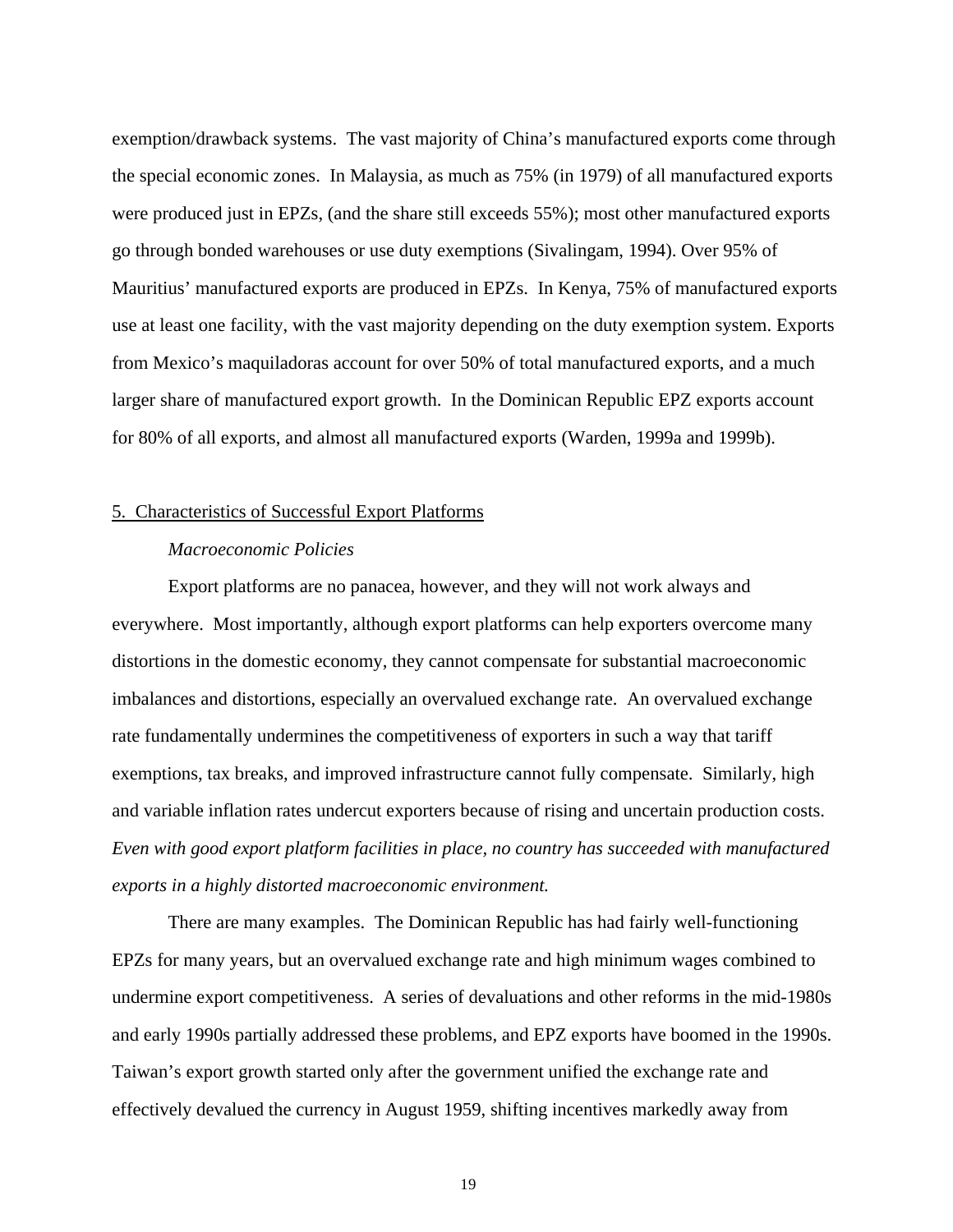import substitutes and towards exports. Mexico's maquiladoras have been in existence since the late 1960s, but manufactured exports took off only after the government devalued the currency, stabilized the economy, and introduced more widespread trade deregulation in the late 1980s. In the Philippines, manufactured exports stagnated under the highly distortionary policies of the Marcos regime, but have flourished since more effective macroeconomic policies and complementary reforms were introduced in the late 1980s and early 1990s.

On the other side of the coin, manufactured exports from Egypt have not responded to the introduction of new facilities, and are unlikely to do so as long as the Egyptian pound remains overvalued. Kenya's export growth stagnated in the 1980s, largely because of macroeconomic distortions. The introduction of reasonably well functioning duty exemption and bonded warehouse systems, vastly improved macroeconomic policies, and the discontinuation of trade licensing and foreign exchange allocation for imports led to a rapid expansion of manufactured exports between 1993-96. But when macroeconomic policies deteriorated and the exchange rate became overvalued, the export boom fizzled out. Kenya had over 70 bonded warehouses operating in 1993; by 1997 all but 10 had closed down (Glenday and Ndii, 1999).

## *Location*

Geographical location is probably important in two ways: the location of the exporting country in relationship to its markets, and the location of the export platform within the country. On the first, Mexico, Costa Rica, the Dominican Republic, and nearby countries have an obvious advantage in exporting to the United States because of their location. Tunisia can export more easily to Europe than many competitors, an advantage that both Ireland and Poland have exploited. Their close proximity reduces shipping costs, and perhaps more importantly reduces shipping *time*. For example, a container shipped from Tunisia can reach Europe in 33 hours (Cook, 1999a). This gives firms in these countries and advantage in terms of making "just in time" deliveries.

Close proximity helps, but is not absolutely necessary. After all, Mauritius is far from major markets, and it has been very successful with textile and garment exports (however, it has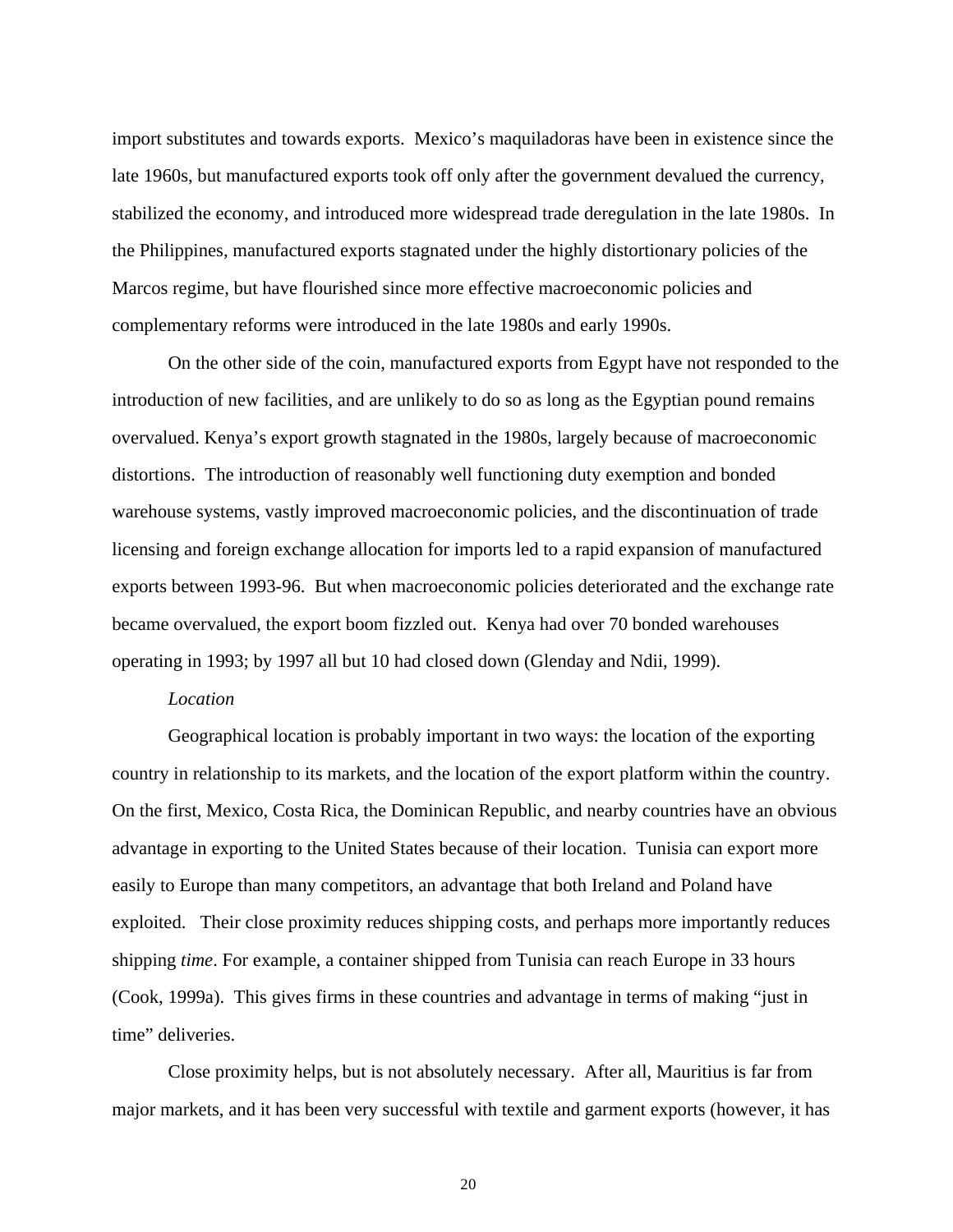had trouble competing in electronics production, partly because of its distance to markets). The original Asian exporters were not particularly close to their major market (at the time) in the United States, and were still able to succeed. Higher shipping costs can be overcome in some circumstances, but they must be compensated by lower costs elsewhere, perhaps with lower wages. For example, in Mexico, more maquilas are opening in the interior as border infrastructure becomes overcrowded and wages escalate. About one-third of all of Mexico's maquilas are now located in the interior. These firms tend to focus on lower-skill, lower wage activities: more than half of Mexico's textile maquiladoras are located in the interior (Warden, 1999a). However, some remote, landlocked countries probably face prohibitive shipping costs. It is unlikely, for example, that firms in Rwanda or Mongolia will be able to compete readily on world markets for manufactured exports, although perhaps they can export regionally (Radelet and Sachs, 1998b). Development strategies that have worked in coastal economies are likely to be less effective in landlocked countries.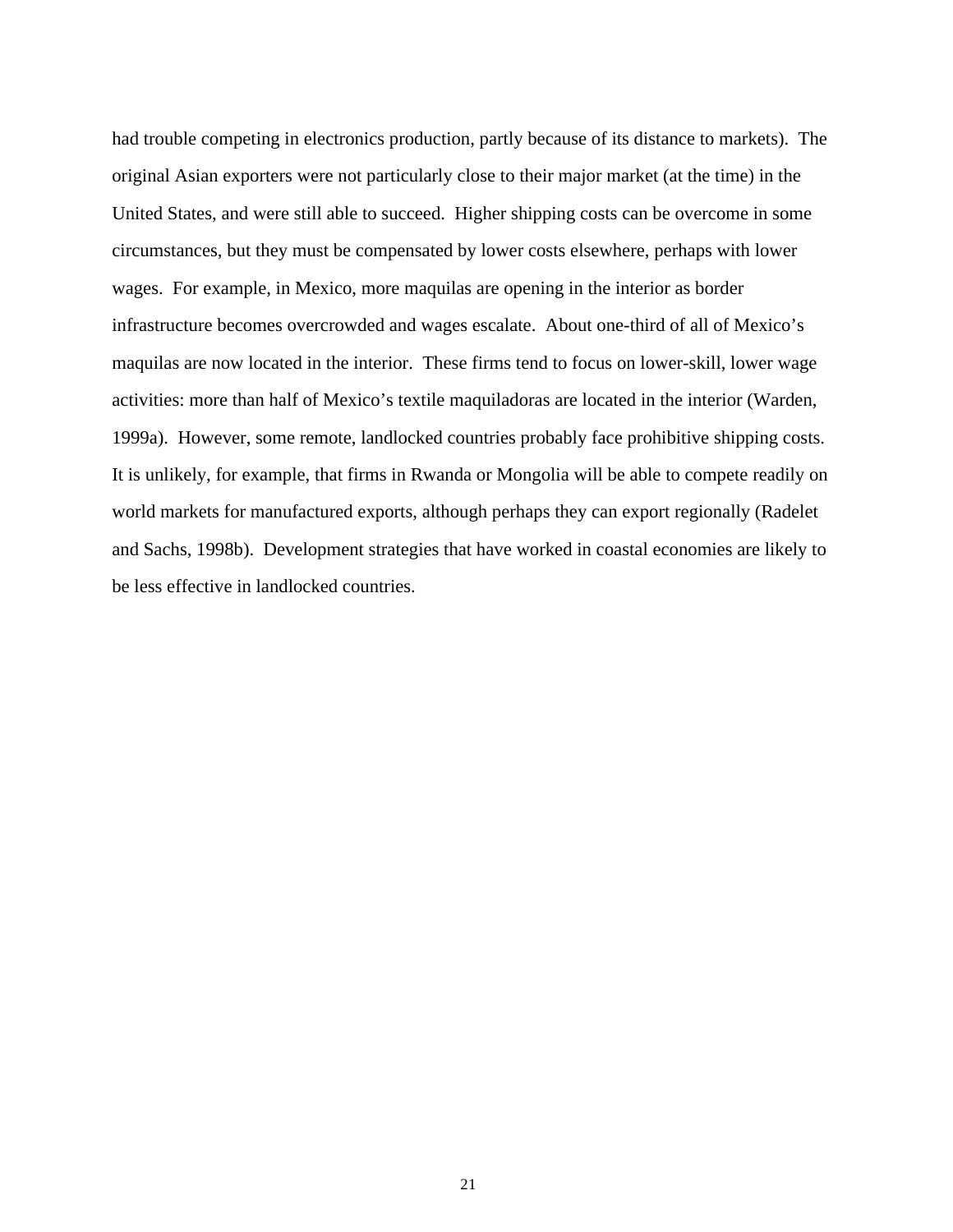The location of export platforms within a country is also important. This is especially relevant for EPZs, since firms producing under bond or using duty exemptions can locate wherever they wish. For EPZs to function effectively, they need to be located near major roads, ports, and labor supplies. EPZs located in remote locations in order to spur regional development have almost universally failed (Kumar, 1987; ILO, 1988; World Bank, 1992; Hill, 1994). The Bataan EPZ in the Philippines suffered from high initial construction and operating costs because of its remote location, and as a result failed a simple costs-benefit analysis test (Warr, 1987a). Other EPZs with better locations in the Philippines have been extremely successful, especially those at Subic Bay, where the location and the facilities were superb. Malaysia's highly successful EPZs were built near state capitals, the federal capital, and major expressways (Sivalingam, 1994). Location near labor can be as important as being near a port. Firm directors in Mexico report that transportation and housing for labor near the Mexican border is a major problem, which is one reason that some firms are moving to the interior (Warden, 1999a).

#### *Choice of Facilities*

As we have pointed out, many of the most successful countries have offered exporters more than one facility. This allows exporters the flexibility, for example, in choosing between the infrastructure advantages of an EPZ and the freedom of location in a bonded warehouse. Additional facilities may also spark competition between the facilities to attract exporters, which may help reduce bureaucratic and administrative costs.<sup>6</sup> Korea, Taiwan, Thailand, Indonesia, and Malaysia all offer exporters multiple choices of export platform facilities. Thailand offers five different facilities, as described in Box 1. Mexico's maquiladoras can operate anywhere as bonded warehouses, but 80% choose to locate in industrial parks to take advantage of superior infrastructure and utilities. Moreover, a range of different industrial park sites are available offering many different amenities (day care facilities, sports facilities, private security, tenant associations, private health care, etc.) and price ranges. Thus, exporters can choose the facility

-

<sup>&</sup>lt;sup>6</sup> My thanks to Louis T. Wells for this insight.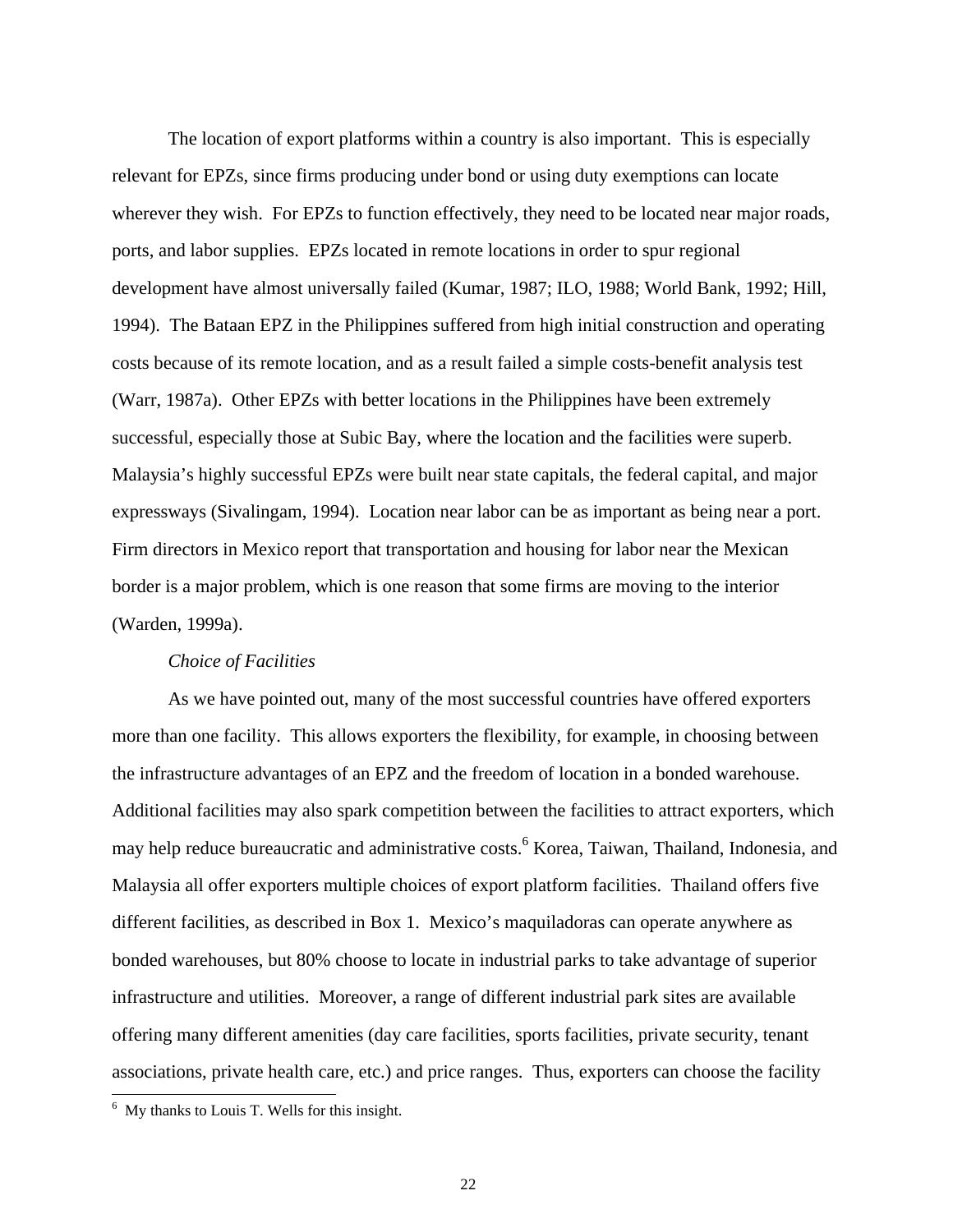that best suits their needs. One reason why multiple facilities are an advantage are that none of the facilities are perfect -- each overcomes certain distortions in the economy, but each is ultimately only a weak substitute for a well-functioning market economy. For example, each of Thailand's five facilities offer certain advantages and disadvantages (see Box 1), but even with five facilities, small and medium sized enterprises are not well-served (Poapongsakorn, et al, 1999).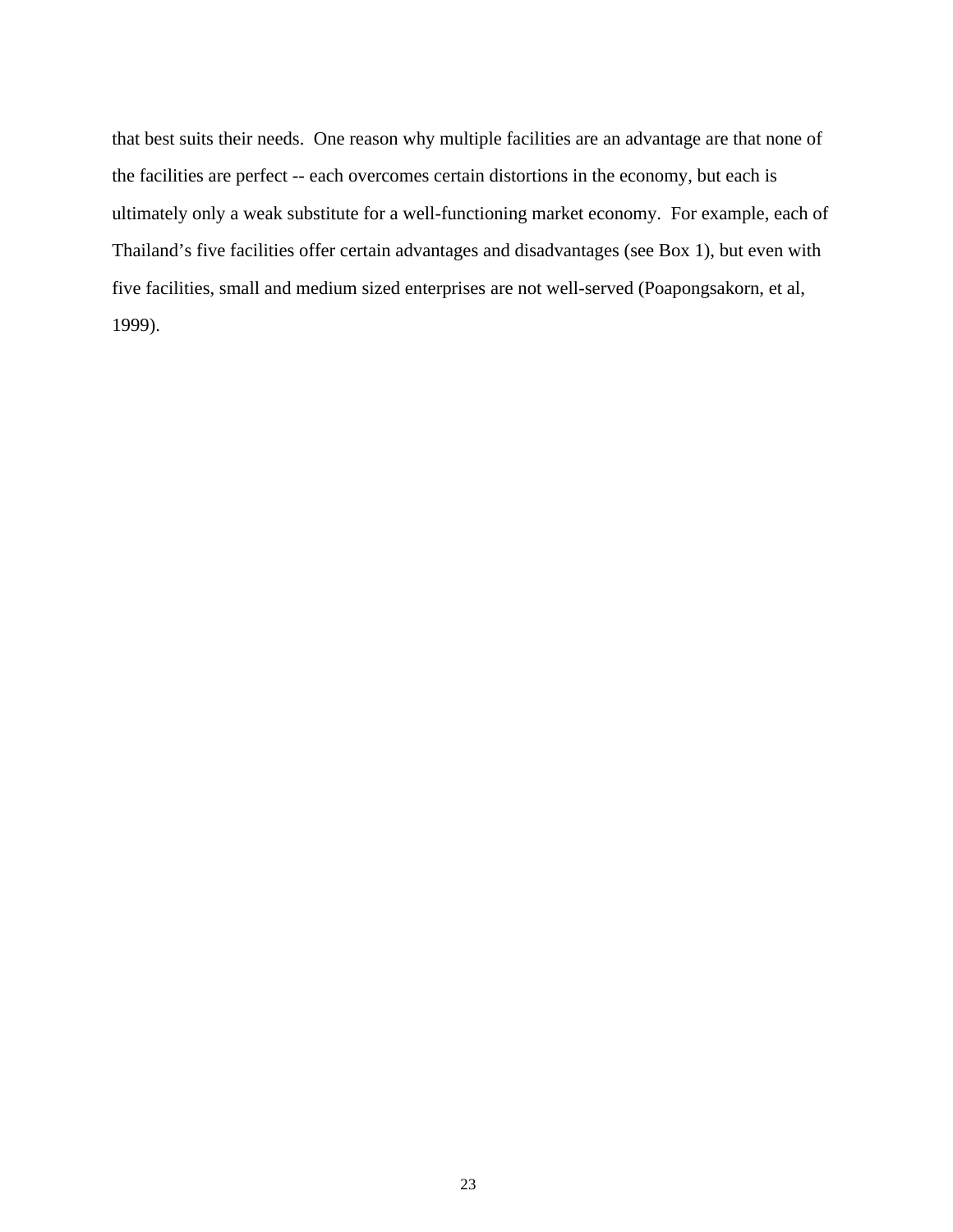## **Box 1: Thailand's Five Export Platforms**

*Board of Investment (BOI) incentives* are granted to BOI-approved firms, including foreign investors. The BOI provides duty exemption on imported raw materials and machinery, and corporate income tax holidays. These benefits are also subject to certain zoning based on the BOI's defined areas. The BOI is generally more efficient than other schemes and is less costly to use since it does not require guarantees. Still, for certain manufacturers, the BOI's approval processes (including approval of production formulae and raw materials) are complicated and inflexible. BOI investment incentives are the most widely used export facility in Thailand, accounting for about 50% of import duty exemptions in 1996.

*Duty drawback and exemption provisions* provide exporters with exemptions on import duties and business taxes for imported inputs or with drawbacks on duties and taxes paid on these items. It does not require that firms are exclusively exporters, thus allowing trading firms and other indirect importers to claims to duty drawback/exemptions and business tax rebates. Benefits are also available to existing businesses, which cannot take advantage of the BOI or EPZ platforms. Duty drawback facilities can be costly because they require bank guarantees. In addition, customs procedures are cumbersome and timeconsuming, and refunds can take from 2 weeks to one year. Drawbacks and exemptions accounted for about 16% of export platform activity in 1996.

*Bonded warehouses* receive exemptions on raw materials and on indirect materials. The requirements for establishing a warehouse are much more stringent than that of the BOI or that of the Export Processing Zones. For instance, potential manufacturers must have at least 10 million baht in registered capital and possess warehouses at the time they make an application, and post a bond equal to 25% of import duties estimated from the values of the first-lot imported merchandise or raw materials. These requirements essentially exclude small and medium-scale enterprises, making bonded warehouses appropriate for large-scale enterprises. About 15% of manufactured export activity went through bonded warehouses in 1996.

*EPZs* provide tax exemptions on raw materials, duty-free machinery imports, corporate income tax holidays, and partial to full exemption of utility charges. Approval to operate in an EPZ is fairly easy to obtain. Exporters receive maximum benefits in EPZs, but the initial investment is high. EPZs accounted for about 12% of import exemptions for exporters in 1996.

*Duty compensation* facilities provide a partial fixed refund to exporters on the basis of pre-determined input-output coefficients applying either to domestic inputs alone or to domestic and imported inputs. Qualified agents can also reimburse duties on equipment, spare parts used in production process as well as on taxes for utility charges. Compensation is based on exports, but firms do not have to be exclusive exporters to be eligible. Although the process is simple to use, the compensation rates are perceived to be very low. As a result, duty compensation is the least-used export facility in Thailand, accounting for about 7% of export facility activity in 1996.

Source: adopted from Poapongsakorn, et al, 1999.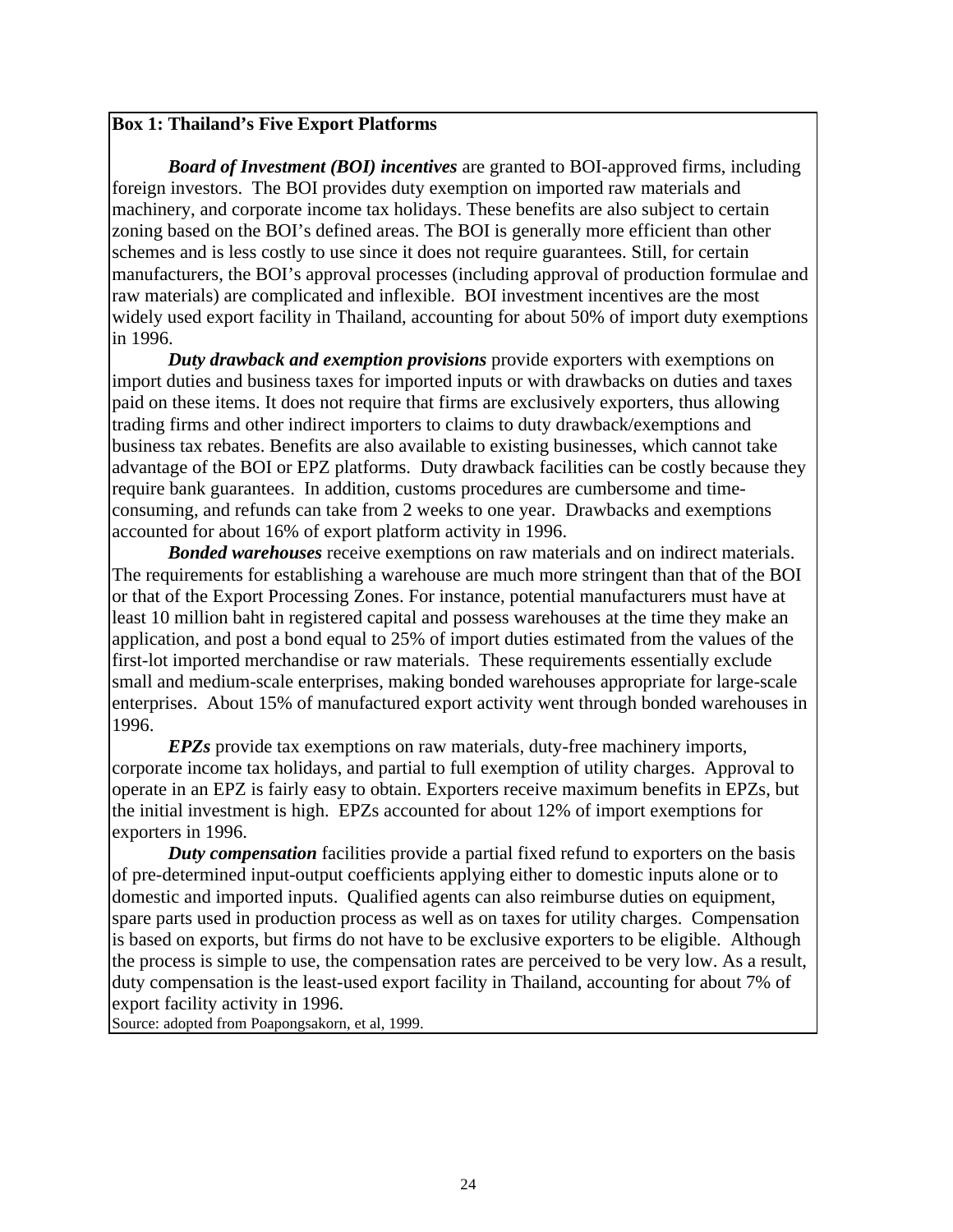## *Customs Operations*

One of the most common problems cited by exporting firms in almost all developing countries is customs clearance. Customs procedures can be time consuming, unpredictable, frustrating and expensive. Exporting firms often complain about long delays in customs, undermining their ability to quickly fill orders, or demands for bribes and other unofficial payments. One of the major attractions of EPZs in many countries is streamlined customs service in the zone (rather than at the port). For example, in the Dominican Republic, customs clearance outside the zone typically takes 3.5 days, whereas firms in the zone can get preclearance for goods before they arrive in the port (Warden, 1999b). In Ghana, imports generally take one to three weeks to clear, whereas exports take a maximum of four hours (Cook, 1999b).<sup>7</sup> Some countries offer streamlined customs procedures to firms operating as bonded warehouses. Tunisia, for example, allows inspection at the warehouse prior to shipping, alleviating the problems of queuing at the ports (Cook, 1999a). In many other countries, however, firms still face the expense and uncertainty stemming from poor customs administration.

Some countries have had at least partial success in directly cleaning up customs problems. Indonesia effectively privatized certain customs administration activities by hiring the Swiss surveying firm Société Générale de Surveillance (SGS) in April 1985. SGS took over the investigation and clearance of import consignments worth more than \$5,000, and customs control over exports and inter-island domestic shipping was abolished altogether. Although the SGS contract was expensive, government revenue collections rose sharply, and traders benefited from more transparent, predictable, and rapid customs clearance. Indonesia began phasing out participation by SGS in 1991.

## *Platform Bureaucracy*

One of the most important factors influencing the effectiveness of export platforms is the extent of bureaucratic and administrative difficulties in the platform. Simply establishing a

 $\frac{7}{100}$  Cook (1999b) notes that export customs clearance times fell quickly in Ghana once export taxes were removed, giving officials much less incentive to engage in prolonged inspections.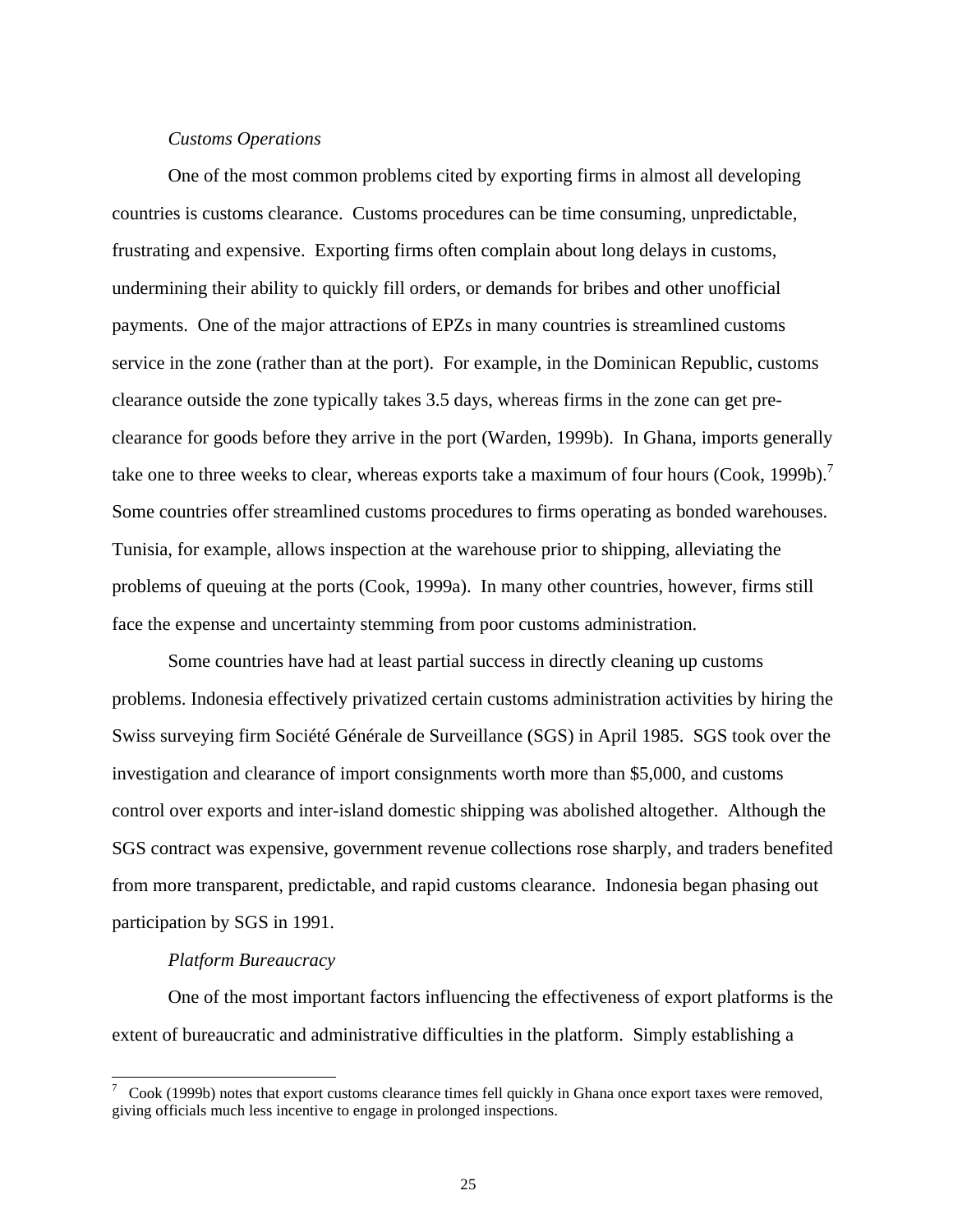facility is not enough -- it has to be easy and low cost for exporters to use, or the entire purpose will be defeated. There is a long list of export platforms that have failed because of high administrative burdens, corruption, and other related problems. Duty drawback facilities commonly face the greatest administrative problems, requiring vast amounts of paperwork and approvals. Under drawback systems, rebates often come after only months of delay. Even then, it is commonplace for firms to receive a much smaller duty rebate than they expected, with government officials keeping the remainder. Drawbacks are particularly vulnerable to such problems because they require two financial transactions -- once to pay the duty, and once to get the rebate. Thailand's duty drawback system commonly faces such problems. Indonesia operated an effective drawback system for several years, but after a competent administrator was replaced, the system became much less effective. Ghana's drawbacks system was fraught with delays and administrative costs and actually added to exporters total costs (Cook, 1999b). Korea and Taiwan are two countries that have managed to operate an effective drawback system. Duty *exemption* systems, by contrast, are much easier to administer and tend to be subject to fewer delays and problems, although poorly-run exemption systems (such as in Ghana) also can be plagued by problems of discretion and high administrative costs.

Sometimes problems arise because too many government offices are involved in the process. Mexico's maquila system improved significantly after all facets of operation were put under the authority of the Ministry of Industrial Development. Nevertheless, enough difficulties remained for exporters that private "shelter operators" have sprung up that (for a fee) will take care of all administrative processes for a firm wishing to use platform services. More generally, in many countries it is commonplace for exporting firms to have one employee whose full time job is to deal with export facilitation administration. Of course, some administrative costs will be necessary, but when they are too high they simply undercut the international competitiveness of exporting firms.

Thailand's Board of Industries has regularly simplified its procedures, but problems still arise. To partially address these problems, the BOI has begun to effectively privatize some of its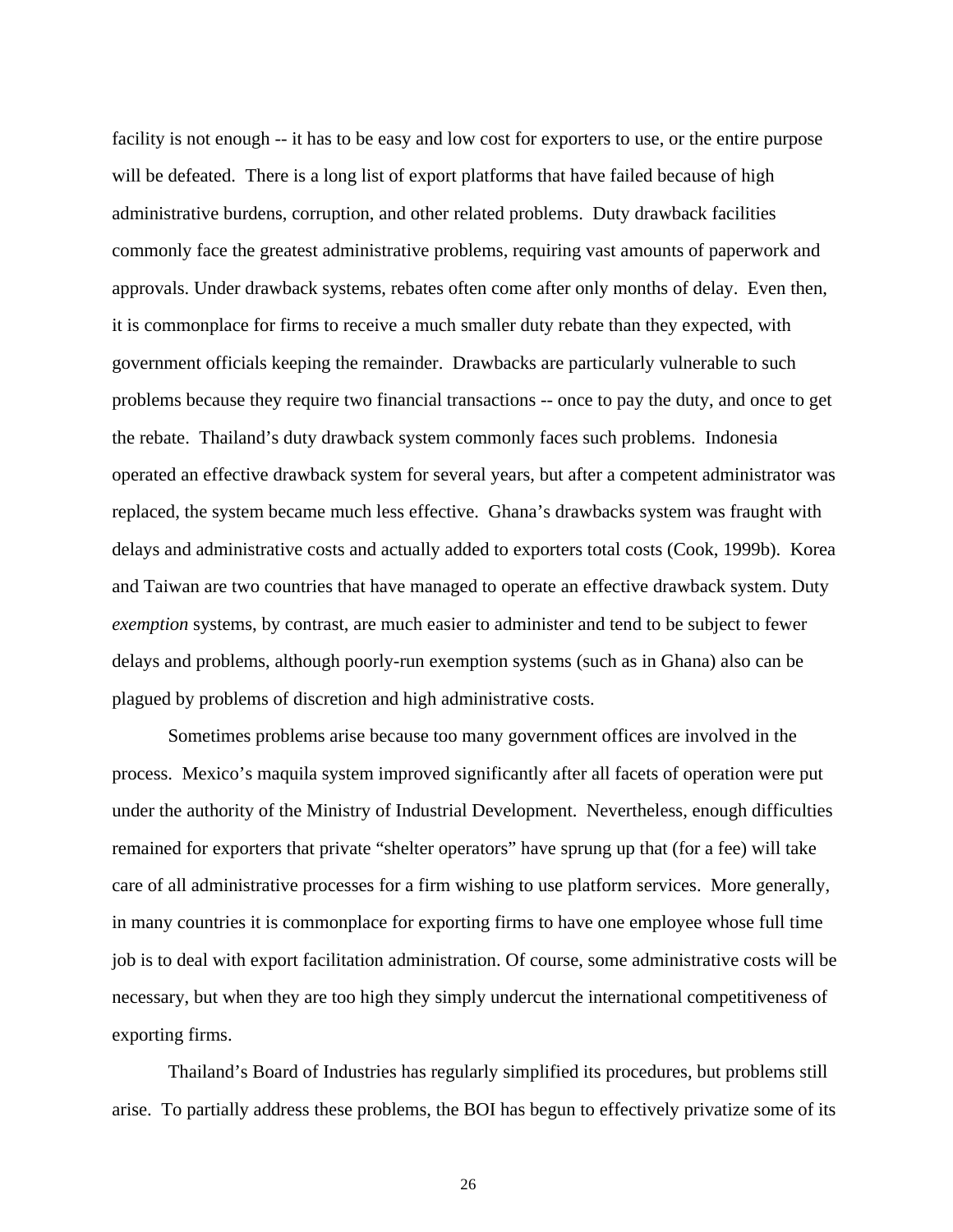functions. For example, it has given the Thailand Diamond Manufacturers Association responsibility for selecting companies to receive BOI promotional certificates, maintaining membership databases, and approval of production formula for diamond manufacturing companies (Poapongsakorn, et al, 1999).

Well-managed EPZs can provide exporters with a variety of services for a reasonable fee, while others charge high fees and provide few if any services. Publicly owned EPZs tend to be run less efficiently than privately owned EPZs, although several well run publicly owned EPZs have been successful in Asia. In most countries, such as the Dominican Republic, privately owned zones are much better managed, and offer better facilities and a wide variety of services (problem solving/trouble shooting, labor recruitment, accounting, private health care, etc). Private zones tend to cost more, but many firms are willing to pay for the improved service. Privately owned and managed EPZs generally relieve the government of the burden of initial investment costs and ongoing management, so there is a strong case in favor of privately owned EPZs. Perhaps the most critical variable, however, is the existence of competition between zones (and other platforms) to attract exporters, rather than public versus private ownership per se. Firms face the biggest difficulties in countries where there are few choices of EPZs or other platforms. There tend to be fewer problems where firms have a wider variety of choices and EPZs are actively trying to recruit new firms.

As a general matter, then, we would expect countries with higher quality institutions and bureaucracies to have better functioning export platforms and to record faster export growth. Radelet and Sachs (1998b), for example, in an econometric estimation of the determinates of manufactured export growth across countries, find that institutional quality is strongly associated with more rapid manufactured export growth, even after controlling for several other variables.

#### *Reliable Utilities and Infrastructure*

Exporters will be more successful in an environment of reliable infrastructure and utilities. Electricity failures stop production runs and can seriously harm food processing and other activities. In the Dominican Republic, for example, blackouts raise textile production costs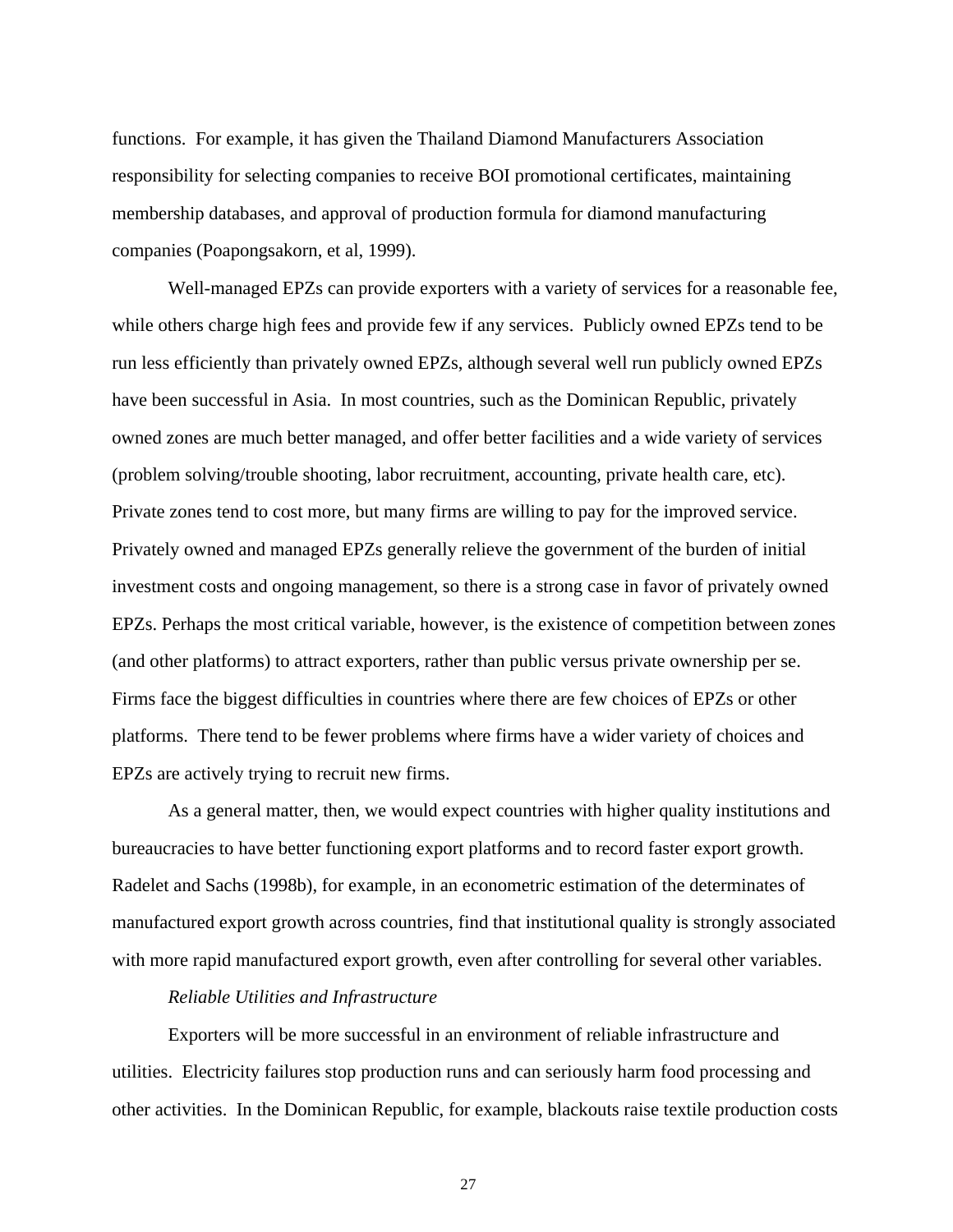by 3-5% (Warden, 1999b). As a result, virtually all companies in the zones have their own independent power supplies, a costly and inefficient way to supply electricity. In Kenya, one of the most common complaints by exporters is the unreliability of power supplies. Similarly, reliable telecommunications are a must for firms trying to buy and sell in global markets. Poor quality roads and ports can add significantly to a firm's operating costs.

EPZs are designed to overcome these problems, at least to some extent (although the Dominican Republic shows that not all zones are successful in this regard). In Tunisia, exporters are given preferential rates for international phone calls, but they still cost two-to-three times the cost of a similar call from Europe (Cook, 1999a). Zones and preferential rates can only do so much to compensate for weak infrastructure, however, and the most appropriate solution is more generalized improvements in infrastructure. Mexico's export surge was aided by infrastructure development and the privatization of ports, communications, and railroads. All of the successful Asian countries invested heavily in improved roads, ports, power supplies, and telecommunications facilities. Just as some minimum amount of macroeconomic stability is needed to support exporters, it is probably true that a minimum level of basic infrastructure is necessary to initiate sustained manufactured export growth. Countries with small, congested, and poorly functioning ports; unreliable electricity supplies; and poor telecommunications facilities are unlikely to be successful exporters, regardless of the effectiveness of their export platforms.

## 6. Some Common Criticisms of Export Platforms

## *Failure to Develop Backward linkages*

Export platforms have the potential (eventually) to create demand for locally produced intermediate inputs. The empirical record for creating backward linkages is mixed, however. The failure of many exporting firms to develop backward linkages is sometimes pointed to as a failure of the export platform approach. In some circumstances, this conclusion may be justified, especially if EPZs are located in remote areas, or if exporters are isolated from the rest of the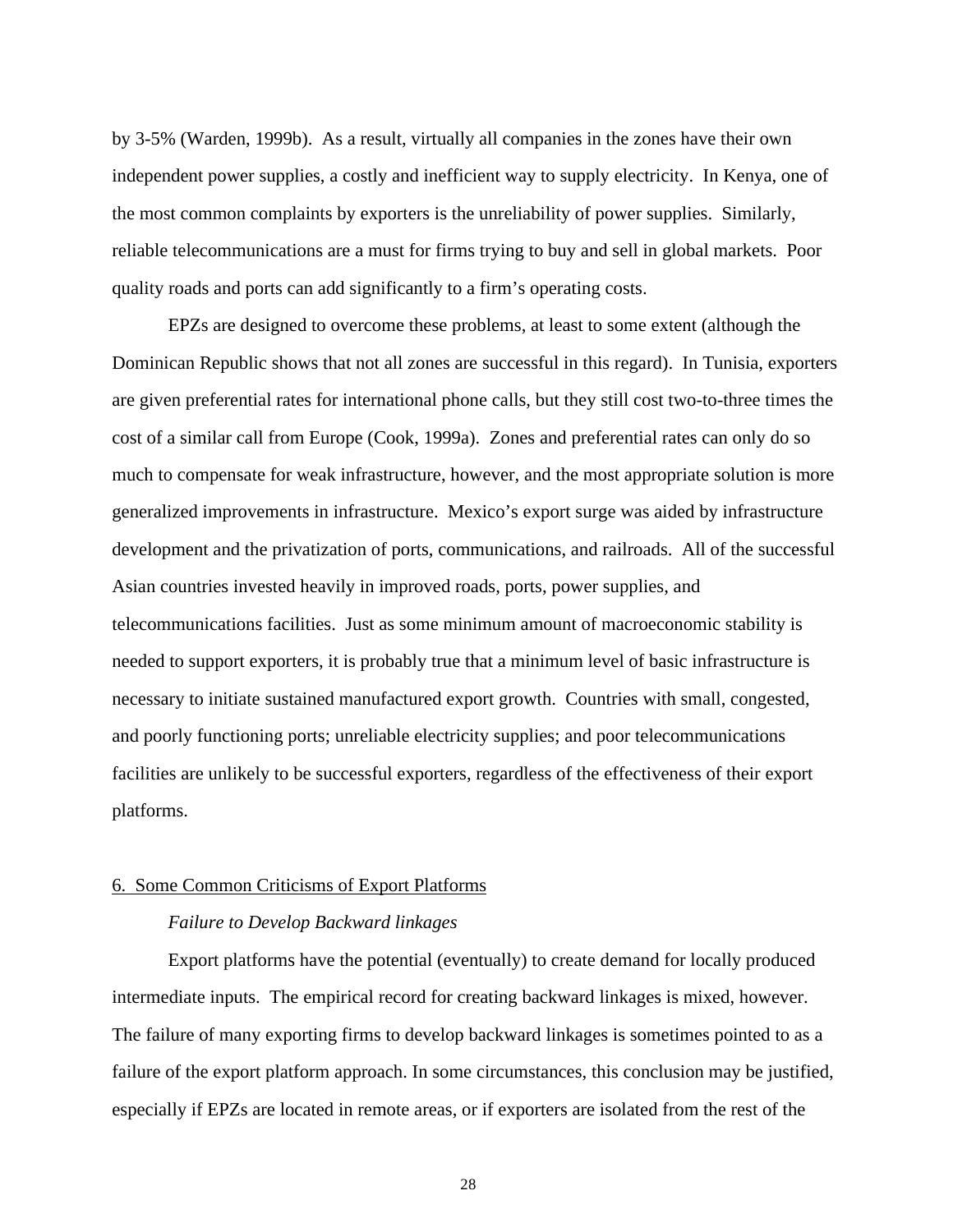economy by stiff administrative or bureaucratic regulations. For example, in the Dominican Republic, before 1993 each sale from a domestic firm to EPZ firm required a license (Warden, 1999b). In many countries, exporters are not allowed to sell any of their output domestically, depriving potential domestic suppliers from purchasing low cost inputs from these export firms.

In some circumstances, the failure to develop backward linkages is a result of the structure of the exporting firm. Some firms are set up purely as assembly operations for a parent firm: they import the components, put them together, and export the assembled product. These kinds of firms purchase few domestic inputs. Other vertically integrated manufacturing firms buy large shares of their inputs from their parent company as a matter of pre-established company policy, and do not have the authority to buy locally. One study in Mexico found that exporting firms in which management had procurement authority purchased a significantly higher share of domestic inputs (Brannon, et al., 1994).

In most cases, however, the failure to develop backward linkages is a result of the *uncompetitiveness of domestic suppliers*, rather than a failure of the export platform strategy itself. Exporting firms selling on competitive world markets cannot be expected to purchase inputs from highly protected, high-cost domestic suppliers when cheaper, more reliable, and higher quality inputs are available on world markets. Thus, the primary strategy to encourage deeper backward linkages should be policy reforms aimed at making domestic suppliers more competitive. Put another way, the export enclave must be allowed to spread to develop effective linkages between firms, with lower tariffs and production costs in the rest of the economy.

For example, one major problem in creating linkages has been that domestic suppliers generally do not have access to duty free imports for their *own* inputs, placing them at a competitive disadvantage with suppliers on the world market. These "indirect exporters" are usually ineligible for EPZs or duty drawback systems. As long as domestic suppliers must pay duties on their imports, similar imported inputs are likely to be cheaper. Korea and Taiwan offered duty exemption and drawback facilities to indirect exporters early on. Kenya offers duty exemptions back two stages in the production process. Thus, in a situation where a domestic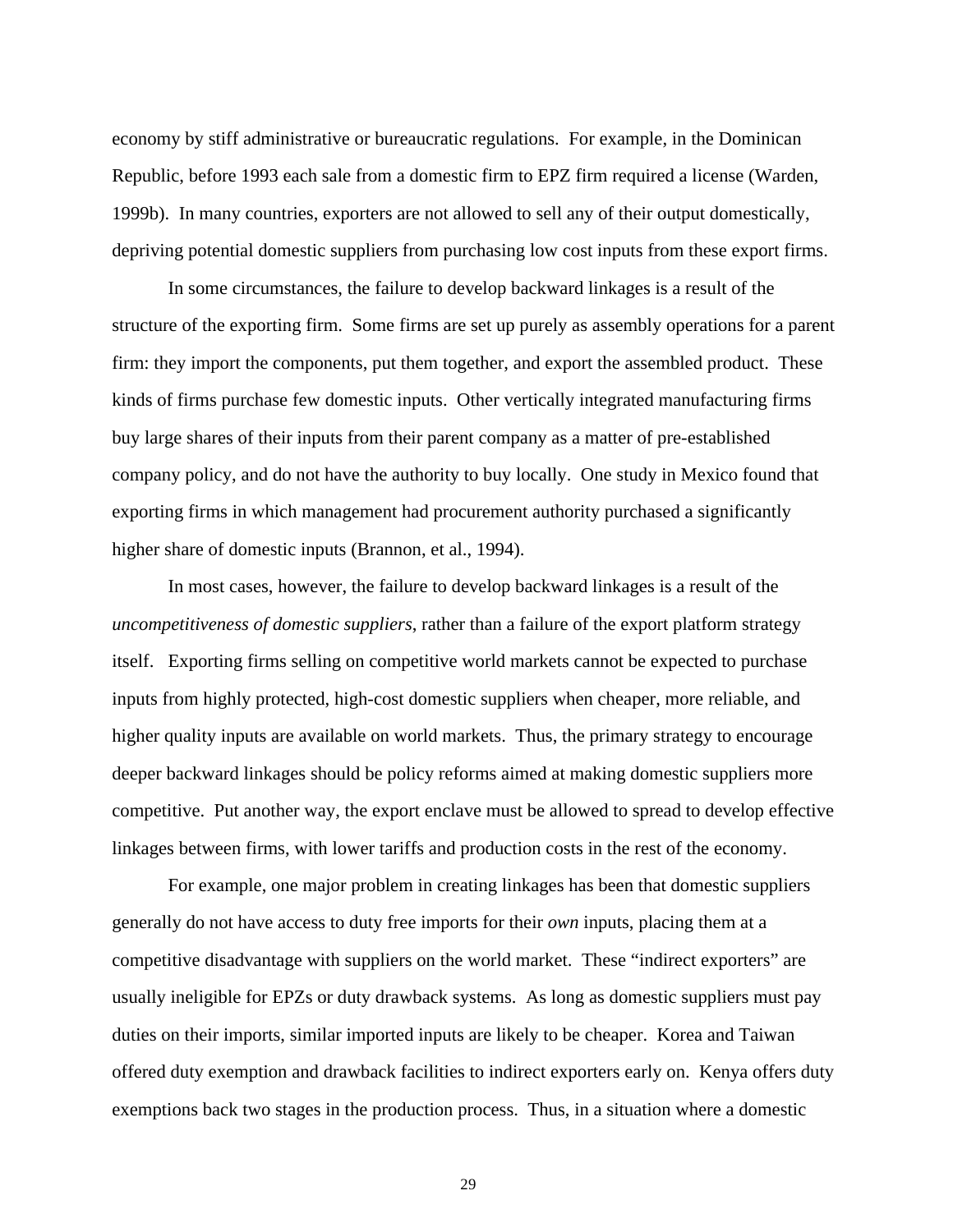company sells to a packaging firm that then sells to an exporter, all three are eligible for exemptions on their relevant imported inputs (Glenday and Ndii, 1999). Thailand, Indonesia, and Malaysia have also had some success in offering facilities to indirect exporters. In Malaysia, a World Bank report found that "by extending an EPZ-like policy regime to indirect exporters and facilitating their supplying of EPZs, Malaysia is attracting East Asian and Japanese firms into component industries and creating significant backward links from its EPZ exports" (World Bank, 1992). In Malaysia, local purchases amounted to just 3% of raw materials and capital equipment in 1976, but by 1983 local purchases amounted to 24%. By contrast, in countries that do not offer duty-free facilities to domestic suppliers, backward linkages suffer. Ghana, for example, does not provide duty-free facilities for domestic firms selling to exporters located in EPZs. As a result domestic raw materials are more expensive than imported goods, and few backward linkages have developed (Cook, 1999b).

In addition to duties, domestic suppliers often have problems producing at the level of quality demanded by exporters. For example, some exporters claim they might lose their 9001 certification if their suppliers are not similarly certified. Suppliers may also be restricted by simple economies of scale if there are few exporters to purchase certain components. Korea and Taiwan made concerted efforts to develop local suppliers and component manufacturers. For example, in Korea's Masan zone, zone administrators provided technical assistance to local suppliers and subcontractors with the explicit objective of developing backward linkages. In Taiwan, personnel from firms in zones were placed at potential supplier's factories to provide advice, assistance, and quality control. These efforts, combined with duty facilities for indirect exporters, had a significant impact. Whereas in 1971 domestic suppliers provided firms in the Masan zone with just 3% of their inputs, that share eventually rose to 44% (World Bank, 1992).

Very few backward linkages have developed in Mexico. Originally, maquiladoras had to locate within 20 km of a border, so domestic suppliers were far away. Maquilas are now allowed to locate in internal locations, but linkages are hard to develop. There is no facility to provide duty relief to domestic suppliers on their imported inputs. Domestic suppliers could apply for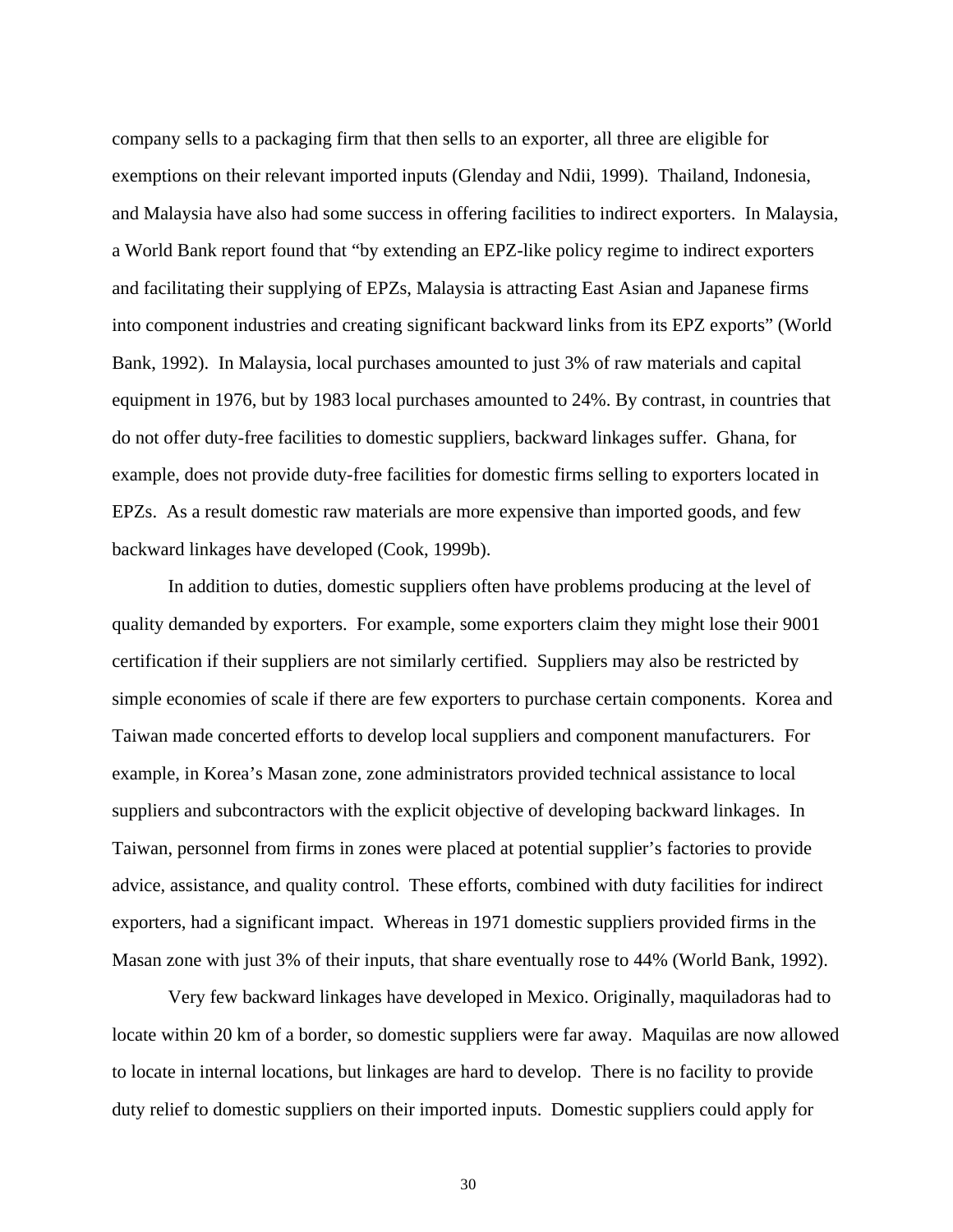maquiladora status themselves to become eligible for these facilities, but then they would not be allowed to sell any output domestically. In any event, many domestic suppliers simply prefer to sell to the heavily protected domestic market where they can obtain higher prices.

The extent of backward linkages also varies by the type of export activity. Backward linkages are very high in Malaysia for rubber and food products, as they are for Indonesia's furniture manufacturers, but much lower for electronics, and even lower for textiles (Sivalingam, 1994). Several studies have found that textile production tends to have very few backward linkages (ILO, 1998). In Mauritius and the Dominican Republic, where textile production dominates export activity, very few inputs are purchased locally. Backward linkages tend to be higher for electronics production, partly as a function of the production process itself, and perhaps partly because countries engaging in electronics production have achieved a higher level of development more generally, and therefore can provide higher quality domestic inputs.

#### *Stuck in Low-Skill, Low Wage Activities*

Critics of a development strategy based on manufactured exports often charge that it is a dead end since it relies heavily on low-wage labor to attract foreign investment. Countries competing for low-wage foreign investment are engaged in a "race to the bottom," the critics suggest, with wages stuck at low levels (or even falling) in an ongoing attempt to entice new investors. However, there are several reasons to believe that wages should actually grow more quickly in countries focussing on manufactured exports rather than on domestic markets. First, because firms are competing on world markets, the potential for job creation is not limited to the amount needed to produce for the domestic market, and wages can increase over time as workers gain experience and increase productivity. Second, as exporting firms import new technologies, worker productivity can rise, with wages following suit. Third, worker and managerial experience should allow firms to gradually produce more sophisticated, higher quality products, also allowing wages to rise. In other words, a country assembling shoes is not likely to get stuck at that stage; experience, education, and further physical investments will lead from footwear to electronics assembly, and from electronics assembly to more sophisticated consumer goods, and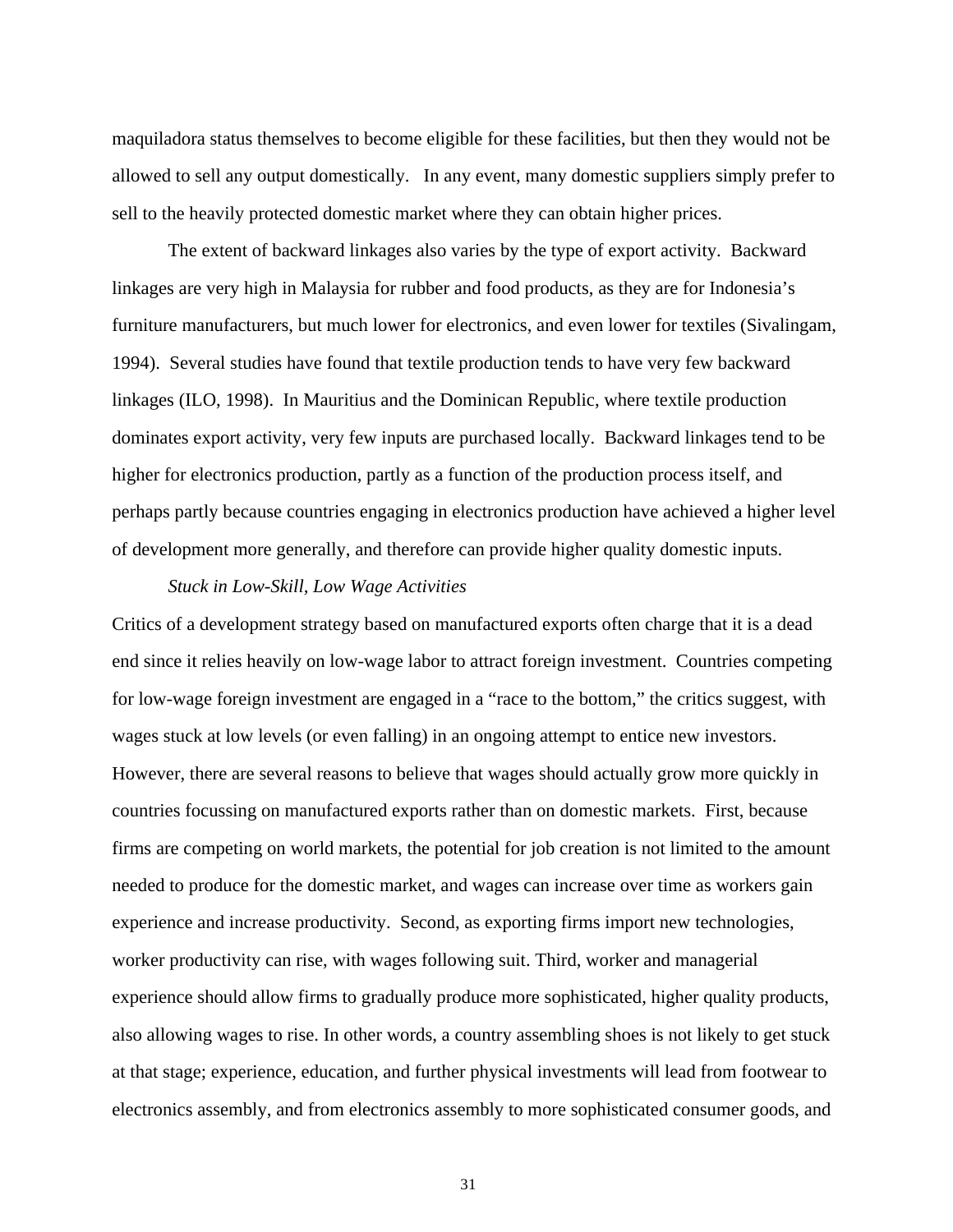from there to automotive components, heavy machinery, and perhaps on to high-technology goods.

These issues can be examined by exploring two empirical questions. First, what has happened over time to the mix of manufacturing activities in export-oriented countries? Do exporting countries remain in simple, low technology activities, or do exports evolve over time to more sophisticated production products? Second, what has happened over time to wages in countries using export platforms?

Table 2 shows the change in the composition of export products between 1980 and 1996 for the twelve countries with the fastest growth in non-primary manufactured exports between 1970 and 1996 (drawn from Table 1). Perhaps the most striking change is the dramatic increase in the share of each country's manufactured exports in total exports. In Malaysia, for example, manufactured exports jumped from 18% to 73% of total exports in just 16 years. Thailand's jump from 25% to 74% is almost as dramatic, as is the change in Mauritius from 27% to 66% of total exports. Thus, we see evidence of the basic structural shift from primary and natural resource based exports into manufacturing and industry that is part of the stylized development process, except that it took place in these countries at a very accelerated rate. In each of these countries (some of which started with a high dependency on primary and natural resource exports), more than two-thirds of all exports were manufactured products by 1996.

In some countries, the bulk of the export growth took place in garments and textiles, or other labor-intensive products. Mauritius and Tunisia in particular registered large gains in exports of these products. Most of these countries, however, saw sharp increases in exports of machinery, electronics, scale intensive, or human capital intensive exports. Malaysia, for example, registered large gains in all four of these areas. Fully one-third of Malaysia's exports are now electronics products. Thailand also recorded large gains in electronics exports, and significant increases in the shares of machinery and human capital intensive exports. Singapore, Taiwan, and Korea also witnessed large gains in the shares of electronics and human capital intensive exports.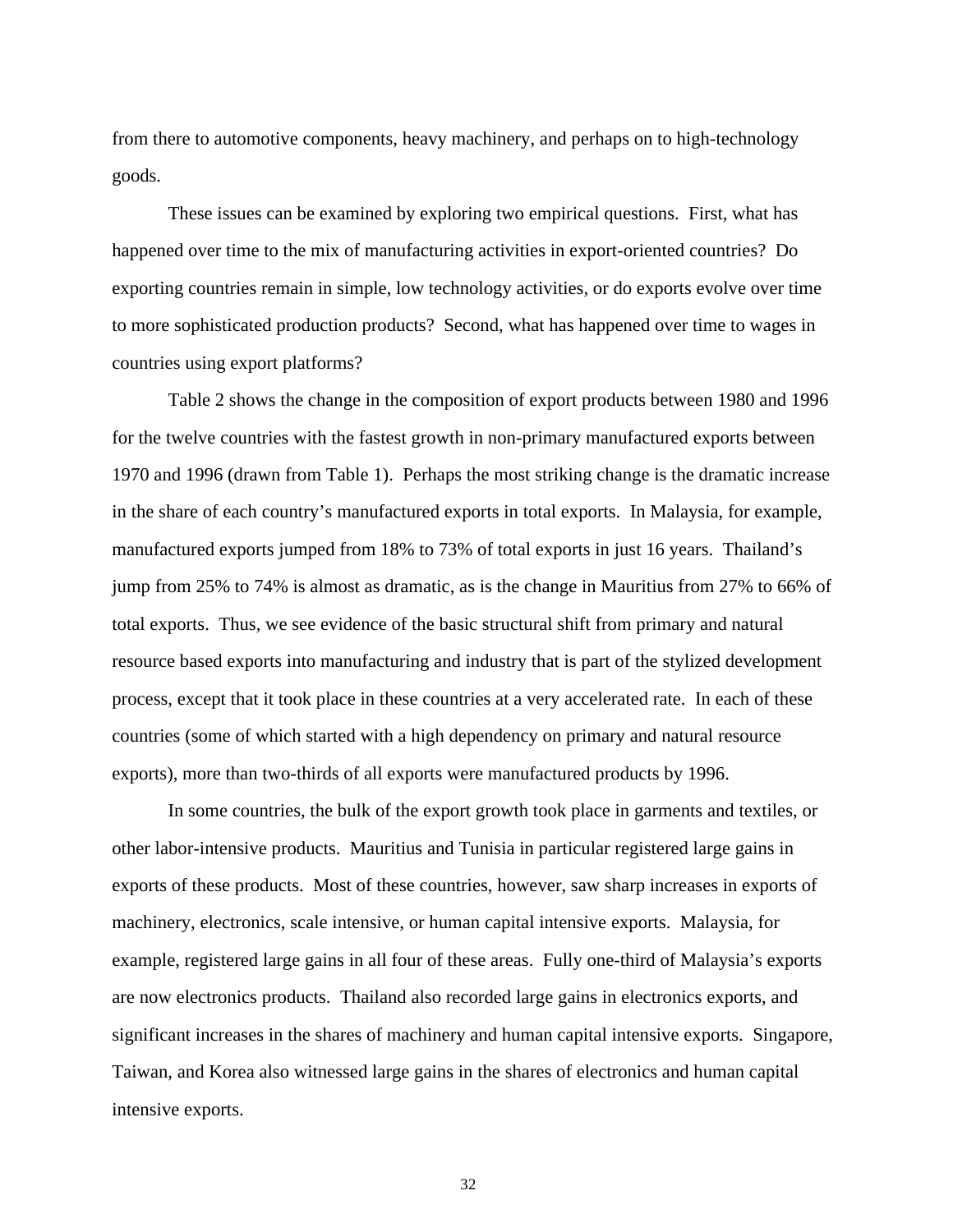Figure 1 provides a similar analysis using averages across a large number of countries. The composition of exports is shown in 1980 and 1996 for three groups of countries corresponding to fast, medium, and slow growth of non-primary manufactured exports (weighted by the share of these exports in GDP). Once again, the countries with the fastest manufactured export growth show a substantial decline in the share of primary exports, offset by increases in exports of electronics, human capital intensive products, and machinery, with small increases in textiles and garments and other labor intensive exports. The countries with medium growth in manufactured exports also recorded a large decline in primary product exports (starting from a much larger primary base), with large increases in exports of textiles and garments. Shares of exports of electronics and human capital intensive products also increased significantly. The countries with the slowest growth in manufactured exports recorded relatively small changes in the composition of exports. The data clearly indicate that the economies that have relied most heavily on non-primary manufactured exports are very dynamic, changing very rapidly in a short period of time, and are hardly "stuck" in a low-level production trap.

Nonetheless, we should not underplay the challenges facing countries wishing to move up the production ladder. Several countries have had trouble shifting from garments and textiles to electronics, including Mauritius, Tunisia, Indonesia, and the Dominican Republic. Electronics and higher skill production processes demand better facilities, more reliable infrastructure and power supplies, and more highly trained workers and managers. Many countries are finding that making this jump is far from automatic. Export platforms can help facilitate this process, but they far from guarantee it. Critiques of EPZ-style production are probably correct that export production alone will not guarantee a foothold on the next rung of the development ladder. Government investments in education, training, and infrastructure; streamlined bureaucracies; and stronger and deeper financial systems are each important and complementary ingredients in moving up the production ladder. But all of the early East Asian export-zone graduates -- Hong Kong, Korea, Singapore, Taiwan -- were all able to develop higher levels of local technology and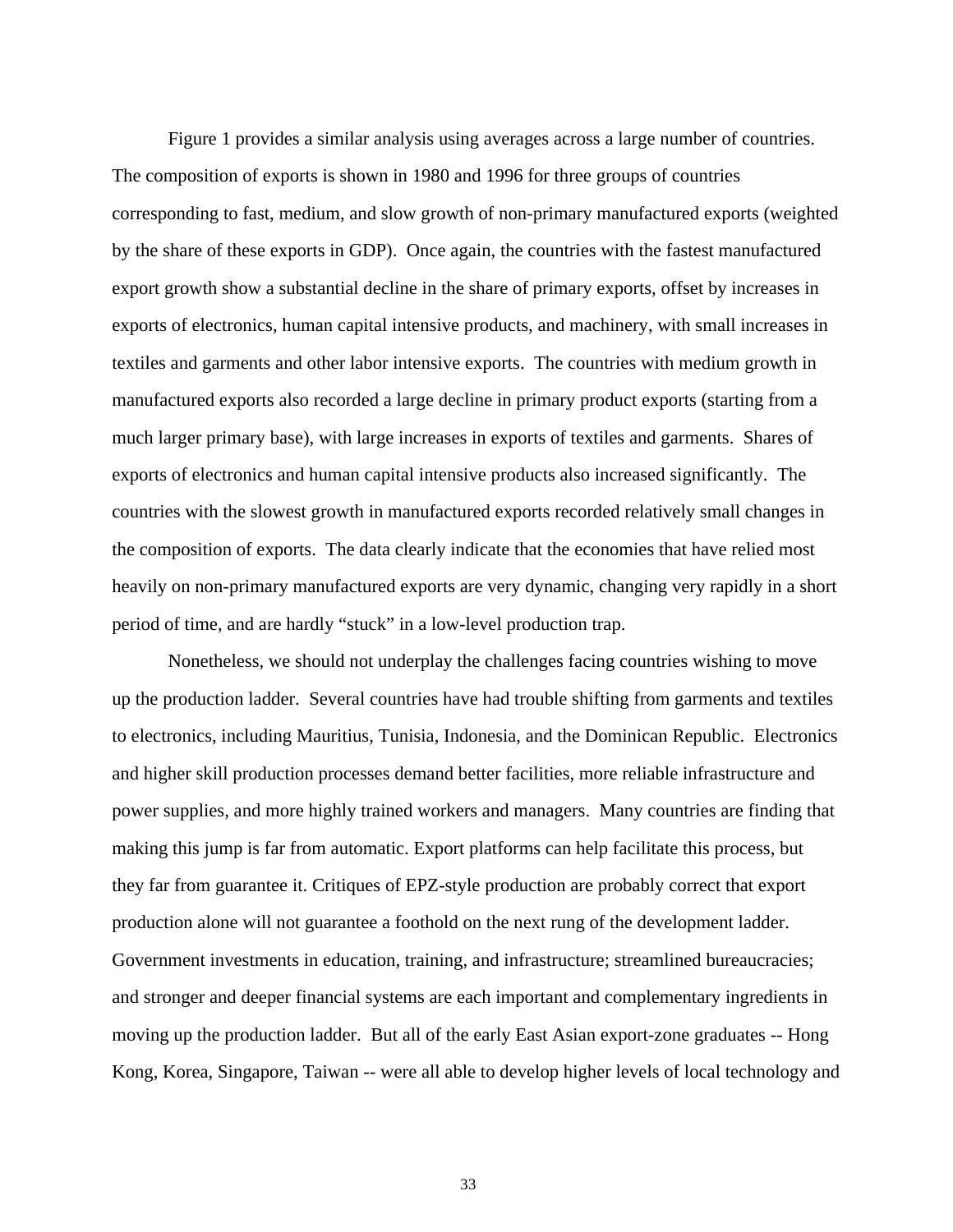sophistication, typically relying (as in the previous production stages) on joint ventures and strategic alliances with more sophisticated multinational firms.

The second important issue is wages. Have the changes in the composition of exports been reflected by higher wages, and presumably by higher worker skills? Unfortunately, comparable data on wages for workers inside and outside export platforms across countries is not available. Some information is available for selected countries. Most indicators suggest that wages have grown rapidly for workers in export platforms. For example, between 1990 and 1995, real wages in EPZs grew 68% in Honduras, or 10.8% per year, while real wages in the rest of the industrial sector grew just 0.2% per year (Jenkins, et al, 1998). Similarly, real wages for electronics workers in Malaysia grew 5.7% per year between 1981 and 1990. Wages in the electronics and textiles sectors were 30% higher than for non-EPZ workers (Sivalingam, 1994). In the Dominican Republic, the picture is a bit more mixed: wages paid in the zones are higher than those in the sugar industry and for small and medium enterprises outside of zones, but are lower than the wages paid by large enterprises (Warden, 1999b).

Table 3 shows real wages in the manufacturing sector for 21 developing countries between 1975 and 1996 for which data were available (note that the table extends to two pages). Wages are measured in real terms in local currency, deflated by each country's consumer price index. Note the data are not for exporters per se, but for the manufacturing sector as a whole (which may obscure the picture for countries with a large, protected domestic manufacturing sector). Once again, we divide the countries into three groups by the growth rate of nonprimary-based manufactured exports, weighted by the share of these exports in GDP. The eight countries (with available wage data) that recorded sustained rapid growth in manufactured exports all recorded consistent increases in manufacturing wages during the period. Ireland and Portugal, which started with the highest average incomes in the group, recorded total increases of 19% and 41%, respectively, between 1980 and 1996. Wage growth in Mauritius was about the same as in Portugal. In China and Hong Kong, manufacturing wages increased 80% between 1980 and 1996, and in Thailand average wages doubled. Singapore and Korea saw the fastest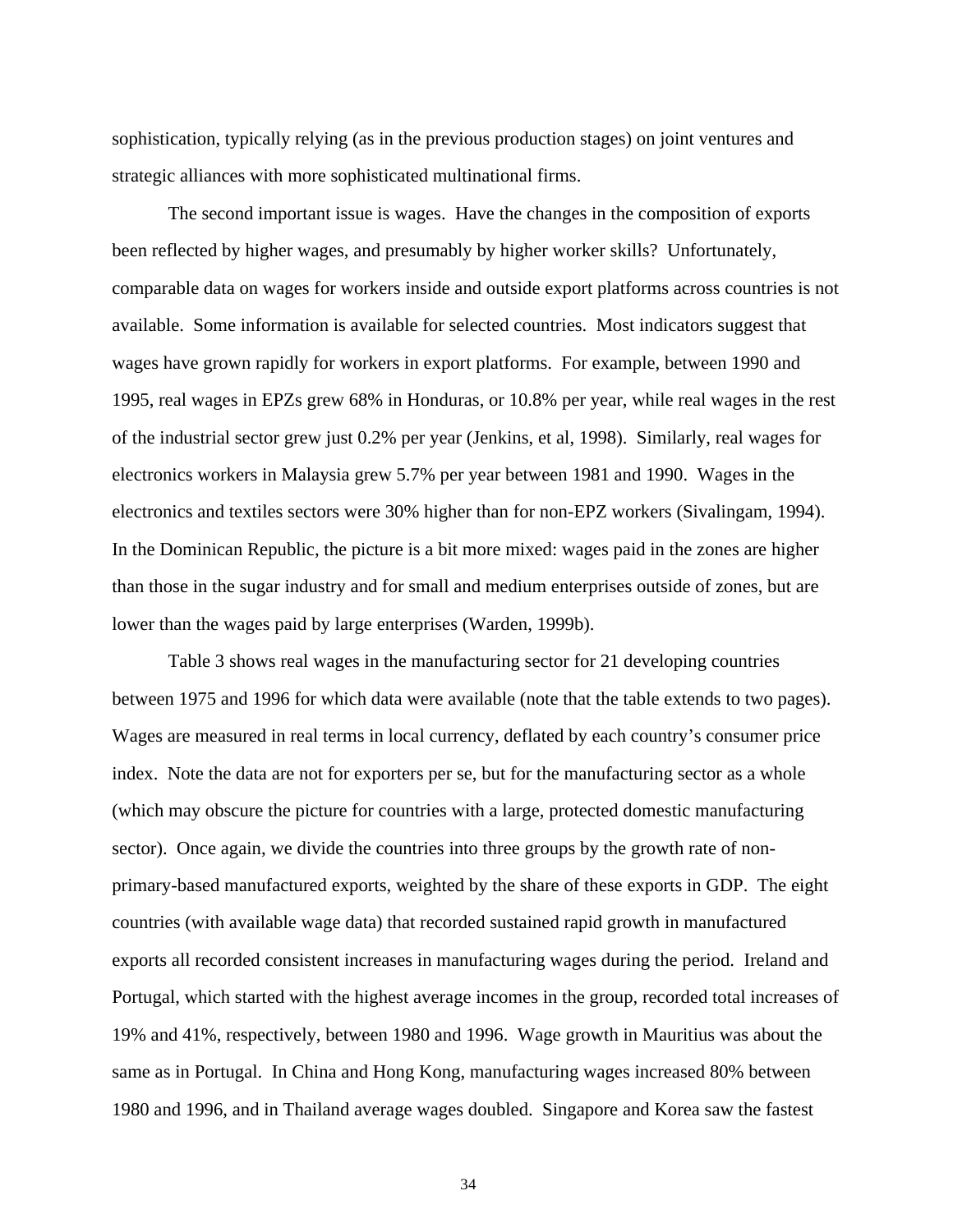wage growth of any country, with real wages in manufacturing nearly tripling in Singapore, and more than tripling in Korea over just 16 years. In short, the evidence suggests that, far from being stuck in a low-wage trap, these countries recorded very strong increases in real wages.

The four countries with available data that recorded medium growth in non-primary manufactured exports showed a mixed picture. Indonesia and Israel recorded relatively robust real wage growth, whereas in Sri Lanka real wages fell slightly. Mexico recorded a sharp decline in real manufacturing wages during the period. Since a large share of Mexico's manufacturing sector sells on the domestic market, it is not clear to what extent these data reflect the wage situation for manufactured exporters. Managers in the maquiladoras located near the US border report that in recent years, wages have grown rapidly and labor markets have tightened significantly, which is one reason why many firms have relocated to the interior (Warden, 1999a).

The nine countries that recorded slow growth in non-primary manufactured exports show a different story. Only Chile (which recorded substantial growth in primary exports and primary-based manufactured exports) managed significant growth in manufacturing wages. The Philippines recorded sustained growth in manufacturing wages only after the political and economic reforms of 1986, driven in part by rapid growth in electronics exports. (By 1995, electronics exports accounted for more than half of the Philippines exports, and most of those were produced in EPZs). South Africa and Argentina showed very modest gains in real wages over the period. The other five countries all recorded substantial declines in real wages between 1980 and 1996.

This analysis of wages is far from systematic, and there are several exceptions to the general trends. However, by and large the countries with the most rapid growth in manufactured exports also recorded the sharpest gains in real manufacturing wages. This evidence suggests increases in both worker skills and worker welfare over the period for the most successful exporters. The results are consistent with pieces of evidence from earlier studies. For example, one comparison of 10 middle-income manufacturers found that Korea, Japan, and Taiwan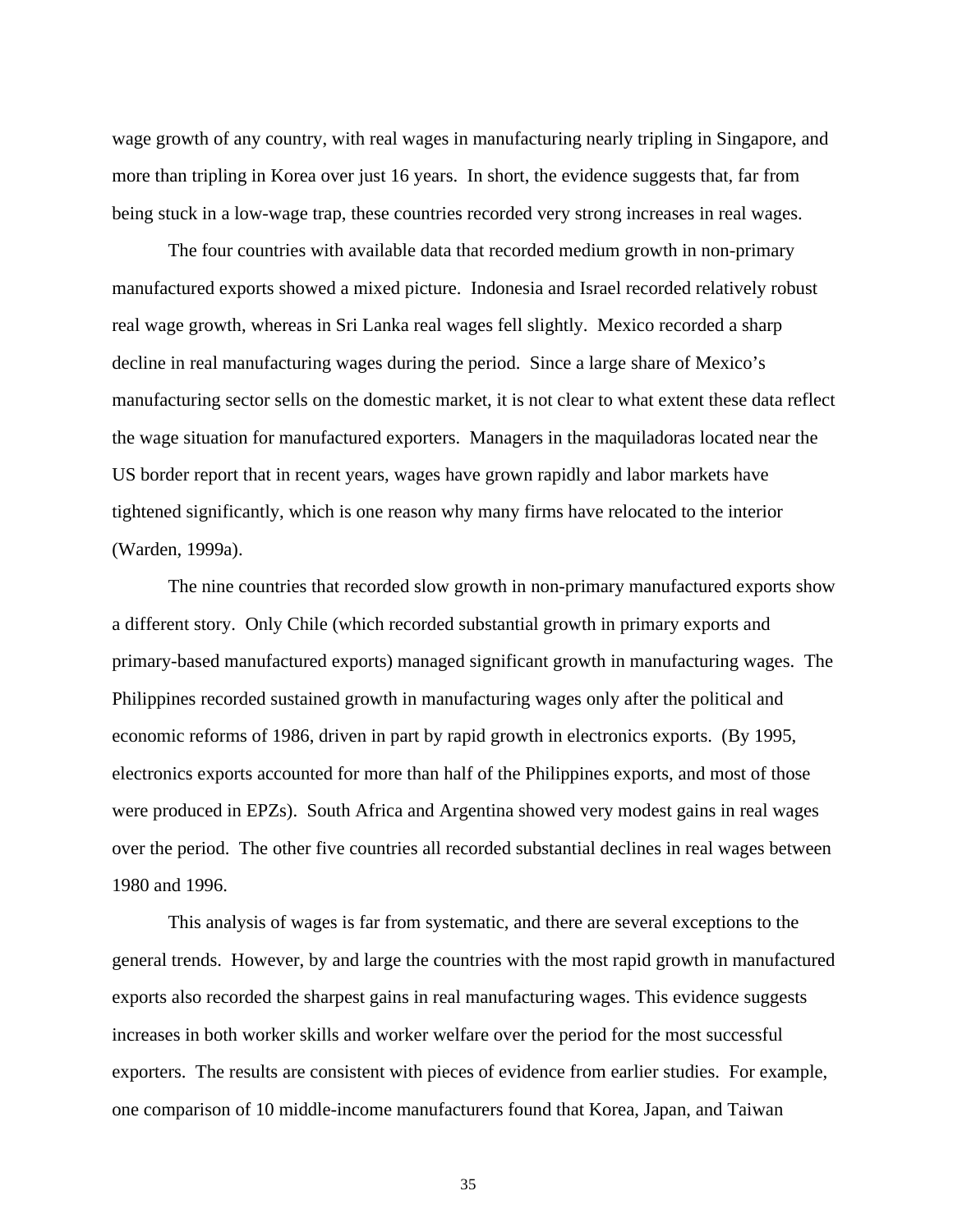recorded the fastest growth rates in manufacturing output, employment, worker earnings, and productivity (Lindauer, et al., 1997). Real wages in Korea, for example, grew by 8.1% per year between 1966 and 1984, the fastest wage growth recorded anywhere in the world during the period.

A related important issue is worker conditions in firms producing manufactured exports. There is little question that worker conditions are relatively poor in almost all developing countries, whether in agriculture, manufacturing for the protected domestic market, manufacturing for exports, or services. Organized labor was repressed, and even crushed in several of the East Asian countries, especially Korea, but also in Taiwan and Singapore (Hong Kong, however, is an important exception). It is difficult to argue that the lack of union activity resulted in repressed wages, since wage growth in these countries was among the highest in the world. Nevertheless, an important question is to what extent worker conditions (and changes in those conditions) are better or worse in firms producing manufactured exports. To my knowledge, however, there is little systematic evidence on worker conditions (including hours worked, worker safety, job satisfaction, ability to organize, etc.) across countries, especially that distinguishes between workers in manufactured exports and employment in other sectors of the economy.

There are two basic views. According to one view, exporters impose harsh conditions in order to reduce labor costs and compete on world markets. The alternative viewpoint is that exporters must offer better conditions in order to draw workers away from jobs on the protected market. A consistent theory is that firms either owned by foreigners or that sell predominately to foreigners must offer better conditions because they are under closer scrutiny by government officials and by foreign consumers. Deborah Spar (1998), for example, reports that US multinationals that either own or purchase from foreign suppliers have responded positively to US consumer concerns and media campaigns about worker conditions in developing countries. She provides several examples, such as the following: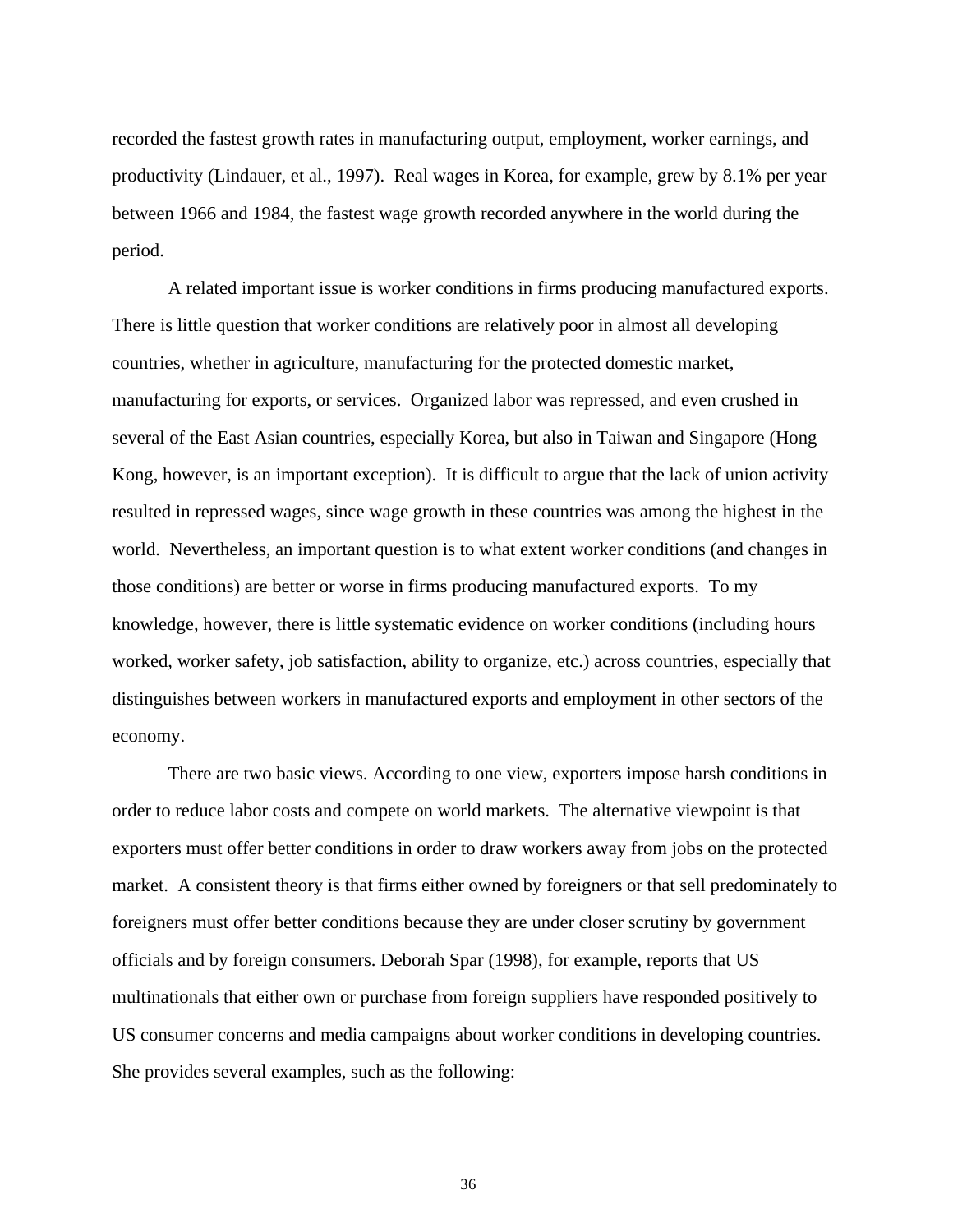"When reports surfaced that Reebok was purchasing soccer balls stitched by 12 year-old Pakistani workers, the firm sprang into action. It created a new central production facility in Pakistan and established a system of independent monitors. Eager to retain its image as a strong supporter of human rights around the world, Reebok affixed new "made without Child Labor" labels to its soccer balls" (Spar, 1998).

The issue, however, is far from settled. While the evidence on wage growth in exporting firms is fairly strong, we know much less about worker conditions in these firms that we should. This is clearly an area where further research and analysis is necessary.

## *Employment Generation*

Some analysts criticize export platforms for not creating sufficient numbers of jobs. It is true that employment in export platforms accounts for a relatively small share of overall employment in most countries. This is partly because manufacturing itself is still relatively small in many countries, with agriculture still the major employer for the majority of the population. However, while export platforms alone cannot solve employment problems in developing countries, they can make an important contribution in countries with large numbers of low skilled workers. In Honduras, Guatemala, and El Salvador, for example, export platforms account for about 30% of all manufacturing employment (Jenkins, et al, 1998). EPZs account for 17% of *total* employment in the Dominican Republic, and therefore a much larger share of manufacturing employment (Warden, 1999b). The maquiladoras in Mexico now employee over 1 million people -- five times the level of 1984 -- and account for about one-fourth of all manufacturing employment (Warden, 1999a). In other countries, the direct impact on employment is smaller. In Malaysia, for example, employment in EPZs was about 10% of the manufacturing workforce (Sivalingam, 1994). However, on the margin, the employment effects of exports can be more significant -- EPZs accounted for 36% of all new jobs in manufacturing in Malaysia between 1972 and 1974.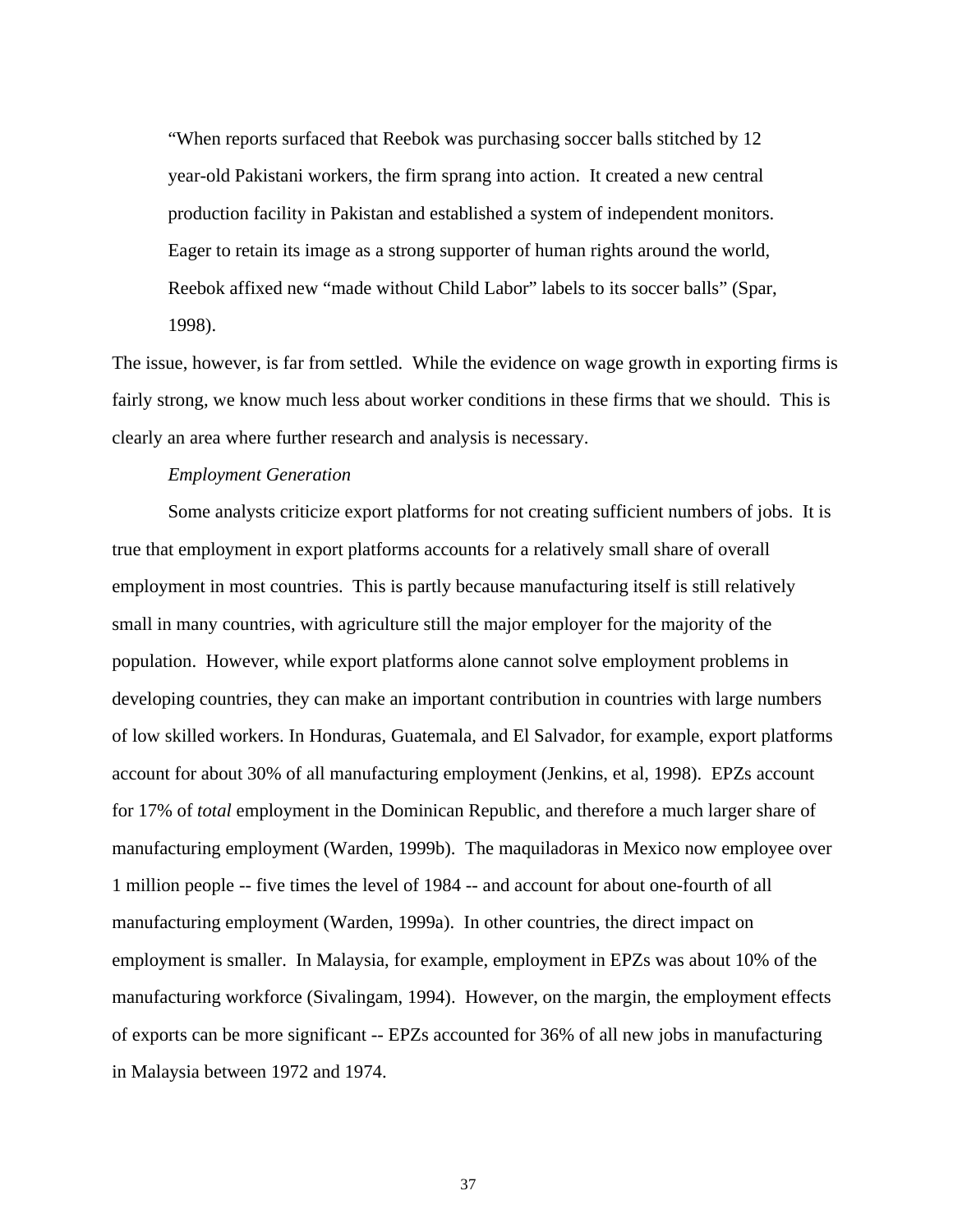Women dominate the workforce in many export-oriented firms. The majority of employees in most export platforms tend to be young women (aged 16-25) who typically work full-time in the factory for a few years before leaving the job to start a family. It is tempting to suggest that these types of employment opportunities for women may have demographic implications by postponing the age of initial childbirth and reducing fertility rates. However, to my knowledge this issue has never been systematically studied. The large share of female employees is probably mainly a function of the composition of manufacturing activity. Women tend to make up a large share of the labor force in textile and apparel factories, and a lower share in electronics and machinery activities. Thus, there is a tendency in many countries for the share of female employees in export platforms to fall over time as the mix of export activities moves away from textiles and apparel. The Dominican Republic is an exception to this basic trend, with women accounting for 64% of jobs in the electronics sector. Women account for just 35% of technician jobs in the Dominican Republic. Table 4 shows the gender composition of employees by sector in the Dominican Republic.

#### **Conclusions**

Export platforms have been an important part of the development strategy in all of the most successful developing country manufactured exporters during the past thirty years. Platforms have helped firms overcome some of the basic problems that plague developing countries that policymakers cannot quickly change. Of course, export platforms alone are no silver bullet. Rather, they have worked best when they are part of a more comprehensive long term change towards more open and better functioning markets, and integration with the global economy. The countries that have been most successful have started with some basic conditions in place, including macroeconomic stability, initial (but incomplete) liberalization of trade and foreign direct investment, and a minimum level of functioning infrastructure. Export platforms appear to have been most effective when countries offer several alternative mechanisms for exporting firms, the platforms are well managed with few administrative burdens for the firms,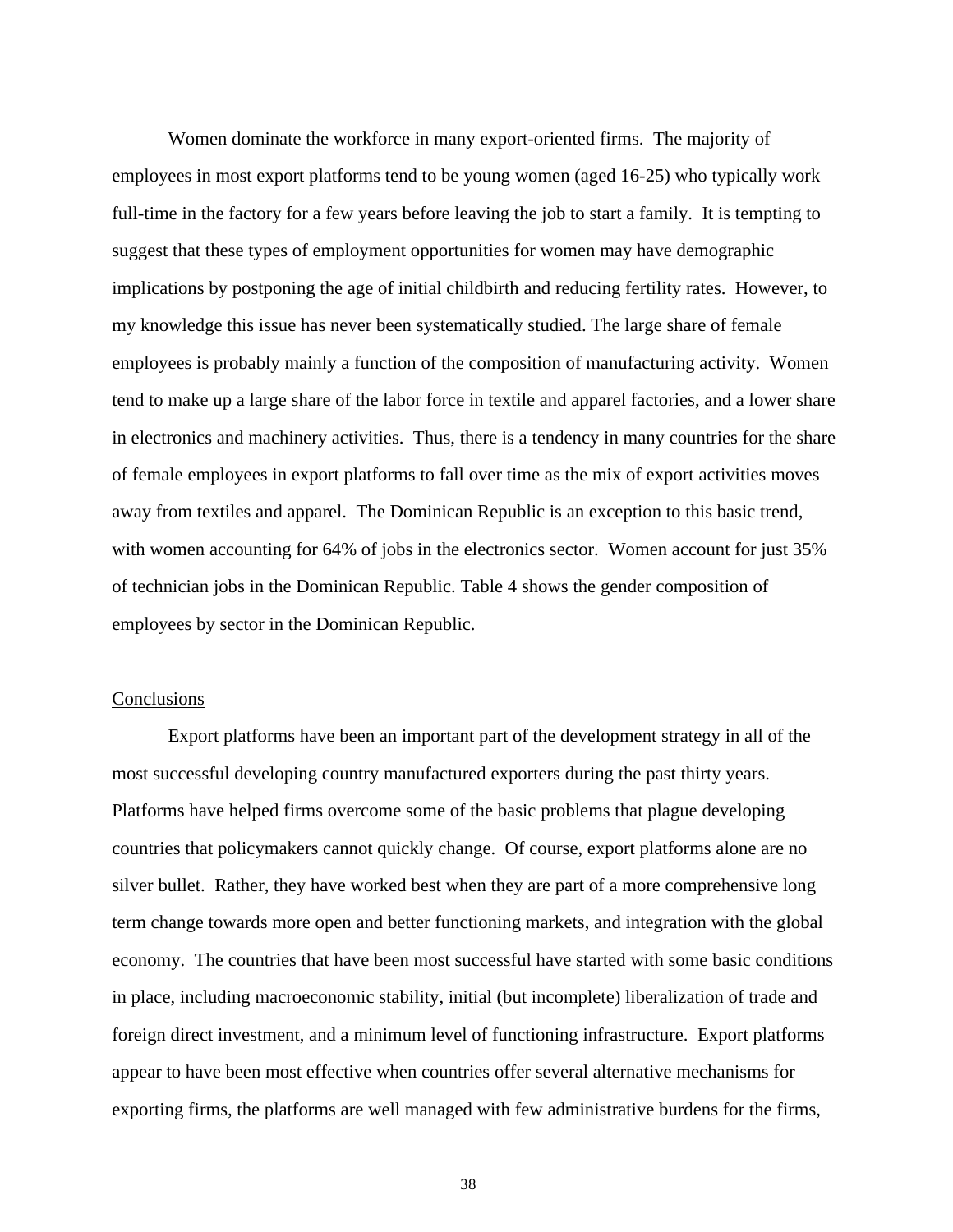streamlined customs procedures are available, and firms can easily receive duty exemptions. In the case of EPZs, the more successful facilities were built in appropriate locations; provide reliable infrastructure and utilities; and are well managed, perhaps by private owners actively competing to attract firms and provide services.

Export platforms are not perfect solutions. Many exporters do not develop backward linkages to domestic suppliers, and some firms face difficulties in taking advantage of platform facilities (especially small and medium scale firms wishing to continue to sell some of their output domestically). Nevertheless, experience in well-managed export platforms in Asia and elsewhere has shown their effectiveness in creating export-related jobs, and in promoting rising real wages of industrial workers as experience and productivity rise. The most successful countries have seen sustained increases in manufacturing wages, and a shift towards more highly skilled production processes. Export platforms alone do not generally solve a country's unemployment and development problems, but they can make an important contribution both directly and through their demonstration effects to other exporting firms.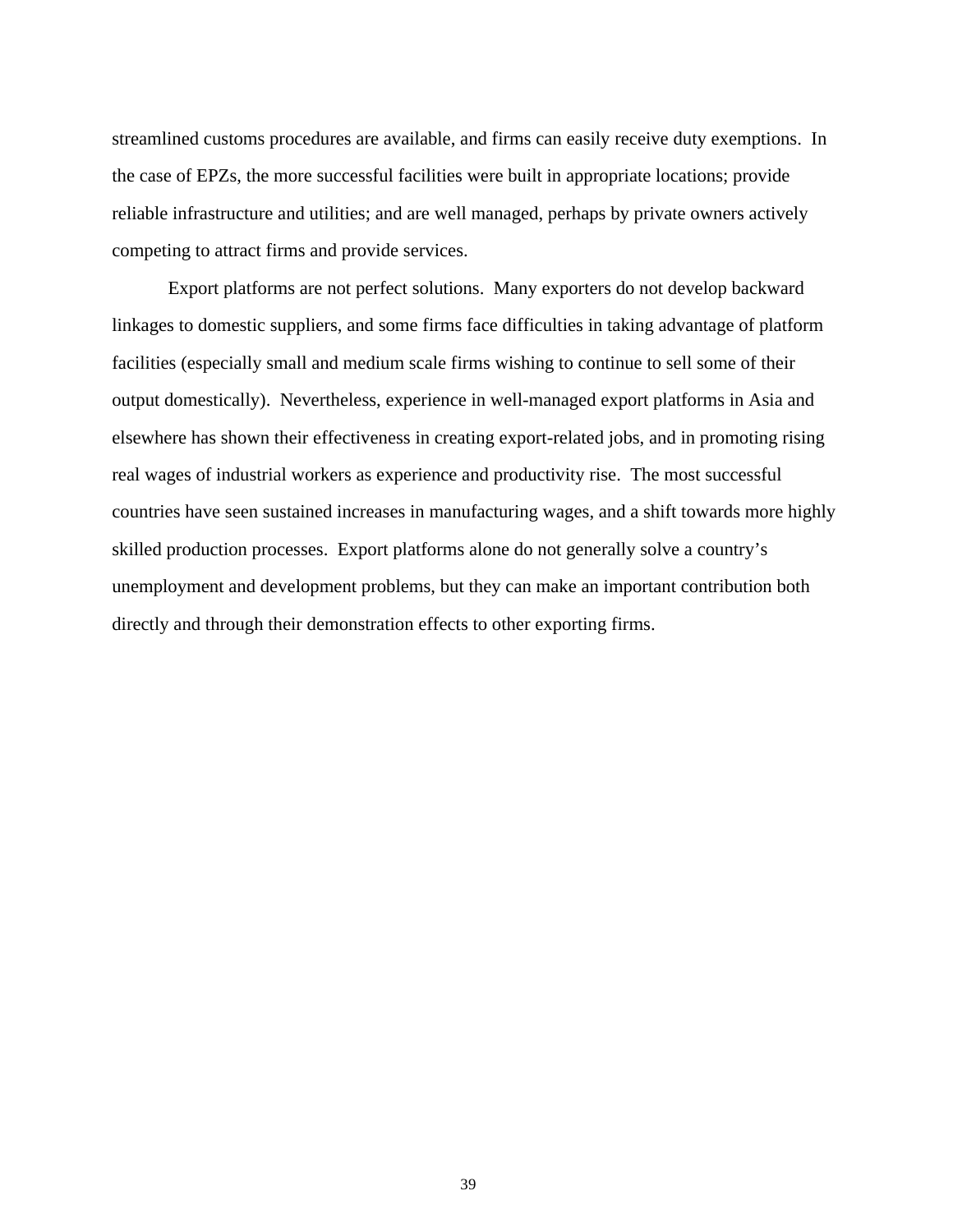## **References**

- Brannon, Jeffrey T., et al., 1994. Generating and Sustaining Backward Linkages between Maquiladoras and Local Suppliers in Northern Mexico." *World Development*, Vol 22, No. 12, pp. 1933-45.
- Cook, Lisa. 1999a. "Export Platforms in Tunisia." Harvard Institute for International Development (July).
- Cook, Lisa. 1999b. "Free Zones and Export Growth in Ghana." Harvard Institute for International Development (July).
- Dollar, David. 1992. "Outward-Oriented Developing Countries Really Do Grow More Rapidly: Evidence from 95 LDCs, 1976-85." *Economic Development and Cultural Change* volume 40, no. 3 (1992), pp. 523-544.
- Falvey, Rodney E., and Norman Gammell. 1990. Compensatory Financial and Fiscal Incentives to Exports." In Chris Milner, ed., Export Promotion Strategies, Theory and Evidence from Developing Countries (New York: New York University Press).
- Frankel, Jeffrey and David Romer. 1999. "Does Trade Cause Growth?" *American Economic Review* 89-3 (June), pp. 379-399.
- Glenday, Graham and David Ndii. 1999. "Export Platforms in Kenya." Harvard Institute for International Development (July).
- Hamada, K. 1974. "An Economic Analysis of the Duty-Free Zone." *Journal of International Economics*, 4, pp. 225-41.
- Hamilton, C., and L. Svensson. 1982. "On the Welfare Effects of A Duty-Free Zone*." Journal of International Economics*, 13, pp. 45-64.
- Harrison, Ann and Gordon Hanson. 1999. "Who Gains From Trade Reform? Some Remaining Puzzles," *Journal of Development Economics* 59, pp. 125-154.
- Herderschee, Han. 1991. "Incentives for Exports: The Case of Thailand." Working paper no. 91/10. National Centre for Development Studies.
- Ho, Kong Weng, and Hian Teck Hoon. 1999. "Export Promotion: The Case of Singapore." National University of Singapore.
- Hill, Catharine. 1994. "Trade Policies and the Promotion of Manufactured Exports." In David L. Lindauer and Michael Roemer, eds, Asia and Africa: Legacies and Opportunities in Development (San Francisco: Institute for Contemporary Studies Press).

Hong, Won-Tack. 1979. Trade, Distortions, and Employment Growth in Korea (Seoul: Korea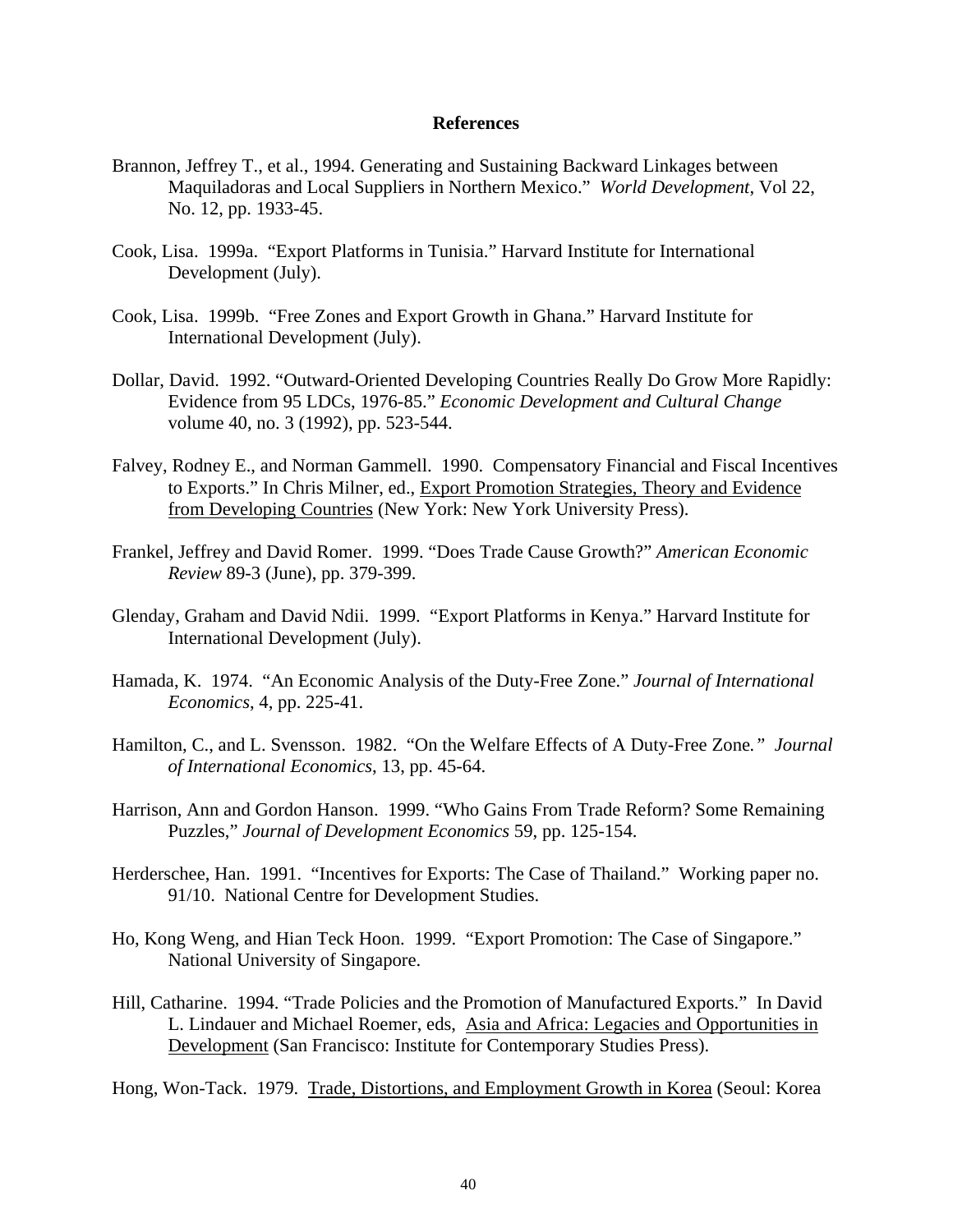Development Institute).

- International Labor Office (ILO). 1988. "Economic and Social Effects of Multinational Enterprises in Export Processing Zones." (Geneva: ILO).
- Jenkins, Mauricio, Gerardo Esquivel, and Felipe Larraín B. 1998. "Export Processing Zones in Central America." Harvard Institute for International Development.
- Johansson, Helena and Lars Nilsson. 1997. "Export Processing Zones as Catalysts." *World Development*, 25 (12), pp 2115-2128.
- Kumar, N. 1987. "Performance of Foreign and Domestic Firms in Export Processing Zones." *World Development* 15 (10/11), pp. 1309-19.
- Lindauer, David, Jong-Gie Kim, Joung-Woo Lee, Hy-Sop Lim, Jae-Young Son, and Ezra F. Vogel. 1997. The Strains of Economic Growth: Labor Unrest and Social Dissatisfaction in Korea (Cambridge, MA: Harvard Institute for International Development).

Linneman, H. 1996. "On Trade and Growth." *Economist-Leiden* 144-2, pp. 325-332.

- Miyagiwa, K. 1986. "A Reconsideration of the Welfare Economics of a Free-Trade Zone." *Journal of International Economics*, 21, pp. 337-350.
- Poapongsakorn, Nipon, Panjamaporn Santanaprasit, and Nipa Srianant. 1999. "An Assessment of Export Facilitating Institutions in Thailand: Development, Problems and Performance." Thailand Development Research Institute in cooperation with the Harvard Institute for International Development.
- Radelet, Steven and Jefrey Sachs. 1998a. "The East Asian Financial Crisis: Diagnosis, Remedies, Prospects." *Brookings Papers on Economic Activity* 1: 1998, pp. 1-74.
- Radelet, Steven and Jeffrey Sachs. 1998b. "Shipping Costs, Manufactured Exports, and Economic Growth." Paper presented at the annual meetings of the American Economics Association (January).
- Radelet, Steven, Jeffrey Sachs, and Jong-Wha Lee. 1997. "Economic Growth in Asia." Harvard Institute for International Development Discussion Paper No. 609 (November).
- Rhee, Yung Whee. 1994. "Managing Entry into International Markets: Lessons from the East Asian Experience," in Shu-Chin Yang (ed.) Manufactured Exports of East Asian Industrializing Economies. Armonk, N.Y.: M.E. Sharpe.
- Rodriguez, Francisco and Dani Rodrik. 1999. "Trade Policy and Economic Growth: A Skeptic's Guide to the Cross-National Evidence," National Bureau of Economic Research Working Paper No. 7081 (April).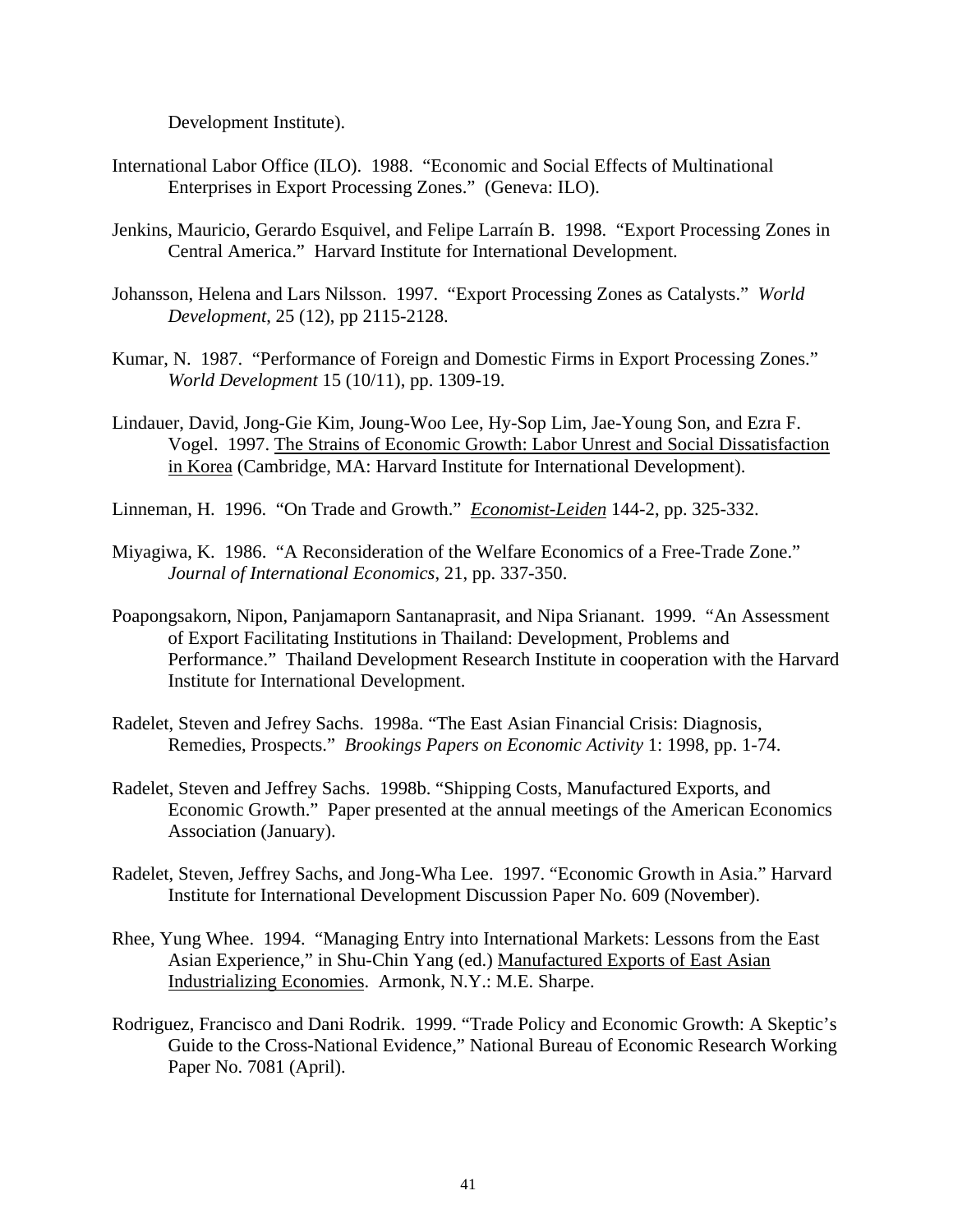- Roemer, Michael and Steven Radelet. 1991. "Macroeconomic Reform in Developing Countries." In Dwight H. Perkins and Michael Roemer, eds., The Reform of Economic Systems in Developing Countries (Cambridge: Harvard Institute for International Development).
- Rondinelli, D. 1987. "Export Processing Zones and Economic Development in Asia: a Review of Reassessment of a Means of Promoting Growth and Jobs." *American Journal of Economics and Sociology*, 46 (1), pp. 89-105.
- Sachs, Jeffrey D. and Andrew Warner. 1995a. "Economic Reform and the Process of Global Integration." *Brookings Papers on Economic Activity*, 1:1995, pp. 1-117.
- Sivalingam, G. 1994. "The Economic and Social Impact of Export Processing Zones: The Case of Malaysia."International Labor Office Working Paper No. 66 (Geneva).
- Spar, Deborah. 1998. "The Spotlight and the Bottom Line: How Multinationals Export Human Rights." *Foreign Affairs* Volume 77, Number 2 (March/April), pp. 7-12.
- Warden, Staci. 1999a. "A Profile of the Maquiladora Sector in Mexico." Harvard Institute for International Development (June).
- Warden, Staci. 1999b. "A Profile of Free Trade Zones in the Dominican Republic." Harvard Institute for International Development (May).
- Warr, Peter G. 1984. "Korea's Masan Free Export Zone: Benefits and Costs." *The Developing Economies,* 22-2, pp. 169-184.
- Warr, Peter G. 1987a. "Export Promotion via Industrial Enclaves: The Philippines' Bataan Export Processing Zone." *The Journal of Development Studies*, 23-1 (January), pp. 220- 241.
- Warr, Peter G. 1987b. "Malaysia's Industrial Enclaves: Benefits and Costs." *The Developing Economies*, 25-1 (March), pp. 30-55.
- Warr, Peter G. 1989. "Export Processing Zones: The Economics of Enclave Manufacturing." *World Bank Research Observer*, 4-1 (January), pp. 65-88.
- Wong, K.Y. 1986. "International Factor Movements, Repatriation, and Welfare." *Journal of International Economics*, 21, pp. 327-335.
- Woo, Keong T. 1998. "A Theory of Export Processing Zones." Princeton University, draft paper (October).
- World Bank. 1993. The East Asian Miracle: Economic Growth and Public Policy (Washington: World Bank).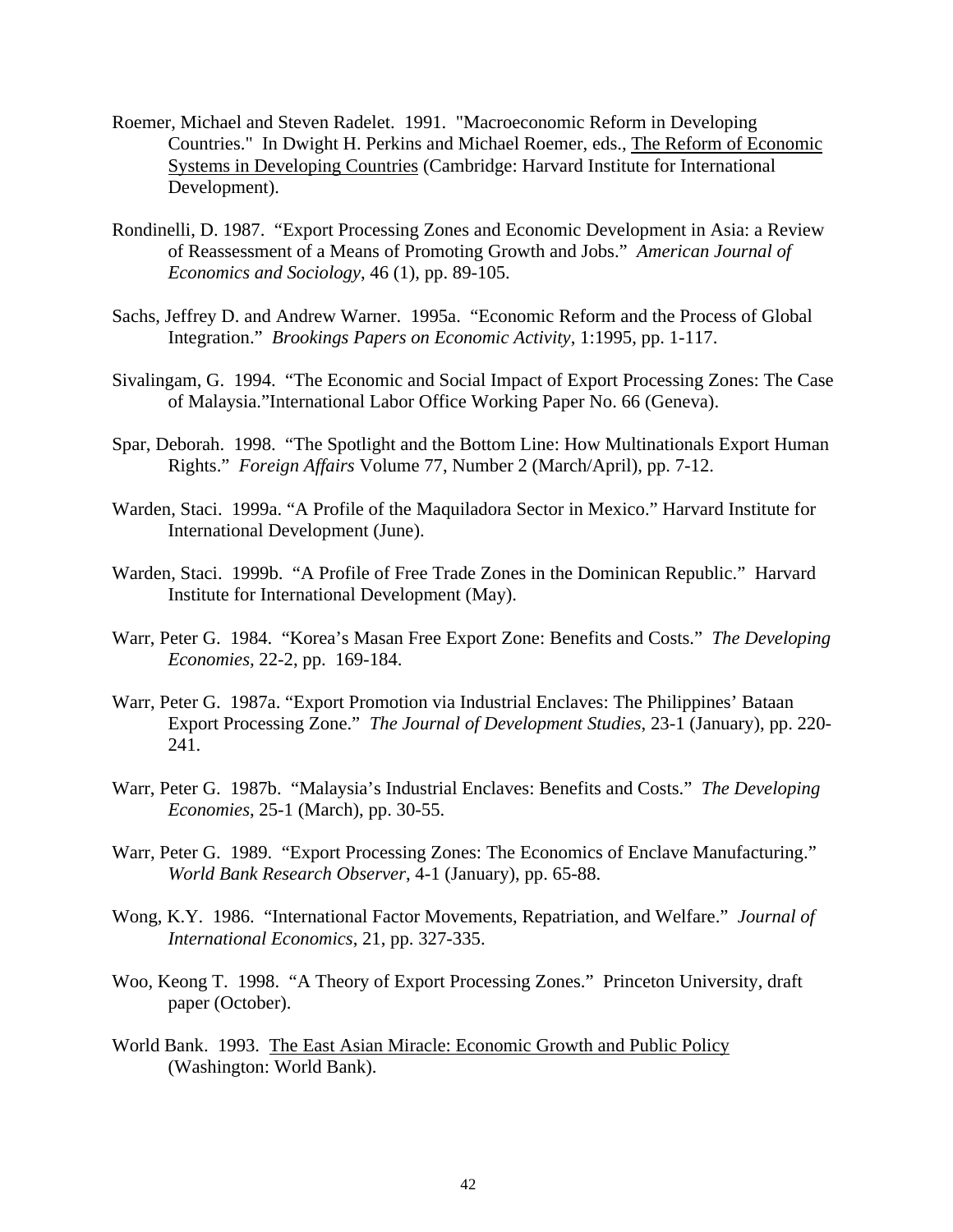World Bank. 1992. "Export Processing Zones" (Washington: The World Bank).

Young, L. and K.F. Miyagiwa. 1987. "Unemployment and the Formation of Duty-Free Zones." *Journal of Development Economics*, 26, pp. 397-405.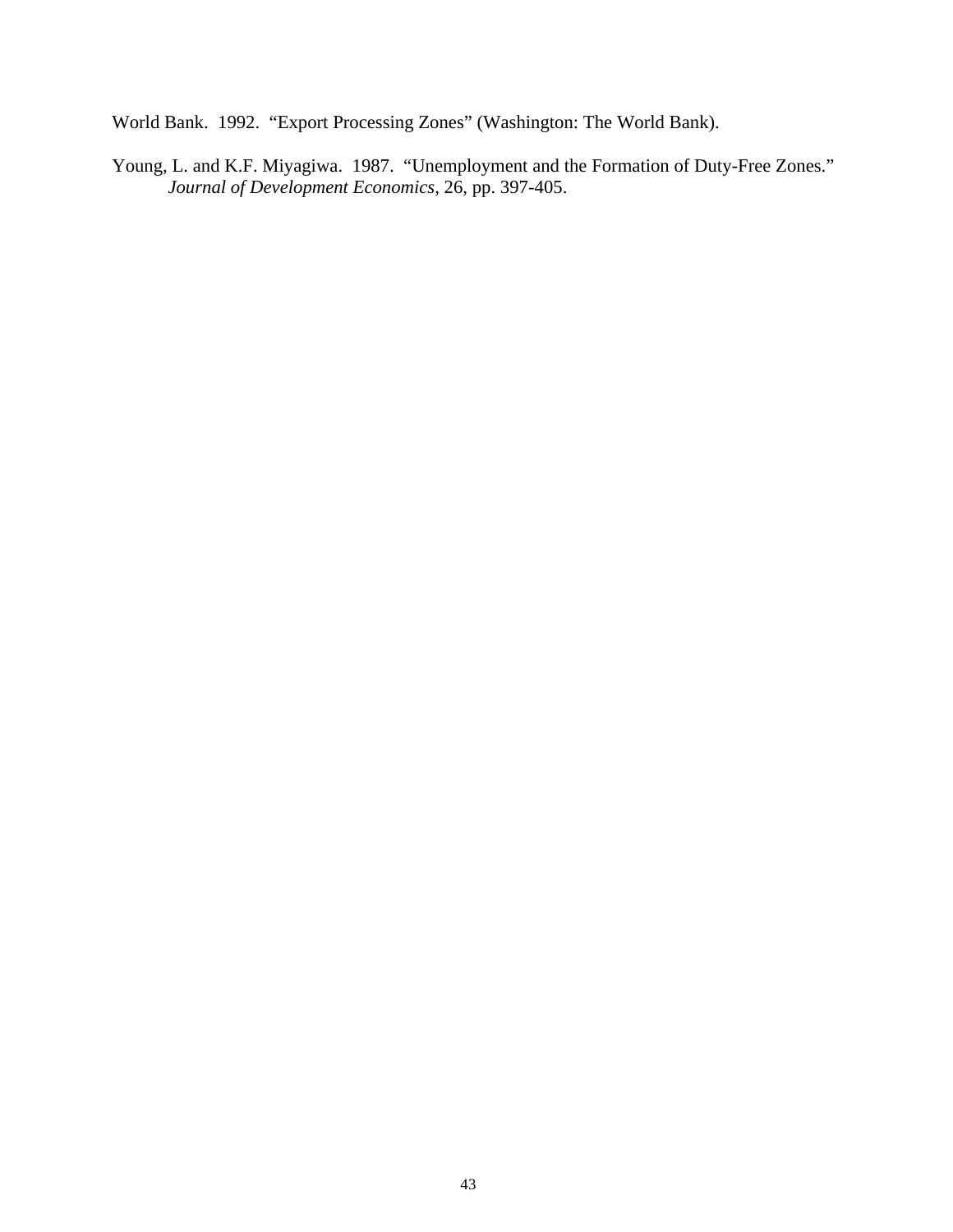|                  | Non-Resource Based Manufactured Exports (as % of Total Exports) |                           |      |                    |      |                       |      |           |      |                    |                 |      |      |                         |
|------------------|-----------------------------------------------------------------|---------------------------|------|--------------------|------|-----------------------|------|-----------|------|--------------------|-----------------|------|------|-------------------------|
|                  |                                                                 | <b>Total Manufactured</b> |      | Textile & Garments |      | Other Labor Intensive |      | Machinery |      | <b>Electronics</b> | Scale Intensive |      |      | Human Capital Intensive |
| Country          | 1980                                                            | 1996                      | 1980 | 1996               | 1980 | 1996                  | 1980 | 1996      | 1980 | 1996               | 1980            | 1996 | 1980 | 1996                    |
| China            | 51.4                                                            | 81.8                      | 21.3 | 24.9               | 6.3  | 17.9                  | 1.5  | 7.4       | 0.7  | 9.3                | 6.2             | 8.4  | 6.0  | 13.8                    |
| Hong Kong        | 89.8                                                            | 91.5                      | 34.5 | 20.3               | 14.7 | 19.2                  | 3.8  | 11.1      | 7.0  | 15.2               | 4.6             | 8.5  | 23.9 | 16.4                    |
| Hungary          | 64.9                                                            | 68.2                      | 6.9  | 10.7               | 5.0  | 7.7                   | 14.9 | 8.4       | 5.8  | 10.3               | 15.4            | 12.7 | 15.8 | 14.6                    |
| Ireland          | 56.9                                                            | 80.6                      | 7.8  | 2.5                | 5.1  | 2.8                   | 5.7  | 5.5       | 9.2  | 29.7               | 12.2            | 21.7 | 12.9 | 18.4                    |
| Korea Rep.       | 85.6                                                            | 92.2                      | 29.7 | 13.3               | 14.2 | 8.9                   | 3.9  | 10.7      | 5.4  | 22.7               | 14.8            | 11.8 | 17.2 | 20.6                    |
| Malaysia         | 17.5                                                            | 73.4                      | 2.6  | 4.8                | 0.9  | 3.9                   | 1.2  | 12.4      | 9.2  | 33.7               | 1.4             | 5.2  | 1.9  | 12.3                    |
| <b>Mauritius</b> | 27.3                                                            | 65.9                      | 19.3 | 59.5               | 1.3  | 1.4                   | 0.7  | 0.3       | 2.6  | 0.0                | 1.4             | 1.2  | 1.9  | 3.5                     |
| Portugal         | 61.2                                                            | 80.1                      | 27.0 | 22.7               | 6.7  | 13.6                  | 2.7  | 5.3       | 4.1  | 8.6                | 8.6             | 5.5  | 10.8 | 24.2                    |
| Singapore        | 49.5                                                            | 85.7                      | 4.7  | 2.2                | 4.2  | 2.4                   | 7.9  | 12.8      | 9.5  | 47.8               | 4.9             | 6.5  | 10.7 | 11.3                    |
| Taiwan           | 83.6                                                            | 93.5                      | 21.4 | 10.8               | 25.2 | 8.6                   | 14.7 | 11.7      | 6.1  | 31.4               | 4.7             | 8.8  | 11.3 | 12.0                    |
| Thailand         | 25.3                                                            | 74.1                      | 9.4  | 7.3                | 2.0  | 6.8                   | 0.4  | 7.9       | 5.1  | 24.5               | 1.5             | 3.7  | 2.9  | 9.1                     |
| Tunisia          | 36.2                                                            | 78.5                      | 18.4 | 47.7               | 1.1  | 3.6                   | 0.4  | 2.1       | 1.3  | 7.1                | 13.8            | 13.7 | 1.2  | 4.1                     |

# **Table 2: Manufactured Exports Composition For High Exports Growth Countries**

Notes:

Total manufactured exports include commodities in SITC 5 through 9 except SITC 61, 63, 661-663, 667, 671, 68, and 94.

Textiles and Garments exports consist of SITC 65 and 84; Other labor intensive exports cover SITC 664-666, 669, 793, 81-83, 85, 893, 894, and 899.

Machinery exports cover SITC 71-74, 764, and 769; Electronics include SITC 75 and 77 except 775; Scale intensive exports include SITC 51, 52, 54, 56-59, 672-679, 79 except 793, and 88 except 885.

Human capital intensive exports include SITC 53, 55, 62, 64, 69, 87, 761-763, 775, 78, 885, 892, and 895-898; Others (not shown in table) include SITC 6X, and SITC 9 except 94.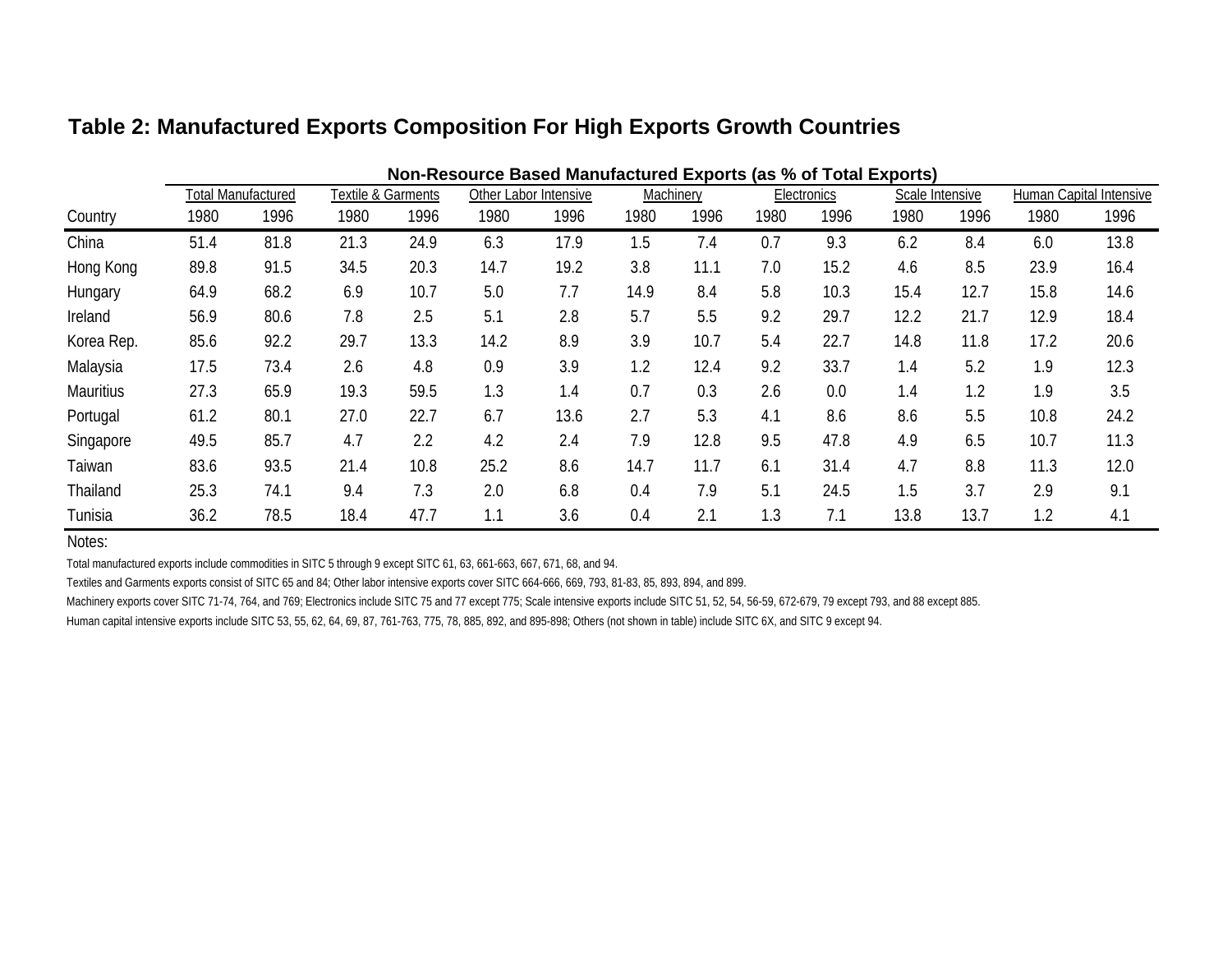# **Figure 1: Export Composition**

#### **Group 1: Countries with weighted growth rate of non-primary manufactured exports more than 1.5% for the period 1970-96**







## **Group 3: Countries with weighted growth rate of non-primary manufactured exports less than 0.5% for the period 1970-96**

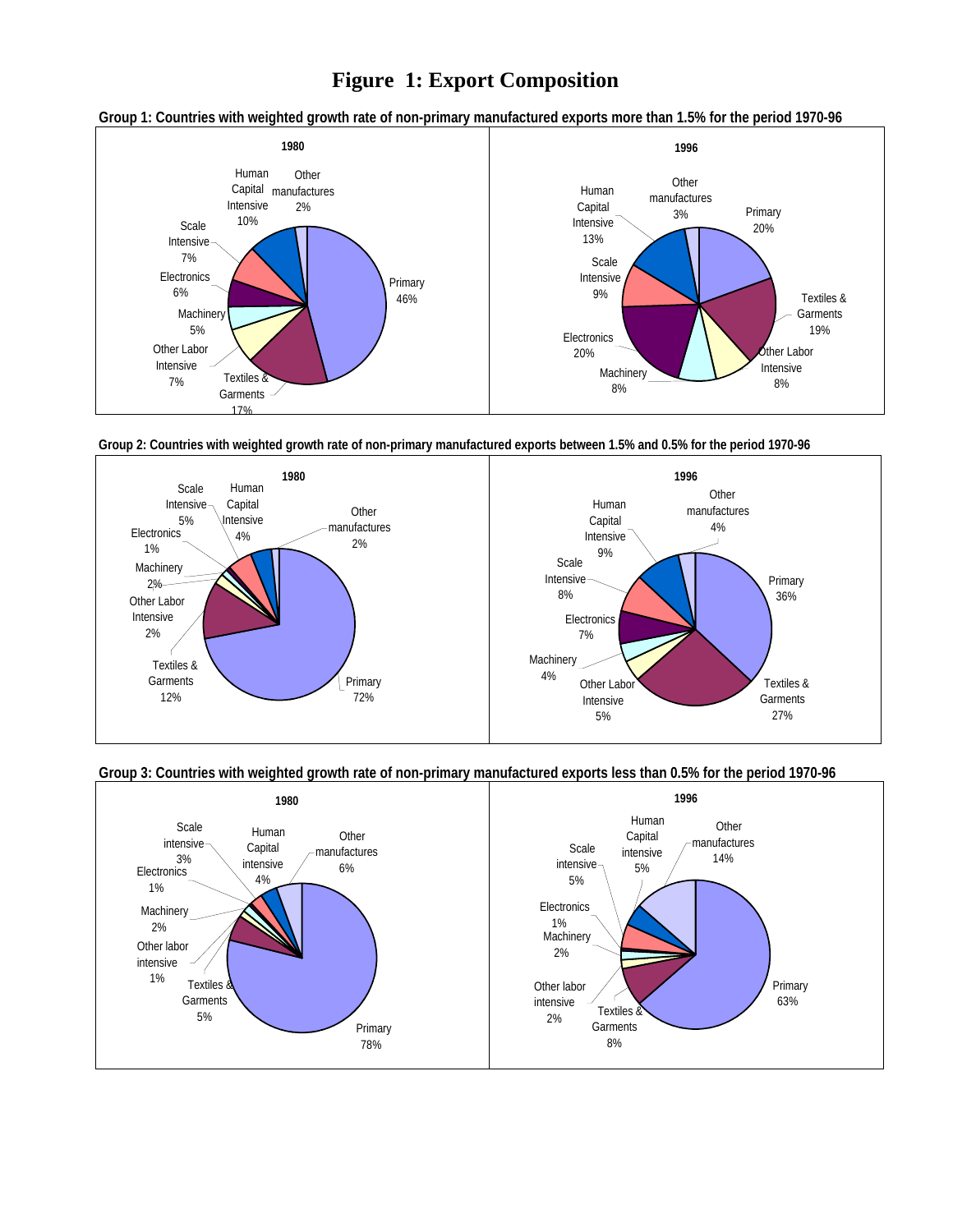|      |       | <b>High Growth of Manufactured Exports</b> |         |       |                  |          |           |                 |           | Medium Growth of Manufactured Exports |        |           |  |
|------|-------|--------------------------------------------|---------|-------|------------------|----------|-----------|-----------------|-----------|---------------------------------------|--------|-----------|--|
| Year | China | <b>Hong Kong</b>                           | Ireland | Korea | <b>Mauritius</b> | Portugal | Singapore | <b>Thailand</b> | Indonesia | <b>Israel</b>                         | Mexico | Sri Lanka |  |
| 1975 |       | 77.0                                       | 91.5    | 57.9  | 81.2             |          |           |                 |           | 78.5                                  | 97.7   | 74.9      |  |
| 1976 |       | 85.9                                       | 89.1    | 67.6  | 96.5             |          |           |                 |           | 83.3                                  | 106.2  | 74.8      |  |
| 1977 |       | 90.1                                       | 91.3    | 82.2  | 108.2            |          |           |                 |           | 88.1                                  | 107.7  | 108.4     |  |
| 1978 |       | 96.0                                       | 98.1    | 96.4  | 116.8            |          |           |                 |           | 91.4                                  | 105.5  | 145.9     |  |
| 1979 |       | 101.1                                      | 102.4   | 104.9 | 107.0            |          |           |                 |           | 98.6                                  | 104.3  | 113.9     |  |
| 1980 | 100.0 | 100.0                                      | 100.0   | 100.0 | 100.0            | 100      | 100.0     | 100.0           | 100       | 100.0                                 | 100.0  | 100.0     |  |
| 1981 | 98.1  | 101.6                                      | 99.2    | 99.0  | 97.5             | 102      | 100.8     | 105.8           | 98        | 111.6                                 | 102.5  | 87.0      |  |
| 1982 | 98.0  | 127.3                                      | 96.9    | 105.9 | 93.4             | 102      | 105.8     | 113.1           | 111       | 113.7                                 | 101.1  | 77.2      |  |
| 1983 | 98.0  | 127.4                                      | 97.4    | 114.9 | 93.1             | 99       | 114.0     | 109.7           | 113       | 118.0                                 | 74.2   | 78.1      |  |
| 1984 | 115.2 | 133.1                                      | 99.4    | 121.5 | 92.1             | 90       | 121.1     | 173.2           | 118       | 122.5                                 | 71.3   | 77.8      |  |
| 1985 | 115.6 | 140.3                                      | 101.5   | 130.4 | 89.5             | 91       | 131.5     | 175.9           | 124       | 109.8                                 | 64.8   | 88.3      |  |
| 1986 | 124.2 | 147.2                                      | 104.8   | 138.6 | 96.2             | 98       | 145.4     | 160.8           | 130       | 121.1                                 | 58.2   | 86.7      |  |
| 1987 | 128.6 | 156.9                                      | 106.1   | 150.6 | 101.5            | 105      | 149.5     | 164.0           | 127       | 133.3                                 | 60.1   | 88.6      |  |
| 1988 | 136.2 | 167.5                                      | 108.3   | 167.5 | 110.0            | 111      | 162.9     | 163.7           | 138       | 137.9                                 | 56.8   | 88.6      |  |
| 1989 | 129.2 | 175.1                                      | 108.3   | 198.4 | 112.2            | 117      | 177.3     | 163.3           | 146       | 139.2                                 | 58.2   | 88.4      |  |
| 1990 | 131.0 | 182.4                                      | 110.0   | 219.5 | 109.7            | 125      | 192.3     | 173.2           | 179       | 135.1                                 | 58.9   | 94.1      |  |
| 1991 | 138.9 | 183.7                                      | 111.9   | 234.4 | 121.6            | 135      | 206.8     | 179.5           | 172       | 131.1                                 | 60.6   | 102.7     |  |
| 1992 | 149.9 | 182.5                                      | 114.0   | 255.5 | 126.7            | 142      | 219.8     | 163.0           | 166       | 133.6                                 | 64.4   | 96.2      |  |
| 1993 | 166.3 | 185.6                                      | 118.9   | 270.1 | 125.9            | 139      | 231.6     | 187.2           | 158       | 132.9                                 | 65.4   | 95.9      |  |
| 1994 | 171.2 | 188.5                                      | 117.1   | 293.9 | 137.3            | 136      | 246.6     | 182.1           | 154       | 133.8                                 | 61.8   | 101.9     |  |
| 1995 | 176.8 | 180.2                                      | 117.5   | 309.1 | 141.9            | 137      | 262.1     | 203.5           | 162       | 139.0                                 | 51.9   | 102.2     |  |
| 1996 | 178.1 | 180.8                                      | 118.8   | 330.6 | 140.6            | 141      | 278.0     |                 | 152       | 143.4                                 | 47.2   | 91.7      |  |

# **Table 3: Real Earnings Per Worker in Manufacturing (domestic currency, Index 1980=100)**

Source: Nominal Earnings are from Yearbook of Labour Statistics and the CPI data are from IFS (except for China from Asian Development Bank)

Indonesian data represent minimum wage in industry. Portugal data show whole economy's wages

High growth means average annual weighted growth rate more than 1.5% for period 1970-96.

Medium growth means average annual weighted growth rate between 0.5% and 1.5% for period 1970-96.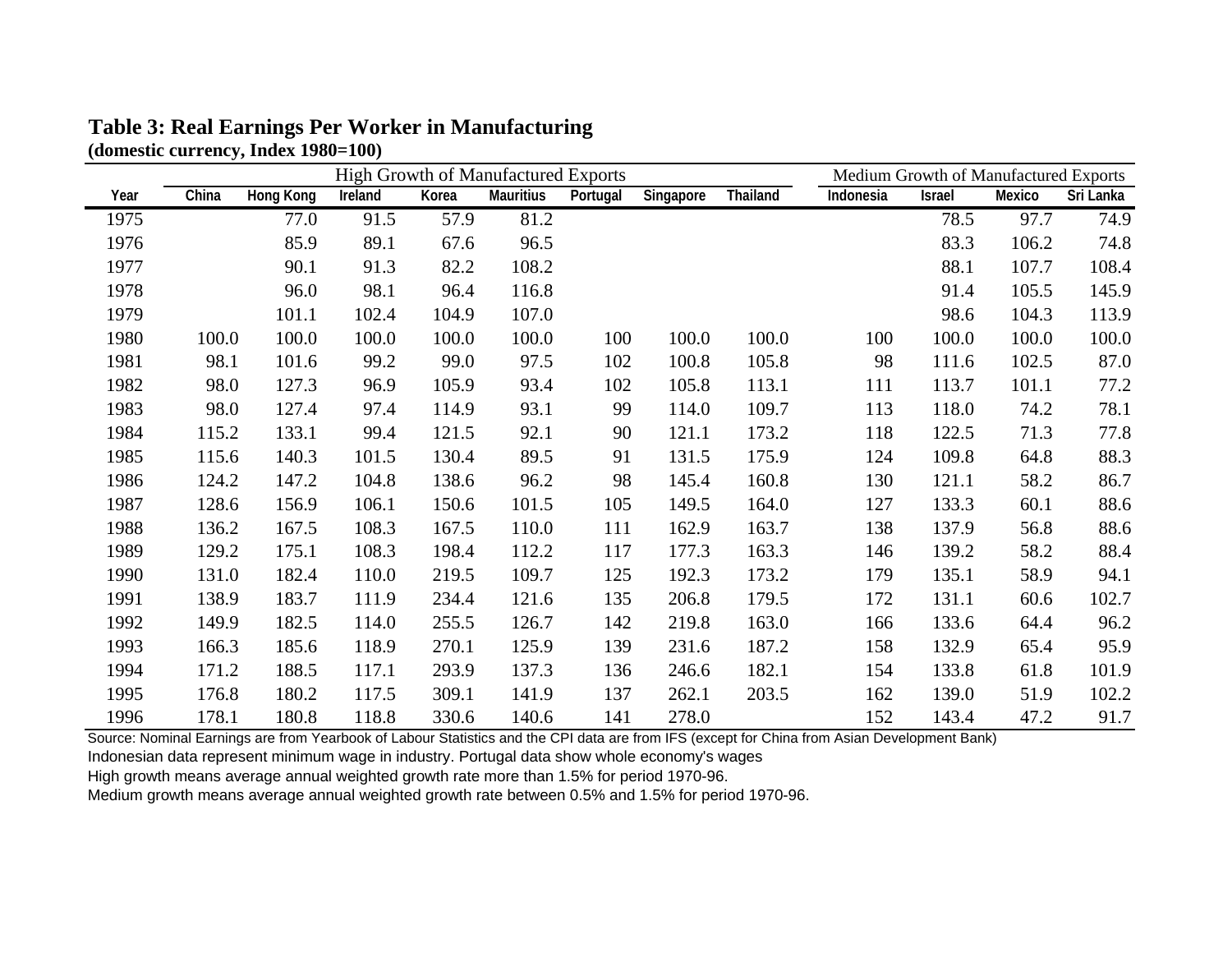|      |           | Low Growth of Manufactured Exports |       |        |       |        |       |                          |          |  |
|------|-----------|------------------------------------|-------|--------|-------|--------|-------|--------------------------|----------|--|
| Year | Argentina | <b>Bolivia</b>                     | Chile | Jordan | Kenya | Malawi |       | Philippines South Africa | Zimbabwe |  |
| 1975 | 243.5     | 87.8                               | 35.5  | 78.0   | 122.0 |        |       | 91.5                     | 95.9     |  |
| 1976 | 136.2     | 84.0                               | 44.5  | 112.4  | 116.5 |        |       | 87.9                     | 91.6     |  |
| 1977 | 108.6     | 106.4                              | 65.0  | 100.2  | 112.3 |        |       | 91.0                     | 91.4     |  |
| 1978 | 77.3      | 78.2                               | 79.8  | 118.2  | 100.9 |        |       | 98.5                     | 94.9     |  |
| 1979 | 80.5      | 135.1                              | 88.1  | 113.7  | 98.6  |        |       | 99.4                     | 88.7     |  |
| 1980 | 100.0     | 100.0                              | 100.0 | 100.0  | 100.0 | 100.0  | 100.0 | 100.0                    | 100.0    |  |
| 1981 | 114.9     | 89.9                               | 112.2 | 110.7  | 99.6  | 100.2  | 101.1 | 105.9                    | 109.4    |  |
| 1982 | 115.4     | 65.2                               | 112.6 | 114.7  | 91.7  | 133.0  | 101.8 | 112.0                    | 114.1    |  |
| 1983 | 157.0     | 87.5                               | 119.3 | 115.5  | 89.1  | 94.0   | 105.8 | 112.8                    | 105.4    |  |
| 1984 | 175.4     | 50.3                               | 115.7 | 112.5  | 88.6  | 71.3   | 92.6  | 116.4                    | 98.3     |  |
| 1985 | 146.1     | 71.2                               | 106.0 | 118.4  | 82.4  | 80.3   | 89.4  | 113.1                    | 103.2    |  |
| 1986 | 159.0     | 48.6                               | 106.0 | 123.7  | 84.7  | 79.1   | 99.3  | 107.8                    | 97.7     |  |
| 1987 | 140.7     | 68.8                               | 103.6 | 133.5  | 86.9  | 78.4   | 111.1 | 106.6                    | 97.3     |  |
| 1988 | 144.6     | 78.9                               | 109.8 | 116.8  | 84.1  | 63.2   | 120.6 | 109.8                    | 101.3    |  |
| 1989 | 109.7     | 80.6                               | 114.0 | 97.4   | 84.3  | 60.9   | 123.5 | 113.4                    | 101.2    |  |
| 1990 | 131.2     | 77.7                               | 115.6 | 87.6   | 79.9  | 65.5   | 134.1 | 114.4                    | 103.1    |  |
| 1991 | 116.3     | 79.4                               | 123.5 | 81.0   | 72.4  | 50.9   | 128.0 | 113.0                    | 97.5     |  |
| 1992 | 105.5     | 79.4                               | 130.8 | 80.6   |       | 45.0   | 131.0 | 115.2                    | 83.0     |  |
| 1993 | 101.3     | 81.2                               | 134.2 | 80.5   |       | 38.9   | 126.2 | 117.0                    | 72.0     |  |
| 1994 | 104.4     | 88.2                               | 146.6 | 81.7   |       | 30.7   |       |                          | 73.9     |  |
| 1995 | 103.7     | 86.1                               | 152.2 | 81.5   |       | 17.8   |       |                          | 74.0     |  |
| 1996 | 108.6     | 87.3                               | 157.5 |        |       |        |       |                          | 70.8     |  |

**Table 3 (continued): Real Earnings Per Worker in Manufacturing (domestic currency, Index 1980=100)** 

Source: Nominal Earnings are from Yearbook of Labour Statistics and the CPI data are from IFS.

Low growth means average annual weighted growth rate less than 0.5% for period 1970-96.